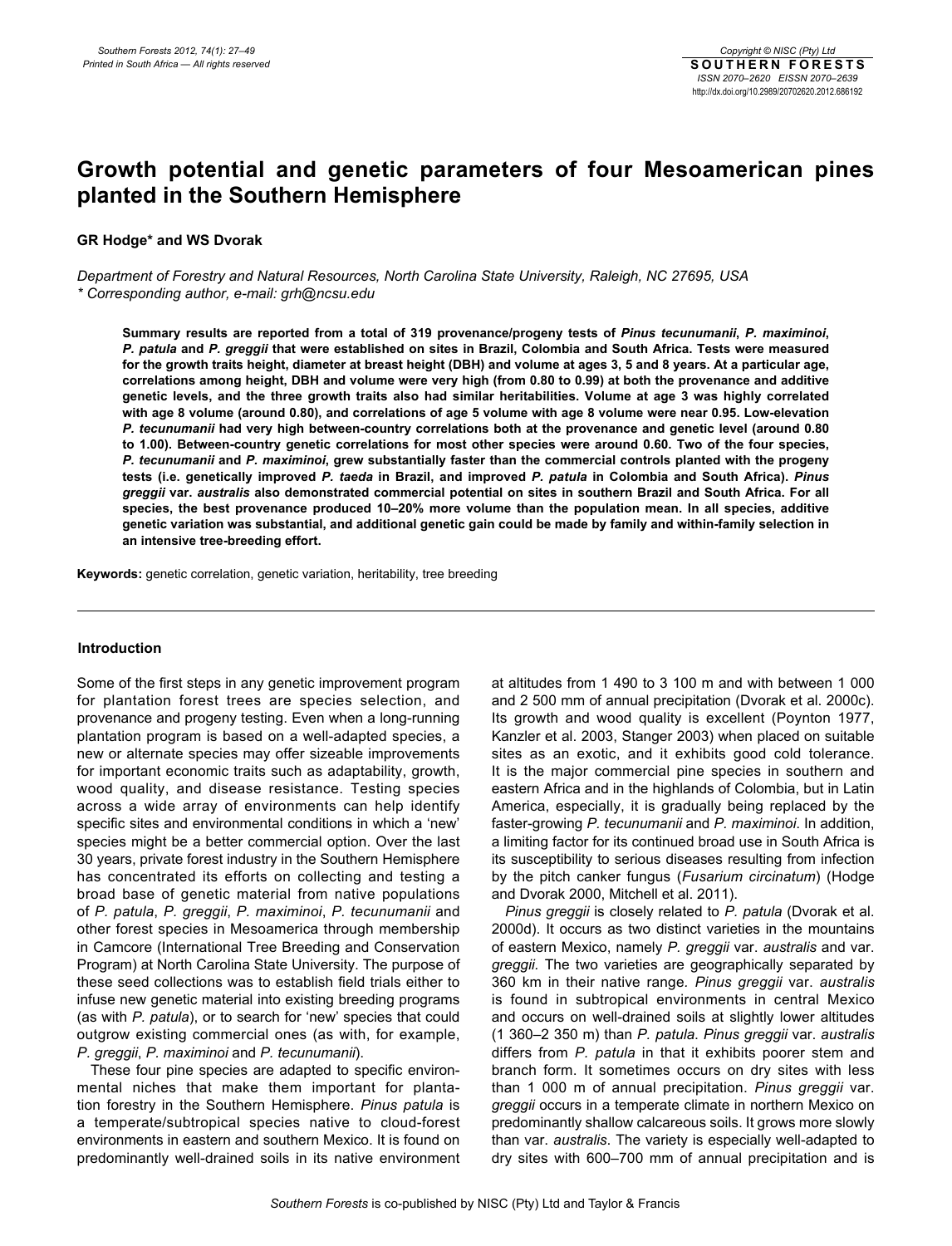one of the most cold-hardy of the Mexican pines (Aldrete et al. 2008, Hodge et al. 2012).

*Pinus tecunumanii* is a tropical/subtropical species that occurs in southern Mexico and throughout the highlands of Central America (Dvorak et al. 2000b). There are two subpopulations of the species in Mesoamerica known as high elevation (HE) *P. tecunumanii* that occur above 1 500 m altitude and low elevation (LE) *P. tecunumanii* that occur below 1 500 m altitude; the subpopulations can be separated by subtle morphological differences and molecular analysis (Dvorak 1986, Dvorak et al. 2009). The HE sources occupy cloud-forest environments. Both subpopulations generally are found on fertile soils on mountain plateaus or valleys in areas with annual rainfall between 1 000 and 2 500 mm. Several populations of HE *P. tecunumanii* exhibit some degree of cold hardiness, whereas LE populations do not (see Hodge et al. 2012). As mentioned before, *P. tecunumanii* is replacing *P. patula* in the more tropical areas of Colombia and seems well suited to the plateau regions of northern Mozambique (Camcore 2010).

*Pinus maximinoi* is one of the most common species in tropical Mesoamerica (Dvorak et al. 2000a). Its altitudinal range is approximately 600 to 2 400 m in its native range and occurs in regions with 900 to 2 200 mm of annual precipitation. It is often found sympatrically with *P. tecunumanii* in cloud-forest environments on fertile alfisols, but it also occupies drier and shallow ultisols with *P. oocarpa*. The species is planted on a pilot scale in Brazil and Colombia but its fast growth is attracting more users (Kietzka 1988) and, in addition, it has good tolerance to the pitch canker fungus (Hodge and Dvorak 2000). *Pinus maximinoi* has little tolerance to subfreezing temperature (Hodge et al. 2012).

Camcore members in southern Africa and Latin America have established and measured 319 field trials of these four species over the last 30 years. The trials offer the most complete geographic coverage of any international trial series of tropical/subtropical pines, and include a number of provenances from Mesoamerica never before field-tested. In this paper, we summarise the results of these trials to quantify the growth potential of the species and to estimate genetic parameters, heritability and genotype×environment interaction to assess the potential response to selection and future development. We demonstrate that several of the 'new' species and provenances have much greater potential than some of the commercial species being used in plantation forestry today.

## **Materials and methods**

## *Plant material and genetic tests*

Camcore began seed collections of *P. tecunumanii* in 1981 and has sampled more than 800 families from 26 HE provenances (>1 500 m elevation) and 19 LE provenances (<1 500 m elevation) in Chiapas, Mexico, Belize, El Salvador, Guatemala, Honduras, and Nicaragua (Table 1). Although HE and LE *P. tecunumanii* are not technically 'varieties' in a taxonomic sense, for purposes of convenience they will be referred to as varieties in this manuscript.

Collections of *P. maximinoi* began in 1984 and more than 300 families from 26 provenances have been sampled in Guatemala, Honduras, Nicaragua, and Mexico (Table 2).

Collections of *P. patula* began in 1986 and more than 500 families from 22 provenances were sampled in Mexico (Table 3).

Collections of *P. greggii* began in 1988 and more than 300 families from eight provenances of var. *greggii* and seven provenances of var. *australis* were sampled in Mexico (Table 4).

For all species, the seed collections were intended to cover the entire species range. Typically, in every provenance, seeds were collected from 10 to 50 mother trees, with the selected trees standing at least 100 m apart. All seeds from the collections were kept separate by mother tree, were distributed to Camcore members in Argentina, Brazil, Chile, Colombia, Venezuela, and South Africa, and were used to establish provenance/progeny tests and conservation banks. Only a few tests were established in Argentina, and these tests were analysed and grouped with the tests in Brazil, since the geographic climate and environments are similar.

The provenance/progeny tests generally contained a subset of four to seven provenances and/or sources, with each provenance being represented by eight to 15 families. The trial design was the same at all locations, a randomised complete block design, with provenances randomised in each replication, and families randomised within the provenance subblocks. There were nine replications and six trees per family planted in row-plots. Spacing was approximately 3 m  $\times$  3 m in all tests. Test measurements were scheduled at ages 3, 5, and 8 years. Measurements were not available at all ages for all tests. Growth traits height in metres and diameter at breast height,(DBH; at 1.3 m, in centimetres) were taken and a volume index for juvenile trees calculated as follows:

 $Volume = 0.00003 (DBH<sup>2</sup> * height)$ 

The form traits stem straightness and branch diameter were assessed using a three-point scale, but will not be discussed at length in this manuscript. Frequency of forking, foxtailing and broken tops were also assessed, and will be discussed for species where problems were evident.

Table 5 lists the number of tests of each species in each country, along with summary statistics for the latitude, longitude, elevation and precipitation where tests were established (full details of the number of tests of each species, numbers of provenances, families, and trees, and ages of measurements are listed in Appendix 1). Briefly, measurements were available for a total of 133 provenance/ progeny tests of *P. tecunumanii*, 43 tests of *P.maximinoi*, 83 tests of *P. patula*, and 62 tests of *P. greggii.* For each species, calculations of growth and survival means for each test, and across all tests for a given country were done using SAS® (SAS Institute 2002). The primary commercial pine species in Brazil is *P. taeda*, in Colombia and South Africa is *P. patula*, and in Chile is *P. radiata*, and checklots of the commercial species were often included in the provenance/progeny tests. In order to evaluate the potential of the Mesoamerican species as commercial species, their mean growth was compared to the growth of commercial checklots.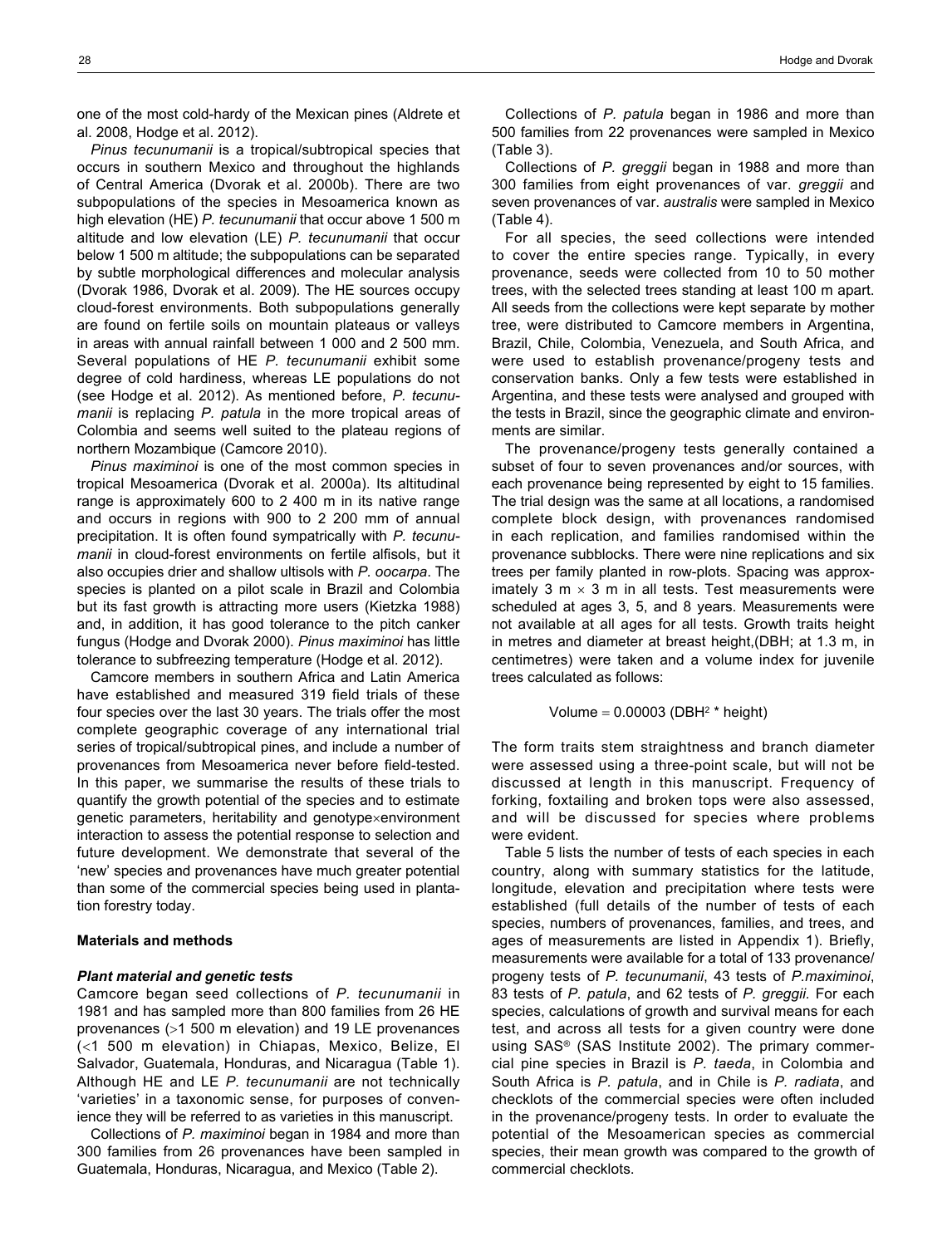| <b>Table 1:</b> Details <sup>1</sup> for provenances of <i>Pinus tecunumanii</i> |  |  |  |
|----------------------------------------------------------------------------------|--|--|--|
|----------------------------------------------------------------------------------|--|--|--|

| Code | Provenance            | State/         | Country              | Latitude          | Longitude                               | Elevation (m) |         | Precipitation |            | Volume gain (%) <sup>2</sup> |            |
|------|-----------------------|----------------|----------------------|-------------------|-----------------------------------------|---------------|---------|---------------|------------|------------------------------|------------|
|      |                       | department     |                      |                   |                                         | Min.          | Max.    | (mm)          | <b>BRZ</b> | COL                          | <b>SAF</b> |
|      |                       |                |                      |                   | <b>High-elevation Pinus tecunumanii</b> |               |         |               |            |                              |            |
| 1    | <b>Km 33</b>          | Guatemala      | Guatemala            | 14°35' N          | 90°22' W                                | 2 0 0 0       | 2 2 0 0 | 1543          | $-10.0$    | $-3.4$                       | $-5.4$     |
| 2    | <b>Km 47</b>          | Guatemala      | Guatemala            | 14°35' N          | 90°25' W                                | 2 0 0 0       | 2 2 0 0 | 1543          | $-10.8$    | $-1.0$                       | $-5.4$     |
| 3    | La Soledad            | Jalapa         | Guatemala            | 14°30' N          | 90°24' W                                | 2 3 9 0       | 2 4 6 5 | 1543          | 2.9        | 2.2                          | 1.7        |
| 4    | Pachoc                | Totonicapán    | Guatemala            | 14°52' N          | 91°16' W                                | 2 0 0 0       | 2 500   | 1 3 5 0       | 2.9        | $-0.2$                       | 1.3        |
| 5    | San Jerónimo          | Baja Verapaz   | Guatemala            | 15°03' N          | 90°18' W                                | 1620          | 1850    | 1 200         | 11.1       | 11.6                         | 7.0        |
| 6    | San Lorenzo           | Zacapa         | Guatemala            | $15^{\circ}05'$ N | 89°40' W                                | 1 900         | 2 100   | 1700          | $-5.3$     | 0.7                          | $-2.5$     |
| 7    | San Vicente           | Baja Verapaz   | Guatemala            | $15^{\circ}05'$ N | 90°07' W                                | 1690          | 2 2 0 0 | 1700          | $-6.8$     | 0.1                          | $-3.2$     |
| 8    | Celaque               | Lempira        | Honduras             | 14°33' N          | 88°40' W                                | 1540          | 2 0 3 0 | 1 2 7 3       | 0.3        | $-1.0$                       | $-0.1$     |
| 9    | Las Trancas           | La Paz         | Honduras             | 14°07' N          | 87°49' W                                | 2075          | 2 185   | 1579          | $-0.2$     | $-5.9$                       | $-1.2$     |
| 10   | Chanal                | Chiapas        | Mexico               | 16°42' N          | 92°23' W                                | 2010          | 2 3 5 0 | 1 2 3 8       | $-0.1$     | $-7.5$                       | $-1.2$     |
| 11   | Chempil               | Chiapas        | Mexico               | 16°45' N          | 92°25' W                                | 2 0 2 0       | 2 2 2 0 | 1 1 4 6       | 13.0       | 6.3                          | 7.2        |
| 12   | El Carrizal           | Chiapas        | Mexico               | $15^{\circ}24'$ N | 92°18' W                                | 2 1 3 0       | 2 2 8 0 | 2 0 0 0       | $-0.7$     | $-4.4$                       | $-1.1$     |
| 13   | Jitotol               | Chiapas        | Mexico               | 17°02' N          | 92°51' W                                | 1660          | 1750    | 1701          | 8.4        | 4.9                          | 4.7        |
| 15   | Las Piedrecitas       | Chiapas        | Mexico               | 16°42' N          | 92°35' W                                | 2 3 6 0       | 2 500   | 1 2 5 2       | $-10.4$    | $-1.5$                       | $-5.3$     |
| 16   | Montebello            | Chiapas        | Mexico               | $16^{\circ}06'$ N | 91°45' W                                | 1660          | 1750    | 1 9 0 9       | 23.3       | 11.4                         | 12.7       |
| 17   | Napite                | Chiapas        | Mexico               | 16°34' N          | 92°19' W                                | 2070          | 2 3 5 0 | 1 3 5 0       | 6.1        | $-1.8$                       | 2.6        |
| 18   | Rancho Nuevo          | Chiapas        | Mexico               | 16°41'N           | 92°35' W                                | 2 2 8 0       | 2 3 4 0 | 1 2 3 8       | $-8.5$     | 1.8                          | $-3.9$     |
| 19   | Chiul                 | El Quiché      | Guatemala            | $15^{\circ}20'$ N | 91°04' W                                | 2 4 4 0       | 2 6 8 0 | 1996          | 1.4        | 4.1                          | 1.2        |
| 20   | San José              | Chiapas        | Mexico               | $16^{\circ}42'$ N | 92°41' W                                | 2 2 4 5       | 2 4 0 0 | 1 2 5 2       | $-2.4$     | $-7.6$                       | $-2.3$     |
| 21   | Cabricán              | Quetzaltenango | Guatemala            | $15^{\circ}35'$ N | 91°38' W                                | 2510          | 2670    | 1010          | $-12.2$    | $-7.1$                       | $-7.0$     |
| 22   | San Miguel            | San Marcos     | Guatemala            | $15^{\circ}16'$ N | $91^{\circ}45'$ W                       | 2 2 8 0       | 2 3 7 0 | 2 1 2 7       | 0.6        | $-0.6$                       | 0.1        |
| 24   | La Piedad             | El Progreso    | Guatemala            | $15^{\circ}02'$ N | 90°02' W                                | 2 0 8 0       | 2 2 3 0 | 2 5 9 2       | 0.1        | 2.1                          | 0.3        |
| 25   | El Pinalón            | El Progreso    | Guatemala            | 14°59′N           | 89°55' W                                | 2 100         | 2770    | 2 5 9 2       | 0.0        | 1.9                          | 0.2        |
| 27   | El Ingenio            | Jalapa         | Guatemala            | 14°43' N          | 90°02′ W                                | 1850          | 1920    | 1 4 0 0       | 2.6        | 3.9                          | 1.7        |
| 28   | Río Chiquito          | Chalatenango   | El Salvador          | 14°22′ N          | 89°08' W                                | 1950          | 2 2 8 0 | 1629          | $-5.7$     | $-3.8$                       | $-3.4$     |
| 29   | Montecristo           | Santa Ana      | El Salvador 14°24' N |                   | 89°24' W                                | 1700          | 1850    | 1997          | 0.4        | $-5.2$                       | $-0.7$     |
|      |                       |                |                      |                   | Low-elevation Pinus tecunumanii         |               |         |               |            |                              |            |
| 1    | Jocón                 | Yoro           | Honduras             | 15°16′N           | 86°53' W                                | 775           | 1 000   | 1 1 6 6       | $-8.3$     | $-16.7$                      | $-12.5$    |
| 2    | San Esteban           | Olancho        | Honduras             | $15^{\circ}15'$ N | 85°38' W                                | 600           | 1 200   | 1 0 7 1       | 3.2        | 6.3                          | 4.7        |
| 3    | San Francisco         | Olancho        | Honduras             | 14°57' N          | 86°07' W                                | 900           | 1590    | 1491          | 2.5        | 9.6                          | 5.8        |
| 4    | Villa Santa           | El Paraíso     | Honduras             | $14^{\circ}12'$ N | 86°17' W                                | 800           | 1 0 0 0 | 1 3 0 2       | 8.7        | 12.4                         | 10.9       |
| 5    | Culmí                 | Olancho        | Honduras             | 15°08′N           | 85°36' W                                | 400           | 950     | 1491          | 3.2        | 3.7                          | 3.6        |
| 6    | Los Planes            | Comayagua      | Honduras             | 14°48′ N          | 87°53' W                                | 1 100         | 1 6 5 0 | 2 2 8 7       | $-0.1$     | $-0.3$                       | $-0.2$     |
| 7    | Cerro Cusuco          | Cortés         | Honduras             | 15°30' N          | 88°13' W                                | 1 3 5 0       | 1 6 3 0 | 2 2 8 7       | $-6.2$     | $-12.4$                      | $-9.3$     |
| 8    | Gualaco               | Olancho        | Honduras             | $15^{\circ}03'$ N | 86°08' W                                | 600           | 800     | 1491          | 1.6        | 5.2                          | 3.3        |
| 9    | Campamento            | Olancho        | Honduras             | 14°39' N          | 86°43' W                                | 900           | 1 100   | 1484          | 1.1        | $-2.9$                       | $-0.6$     |
| 10   | La Esperanza          | Intibucá       | Honduras             | 14°16′N           | 88°13' W                                | 1720          | 1850    | 1 3 6 3       | 3.3        | 1.7                          | 2.8        |
| 11   | Esquipulas del Norte  | Olancho        | Honduras             | $15^{\circ}15'$ N | 86°30' W                                | 980           | 1 0 2 0 | 1 0 6 7       | $-13.0$    | $-17.0$                      | $-15.5$    |
| 12   | Locomapa              | Yoro           | Honduras             | 15°30′N           | 87°20' W                                | 1 200         | 1 500   | 1 1 6 7       | $-8.7$     | $-15.6 -12.3$                |            |
| 13   | Yucul                 | Matagalpa      | Nicaragua            | 12°56′N           | 85°46′ W                                | 910           | 1 1 7 0 | 1 3 9 4       | 7.9        | 14.8                         | 11.4       |
| 14   | San Rafael del Norte  | Jinotega       | Nicaragua            | $13^{\circ}14'$ N | 86°07' W                                | 1 0 8 0       | 1 3 3 0 | 1 3 6 2       | 2.9        | 7.4                          | 5.1        |
| 16   | Las Camelias          | Nueva Segovia  | Nicaragua            | $13^{\circ}46'$ N | 86°18' W                                | 950           | 1 0 6 0 | 1500          | 4.1        | 6.8                          | 5.5        |
| 17   | Apante                | Matagalpa      | Nicaragua            | 12°54' N          | 85°56' W                                | 920           | 1 0 4 0 | 1 3 9 4       | 4.3        | 10.7                         | 7.4        |
| 18   | La Rinconada          | Matagalpa      | Nicaragua            | 12°42' N          | 86°11'W                                 | 920           | 980     | 900           | $-0.9$     | 0.4                          | $-0.5$     |
| 19   | Mountain Pine Ridge   | Cayo           | Belize               | 16°53' N          | 88°54' W                                | 560           | 790     | 1558          | $-1.0$     | $-4.8$                       | $-2.7$     |
| 20   | San Pastor Pine Ridge | Cayo           | Belize               | 16°40' N          | 88°57' W                                | 600           | 800     | 1558          | $-4.6$     | $-9.5$                       | $-7.0$     |

1 Variables include latitude, longitude, minimum and maximum elevation, annual precipitation

2 BRZ, COL, and SAF are the predicted provenance effect for volume gain (%) in Brazil, Colombia, and South Africa, respectively

## *Correction of heights for broken top trees*

For both *P. maximinoi* and HE *P. tecunumanii*, about 10% of the tests had significant frequencies of broken tops (>15%) in 5-year and 8-year data. Rather than discard observations for trees with broken tops, an estimated height was calculated for trees with broken tops and with extremely small height/DBH ratios. For each test, a simple linear regression of log height – inverse DBH equation (Matney and Sullivan 1982) was fit for 5-year and 8-year data using only non-broken top trees as follows:

#### $ln(height) = *a* + *b* DBH<sup>-1</sup>$

The test-specific equations fit the non-broken top trees very well (average  $R^2 = 0.86$ ), and thus should make reliable predictions of height for trees with broken tops. Volume was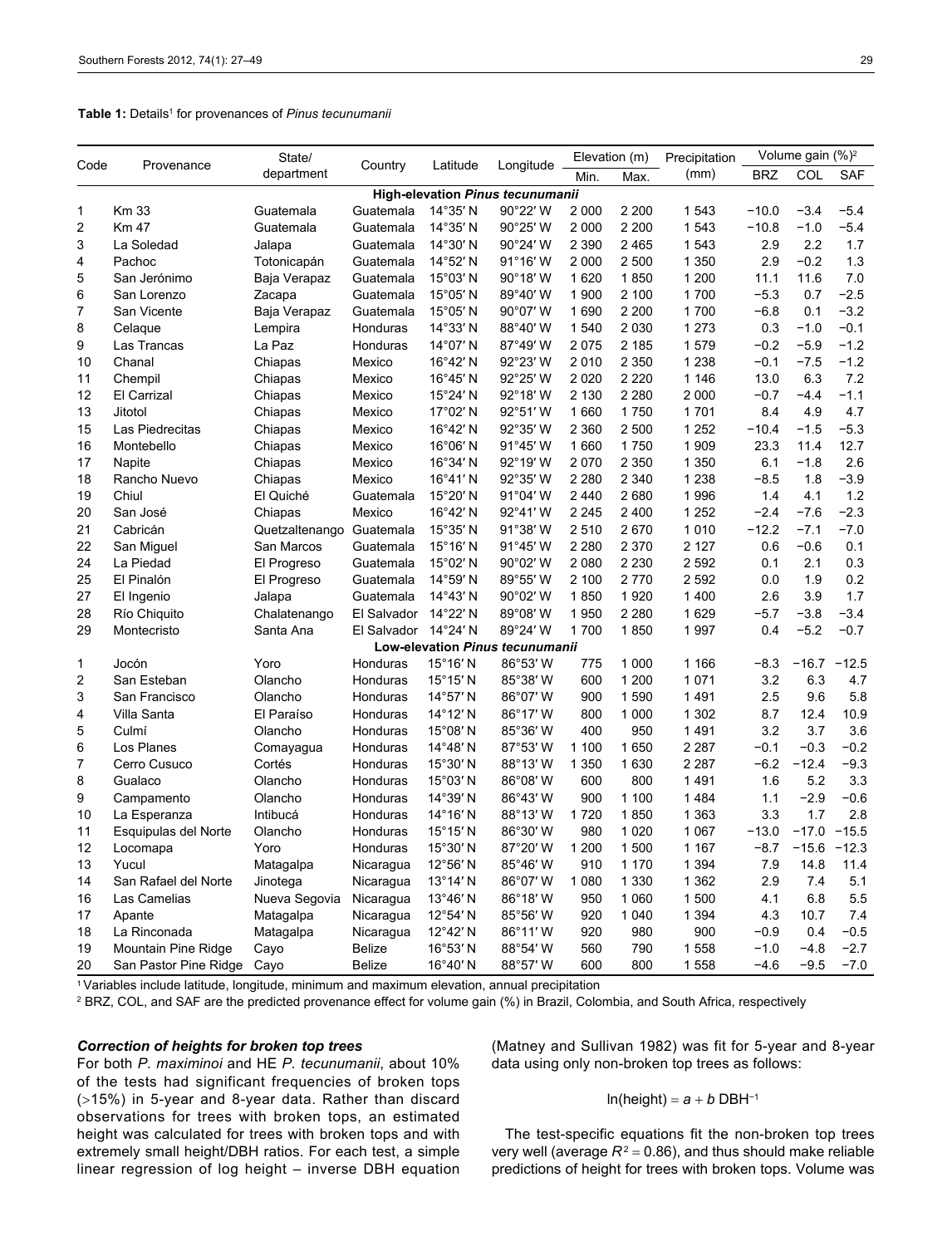|      |                       |                  |           |                   |                    |         | Elevation (m) | Precipitation |            | Volume gain (%) <sup>2</sup> |            |
|------|-----------------------|------------------|-----------|-------------------|--------------------|---------|---------------|---------------|------------|------------------------------|------------|
| Code | Provenance            | State/department | Country   | Latitude          | Longitude          | Min.    | Max.          | (mm)          | <b>BRZ</b> | COL                          | <b>SAF</b> |
| 1    | Cobán                 | Alta Verapaz     | Guatemala | 15°28' N          | 90°24' W           | 1 300   | 1440          | 2075          | 0.4        | $-1.1$                       | 4.9        |
| 2    | San Jerónimo          | Baja Verapaz     | Guatemala | 15°03' N          | $90^{\circ}$ 15' W | 1 2 8 0 | 1860          | 970           | $-0.5$     | 1.4                          | 6.6        |
| 3    | San Juan Sacatepéquez | Guatemala        | Guatemala | 14°41'N           | 90°38' W           | 1580    | 2 0 0 0       | 1 1 3 8       | $-2.0$     | $-5.8$                       | 5.0        |
| 4    | Dulce Nombre de Copán | Copán            | Honduras  | 14°50'N           | 88°51' W           | 1 100   | 1 300         | 1 3 8 6       | 0.9        | 5.6                          | 2.2        |
| 5    | Marcala               | La Paz           | Honduras  | $14^{\circ}10'$ N | 88°01' W           | 1600    | 1800          | 1670          | 0.0        | 2.1                          | $-1.7$     |
| 6    | Tapiquil              | Yoro             | Honduras  | $15^{\circ}10'$ N | 86°50' W           | 1 500   | 1769          | 1 0 6 9       | 2.5        | $-3.9$                       | $-10.0$    |
| 7    | Tatumbla              | Fco. Morazán     | Honduras  | $14^{\circ}02'$ N | 87°07' W           | 1400    | 1 600         | 1 1 5 3       | $-0.4$     | 9.9                          | 0.2        |
| 8    | Altamirano            | Chiapas          | Mexico    | 16°43' N          | 92°02' W           | 1 2 8 0 | 1 3 5 0       | 1644          | $-0.4$     | 0.7                          | 3.4        |
| 9    | San Jerónimo CH       | Chiapas          | Mexico    | 17°03' N          | 92°08' W           | 940     | 1 0 2 0       | 1417          | $-1.4$     | 2.4                          | 8.4        |
| 10   | Ciénega de León       | Chiapas          | Mexico    | 16°41'N           | $94^{\circ}00'$ W  | 1 0 5 0 | 1 2 4 0       | 1078          | 0.6        | $-5.8$                       | $-5.7$     |
| 11   | Coapilla              | Chiapas          | Mexico    | 17°08' N          | $93^{\circ}10'$ W  | 1 3 6 0 | 1510          | 1 3 5 0       | 0.0        | $-9.9$                       | $-7.1$     |
| 12   | La Cañada             | Chiapas          | Mexico    | $16^{\circ}49'$ N | 92°09' W           | 1 2 7 0 | 1 3 6 0       | 1576          | $-1.1$     | 5.7                          | 8.2        |
| 13   | Monte Cristo          | Chiapas          | Mexico    | 15°44' N          | 92°33' W           | 750     | 900           | 2 0 0 0       | $-0.8$     | $-6.5$                       | 1.1        |
| 14   | Valle de Angeles      | Fco. Morazán     | Honduras  | 14°10'N           | 87°02' W           | 1 200   | 1600          | 1 1 1 8       | 0.9        | $-1.8$                       | $-7.5$     |
| 15   | San Juan Copala       | Chiapas          | Mexico    | 17°10'N           | $97^{\circ}58'$ W  | 1 3 7 0 | 1560          | 1 3 5 0       | $-1.5$     | 1.1                          | 4.4        |
| 16   | San Jerónimo OA       | Oaxaca           | Mexico    | 16°10'N           | $97^{\circ}00'$ W  | 1 2 2 0 | 1480          | 1 3 5 0       | $-1.2$     | $-1.9$                       | $-2.3$     |
| 17   | Candelaria            | Oaxaca           | Mexico    | $16°00'$ N        | 96°31' W           | 1 3 7 0 | 1480          | 1 1 1 7       | $-1.8$     | 0.9                          | 4.4        |
| 18   | Las Compuertas        | Guerrero         | Mexico    | 17°10'N           | 99°59' W           | 1 0 5 0 | 1 200         | 1400          | 0.5        | $-0.3$                       | $-1.4$     |
| 19   | El Portillo           | Ocotepeque       | Honduras  | 14°28' N          | 89°01' W           | 1400    | 1 600         | 1 3 2 5       | 1.7        | $-3.4$                       | $-9.4$     |
| 20   | Yuscarán              | El Paraíso       | Honduras  | 13°50'N           | 86°55' W           | 1500    | 1700          | 1 300         | 4.0        | $-2.1$                       | $-10.0$    |
| 22   | La Lagunilla          | Jalapa           | Guatemala | 14°42' N          | 89°57' W           | 1540    | 1860          | 1017          | 0.0        | 2.1                          | 0.9        |
| 23   | San Lorenzo           | Zacapa           | Guatemala | 15°05'N           | 89°40' W           | 1 900   | 2 100         | 1500          | $-0.2$     | $-1.7$                       | 0.1        |
| 24   | San José Bayuncún     | Nueva Segovia    | Nicaragua | 13°45' N          | 86°20' W           | 980     | 1 2 4 0       | 1 1 8 4       | 0.9        | 9.9                          | 3.1        |
| 25   | San Francisco Murra   | Nueva Segovia    | Nicaragua | 13°45' N          | 86°00' W           | 930     | 1 1 3 0       | 1410          | $-0.7$     | $-0.1$                       | 0.9        |
| 26   | Datanlí               | Jinotega         | Nicaragua | 13°07' N          | 85°54' W           | 980     | 1 200         | 1 2 1 3       | $-0.3$     | 2.7                          | 1.4        |

## **Table 2:** Details1 for provenances of *Pinus maximinoii*

1 Variables include latitude, longitude, minimum and maximum elevation, annual precipitation

2 BRZ, COL, and SAF are the predicted provenance effect for volume gain (%) in Brazil, Colombia, and South Africa, respectively

| Table 3: Details <sup>1</sup> for provenances of Pinus patula |  |
|---------------------------------------------------------------|--|
|---------------------------------------------------------------|--|

| Code | Provenance            | State/     | Country | Latitude           | Longitude         | Elevation (m) |         | Precipitation |            | Volume gain $(\%)^2$ |            |
|------|-----------------------|------------|---------|--------------------|-------------------|---------------|---------|---------------|------------|----------------------|------------|
|      |                       | department |         |                    |                   | Min.          | Max.    | (mm)          | <b>BRZ</b> | COL                  | <b>SAF</b> |
| 1    | Potrero de Monroy     | Veracruz   | Mexico  | 20°24' N           | 98°25' W          | 2 3 2 0       | 2 4 8 0 | 1 3 5 0       | 11.0       | $-11.5$              | 9.8        |
| 2    | Ingenio del Rosario   | Veracruz   | Mexico  | 19°31'N            | $97^{\circ}06'$ W | 2770          | 2870    | 1 346         | $-1.2$     | $-10.8$              | $-2.0$     |
| 3    | Corralitla            | Veracruz   | Mexico  | 18°38' N           | $97^{\circ}06'$ W | 2 0 0 0       | 2 2 3 0 | 2 500         | 5.0        | 15.1                 | 6.2        |
| 4    | El Manzanal           | Oaxaca     | Mexico  | 16°06' N           | 96°33' W          | 2 3 5 0       | 2 6 6 0 | 1 3 4 8       | $-6.4$     | 8.1                  | $-7.0$     |
| 5    | El Tlacuache          | Oaxaca     | Mexico  | 16°44' N           | 97°09' W          | 2 3 0 0       | 2 6 2 0 | 2 0 0 0       | $-8.4$     | 3.9                  | $-9.4$     |
| 6    | Ixtlán                | Oaxaca     | Mexico  | 17°24' N           | 96°27' W          | 2 600         | 2870    | 1750          | $-4.9$     | 1.6                  | $-5.6$     |
| 7    | Santa María Papalo    | Oaxaca     | Mexico  | 17°49' N           | 96°48' W          | 2 2 7 0       | 2720    | 1 100         | $-2.1$     | 9.3                  | $-2.1$     |
| 8    | Conrado Castillo      | Tamaulipas | Mexico  | 23°56' N           | 99°28' W          | 1500          | 2 0 6 0 | 1 0 1 2       | 0.3        | $-49.4$              | $-5.9$     |
| 9    | Cuajimoloyas          | Oaxaca     | Mexico  | 17°10'N            | 96°21'W           | 2450          | 2770    | 1 1 3 5       | $-1.6$     | $-10.8$              | $-7.0$     |
| 10   | Tlacotla              | Tlaxcala   | Mexico  | $19^{\circ}40'$ N  | 98°05' W          | 2750          | 2915    | 1 0 9 7       | $-11.6$    | $-23.4$              | $-9.1$     |
| 11   | Pinal de Amoles       | Querétaro  | Mexico  | $21^{\circ}07'$ N  | 99°41' W          | 2 3 8 0       | 2 5 5 0 | 1 3 5 0       | $-7.1$     | $-4.5$               | 5.2        |
| 12   | Zacualtipán           | Hidalgo    | Mexico  | 20°39' N           | 98°40' W          | 1980          | 2 2 0 0 | 2047          | 13.9       | 3.6                  | 5.5        |
| 13   | Llano de las Carmonas | Puebla     | Mexico  | 19°48' N           | 97°54' W          | 2530          | 2880    | 1 0 9 7       | 1.1        | $-7.1$               | 0.7        |
| 14   | Carrizal de Bravo     | Guerrero   | Mexico  | 17°34' N           | 99°53' W          | 1980          | 2 4 4 0 | 1 209         | $-0.3$     | 0.0                  | $-0.5$     |
| 15   | El Cielo              | Tamaulipas | Mexico  | $23^{\circ}04'$ N  | 99°14' W          | 1 600         | 1730    | 1 200         | 9.0        | $-3.5$               | 1.6        |
| 16   | La Encarnación        | Hidalgo    | Mexico  | 20°53' N           | 99°13' W          | 2400          | 2650    | 1 200         | $-5.1$     | 8.0                  | 5.4        |
| 17   | La Cruz               | Hidalgo    | Mexico  | 20°17' N           | 98°18' W          | 2 3 0 0       | 2 4 5 0 | 1869          | 6.0        | 24.6                 | 5.7        |
| 18   | Cumbre de Muridores   | Hidalgo    | Mexico  | $20^{\circ}$ 19' N | 98°21'W           | 2 3 8 0       | 2480    | 1869          | $-2.4$     | 17.1                 | 4.1        |
| 19   | Cruz Blanca           | Veracruz   | Mexico  | 19°39' N           | 97°09' W          | 2450          | 2 5 5 0 | 1 3 4 7       | 8.0        | 13.5                 | 6.4        |
| 20   | Calcahualco           | Veracruz   | Mexico  | 19°07' N           | 97°06' W          | 2 3 5 0       | 2 4 0 0 | 2 0 2 0       | 0.9        | $-2.8$               | 0.6        |
| 22   | Sierra Huayacocotla   | Veracruz   | Mexico  | 20°29' N           | 98°28' W          | 1840          | 2860    | 1405          | 2.8        | 3.1                  | 0.7        |
| 23   | Acaxochitlán          | Hidalgo    | Mexico  | $20^{\circ}09'$ N  | 98°10' W          | 2460          | 2 4 9 0 | 1857          | $-7.0$     | 15.9                 | $-3.6$     |

1 Variables include latitude, longitude, minimum and maximum elevation, annual precipitation

2 BRZ, COL, and SAF are the predicted provenance effect for volume gain (%) in Brazil, Colombia, and South Africa, respectively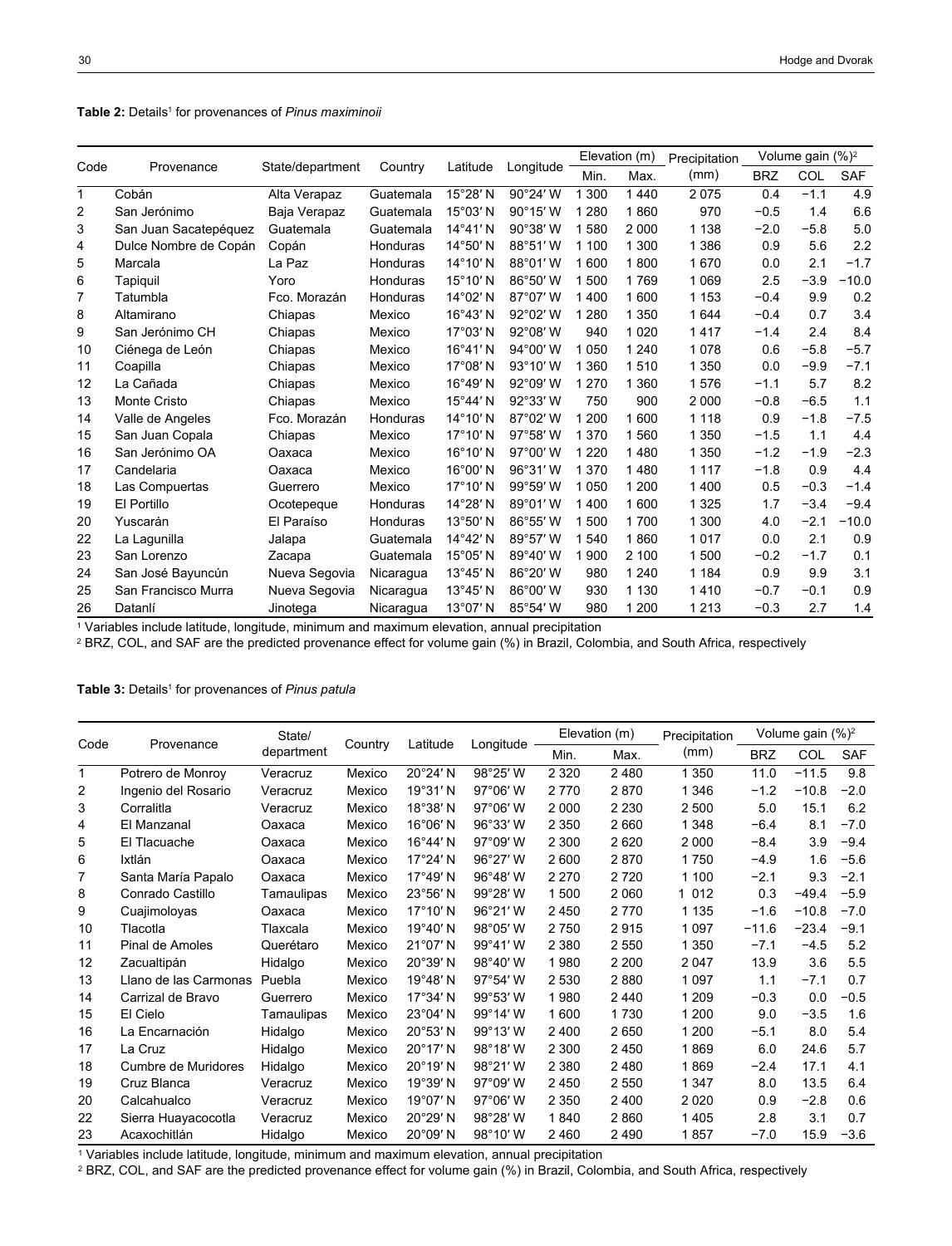|      |                     |                     |         |                   |                                              |         | Elevation (m) | Precipitation |            | Volume gain (%) <sup>2</sup> |            |
|------|---------------------|---------------------|---------|-------------------|----------------------------------------------|---------|---------------|---------------|------------|------------------------------|------------|
| Code | Provenance          | State/department    | Country | Latitude          | Longitude                                    | Min.    | Max.          | (mm)          | <b>BRZ</b> | COL                          | <b>SAF</b> |
|      |                     |                     |         |                   | P. greggii var. greggii (northern variety)   |         |               |               |            |                              |            |
| 4    | Las Placetas        | Nuevo León          | Mexico  | 24°55' N          | 100°11'W                                     | 2 3 7 0 | 2 5 2 0       | 750           |            |                              | $-0.2$     |
| 5    | Los Lirios          | Coahuila            | Mexico  | $25^{\circ}22'$ N | 100°29' W                                    | 2 3 0 0 | 2400          | 650           |            |                              | 1.5        |
| 6    | Jamé                | Coahuila            | Mexico  | $25^{\circ}21'$ N | $100^{\circ}37'$ W                           | 2500    | 2 5 9 0       | 650           |            |                              | $-2.6$     |
| 7    | Cerro El Potosí     | Nuevo León          | Mexico  | $24^{\circ}54'$ N | 100°12' W                                    | 2430    | 2 500         | 750           |            |                              | $-14.6$    |
| 8    | Ojo de Aqua         | Nuevo León          | Mexico  | $24^{\circ}53'$ N | 100°13' W                                    | 2 1 1 5 | 2400          | 750           |            |                              | $-8.8$     |
| 9    | La Tapona           | Nuevo León          | Mexico  | $24^{\circ}37'$ N | $100^{\circ}10'$ W                           | 2090    | 2 3 5 0       | 650           |            |                              | 23.7       |
| 14   | Loma el Oregano     | Coahuila            | Mexico  | $25^{\circ}22'$ N | 100°54' W                                    | 2 2 7 0 | 2430          | 600           |            |                              | $-7.2$     |
| 15   | Sierra el Tarrillal | Coahuila/Nuevo León | Mexico  | $25^{\circ}26'$ N | $100^{\circ}30'$ W                           | 1960    | 2 5 4 0       | 650           |            |                              | 8.3        |
|      |                     |                     |         |                   | P. greggii var. australis (southern variety) |         |               |               |            |                              |            |
| 1    | El Madroño          | Querétaro           | Mexico  | $21^{\circ}16'$ N | $99^{\circ}10'$ W                            | 1500    | 1660          | 1 100         | 0.0        |                              | 1.3        |
| 2    | Laguna Atezca       | Hidalgo             | Mexico  | 20°49' N          | $98^{\circ}46'$ W                            | 1 250   | 1420          | 1642          | 14.0       |                              | $-1.8$     |
| 3    | Laguna Seca         | Hidalgo             | Mexico  | $21^{\circ}02'$ N | $99^{\circ}10'$ W                            | 1750    | 1900          | 820           | $-14.1$    |                              | $-2.7$     |
| 10   | Valle Verde         | Querétaro           | Mexico  | 21°29' N          | $99^{\circ}10'$ W                            | 1 150   | 1 250         | 1400          | 14.2       |                              | 12.5       |
| 11   | San Joaquín         | Querétaro           | Mexico  | $20^{\circ}56'$ N | $99^{\circ}34'$ W                            | 2 1 3 0 | 2 3 5 0       | 1 1 0 9       | $-27.3$    |                              | -8.5       |
| 12   | Jalamelco           | Hidalgo             | Mexico  | $20^{\circ}48'$ N | 98°42' W                                     | 1800    | 1880          | 1642          | 6.2        |                              | 2.2        |
| 13   | Carrizal Chico      | Veracruz            | Mexico  | $20^{\circ}26'$ N | 98°20' W                                     | 1 3 6 0 | 1770          | 1855          | 7.0        |                              | $-3.1$     |

1 Variables include latitude, longitude, minimum and maximum elevation, annual precipitation

<sup>2</sup> BRZ, COL, and SAF are the predicted provenance effect for volume gain (%) in Brazil, Colombia, and South Africa, respectively

**Table 5:** Summary statistics for latitude, elevation, and precipitation for provenance/progeny tests of *P. tecunumanii*, *P. maximinoi*, *P. patula* and *P. greggii* established in various countries

|                      |               |       |                    | Latitude         |                    |         | Elevation (m) |         |        | Precipitation (mm) |         |
|----------------------|---------------|-------|--------------------|------------------|--------------------|---------|---------------|---------|--------|--------------------|---------|
| Variety <sup>1</sup> | Country       | Tests | Median             | Min.             | Max.               | Median  | Min.          | Max.    | Median | Min.               | Max.    |
|                      |               |       |                    |                  | P. tecunumanii     |         |               |         |        |                    |         |
| HE                   | Argentina     | 1     | $26^{\circ}02'$ S  | 26°02' S         | 26°02' S           | 195     | 195           | 195     | 1965   | 1965               | 1965    |
| <b>HE</b>            | <b>Brazil</b> | 22    | 19°56' S           | 15°32' S         | $27^{\circ}32'$ S  | 780     | 614           | 1 1 9 0 | 1490   | 1081               | 1800    |
| <b>HE</b>            | Colombia      | 19    | $2°20'$ N          | $2^{\circ}16'$ N | $5°21'$ N          | 2 1 4 2 | 1747          | 2 7 0 4 | 2166   | 2011               | 2512    |
| HE                   | South Africa  | 30    | $25^{\circ}04'$ S  | 23°00'S          | $31^{\circ}$ 14' S | 1 150   | 45            | 1590    | 1254   | 858                | 1953    |
| LE                   | Argentina     | 1     | $26^{\circ}02'$ S  | 26°02' S         | $26^{\circ}02'$ S  | 195     | 195           | 195     | 1965   | 1965               | 1965    |
| LE                   | <b>Brazil</b> | 26    | 24°07′ S           | 18°38' S         | 24°25'S            | 780     | 25            | 1 0 8 0 | 1490   | 1 0 8 1            | 2077    |
| LE                   | Colombia      | 17    | $4^{\circ}00'$ N   | $2°31'$ N        | 4°43' N            | 1758    | 1545          | 2 5 2 6 | 2167   | 1 2 0 7            | 2661    |
| LE                   | South Africa  | 17    | $26^{\circ}10'$ S  | 24°58′ S         | 32°10'S            | 930     | 45            | 1530    | 1175   | 900                | 1 3 1 6 |
|                      |               |       |                    |                  | P. maximinoi       |         |               |         |        |                    |         |
|                      | Argentina     | 1     | $26^{\circ}02'$ S  | 26°02' S         | 26°02' S           | 195     | 195           | 195     | 1965   | 1965               | 1965    |
|                      | <b>Brazil</b> | 13    | 18°38' S           | 16°30'S          | 24°25′ S           | 810     | 625           | 855     | 1400   | 986                | 1561    |
|                      | Colombia      | 13    | $2°35'$ N          | $2^{\circ}16'$ N | $5°27'$ N          | 1854    | 1 6 2 6       | 2630    | 2207   | 1 3 3 3            | 3 1 7 7 |
|                      | South Africa  | 16    | $25^{\circ}$ 14' S | 24°55' S         | 28°24' S           | 980     | 69            | 1 0 8 0 | 1201   | 1 1 9 4            | 1 3 1 6 |
|                      |               |       |                    |                  | P. patula          |         |               |         |        |                    |         |
|                      | <b>Brazil</b> | 30    | 26°00'S            | 23°59'S          | 27°45'S            | 850     | 760           | 1 1 4 0 | 1473   | 1 2 7 1            | 1873    |
|                      | Chile         | 3     | $35^{\circ}52'$ S  | 35°19' S         | 38°36' S           | 130     | 93            | 205     | 1183   | 837                | 1437    |
|                      | Colombia      | 13    | $2°35'$ N          | $2^{\circ}18'$ N | $5°23'$ N          | 2 5 4 2 | 1788          | 2897    | 2270   | 1608               | 2653    |
|                      | South Africa  | 37    | 26°12' S           | 24°55' S         | $31^{\circ}02'$ S  | 1 3 5 0 | 980           | 1730    | 921    | 757                | 1953    |
|                      |               |       |                    |                  | P. greggii         |         |               |         |        |                    |         |
| greggii              | Chile         | 4     | 35°52' S           | 35°19' S         | 38°36′ S           | 130     | 93            | 205     | 1183   | 837                | 1437    |
| greggii              | South Africa  | 20    | $29°34'$ S         | 24°58' S         | 31°27' S           | 1500    | 960           | 1800    | 823    | 712                | 1 3 1 6 |
| australis            | <b>Brazil</b> | 16    | $25^{\circ}09'$ S  | 24°02′ S         | $27^{\circ}31'$ S  | 820     | 710           | 1 1 1 0 | 1473   | 1 3 9 4            | 1769    |
| australis            | Chile         | 4     | 35°52' S           | 35°19' S         | 38°36′ S           | 130     | 93            | 205     | 1183   | 837                | 1437    |
| australis            | South Africa  | 16    | 26°57' S           | 25°10'S          | $31°27'$ S         | 1500    | 952           | 1782    | 846    | 712                | 1 1 9 4 |

<sup>1</sup> *Pinus tecunumanii* has two elevation sources (HE = high-elevation provenances and LE = low-elevation provenances), and *Pinus greggii* has two varieties (the northern var. *greggii* and the southern var. *australis*)

then calculated for broken-top trees using the estimated height and the observed DBH.

## *Standardisation of data*

Forest tree growth traits often display a strong relationship

between the mean of the trait and its phenotypic and genetic variances, such that field tests with bigger trees will have larger phenotypic and genetic variances than field tests with smaller trees (even if the tests are of the same age). To deal with this situation of heterogeneous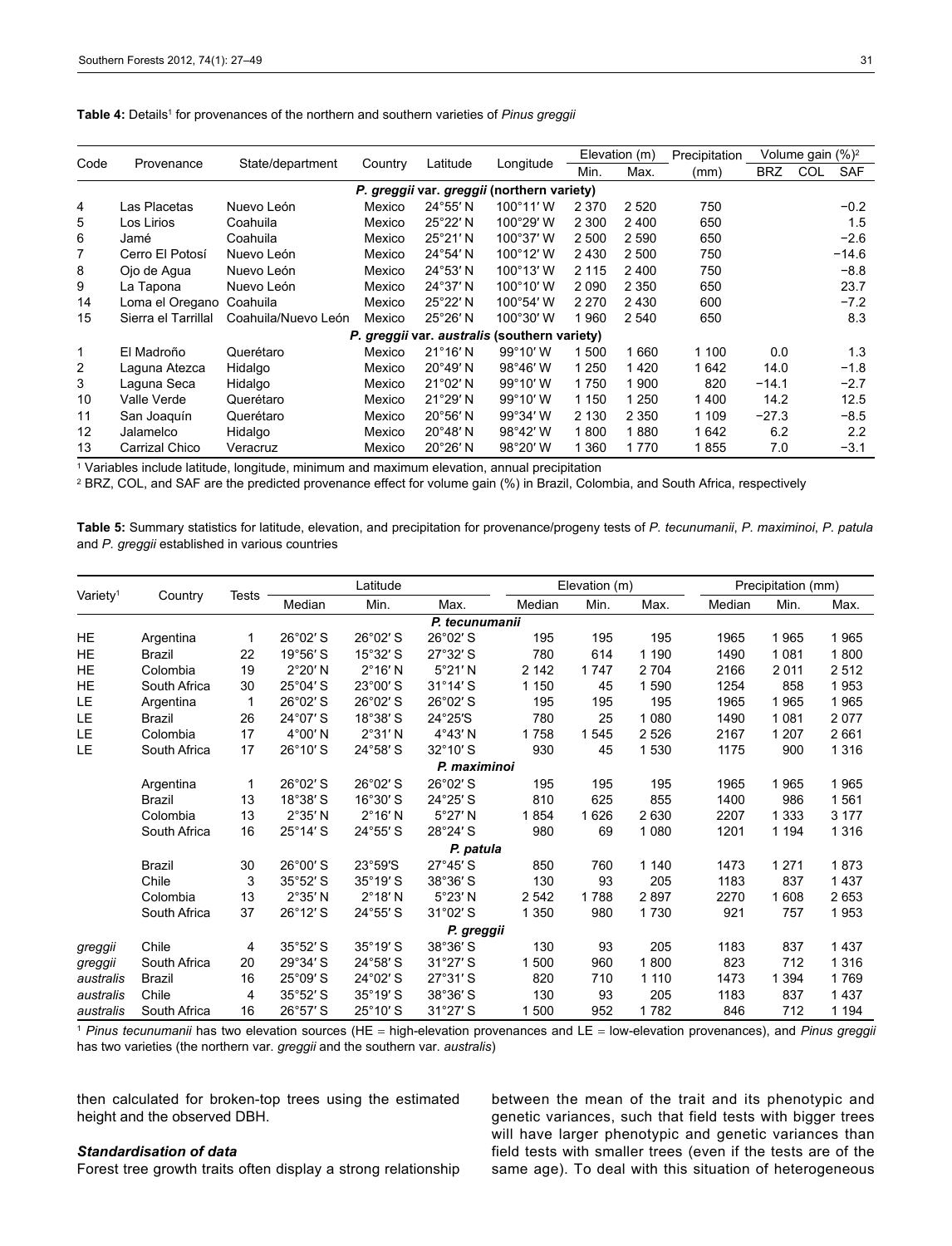variances (sometimes called scale effects), White et al. (2007) recommend data standardisation prior to ANOVA, variance component analysis, or multiple-site mixed model analysis. The goal is primarily to homogenise variances that will be pooled together in the linear model, and to eliminate 'spurious' genotype  $\times$  environment interaction (Eisen and Saxon 1963, Burdon 1977, Hill 1984). For the analyses in the current paper, standardisation was performed as follows: the phenotypic coefficient of variation was calculated for each replication for each growth trait, and a mean coefficient of variation (CV.) was calculated for each species–country–trait combination. Phenotypic observations were then standardised in each replication to a mean  $= 100$ , and standard deviation  $= 100$  $CV<sub>v</sub>$  using PROC STANDARD in SAS®. Effectively, this is equivalent to dividing all observations by the phenotypic SD, as recommended by White et al. (2007), followed by adding a constant (100%) and multiplying by a constant  $(100 \text{ CV}_{u})$ . The advantage of this standardisation is that the population mean for the growth trait can be interpreted as 100%, and the associated variances and standard deviations are the same size relative to mean as in the raw data, thus all variance components and predicted breeding values can be directly interpreted in terms of percent gain (above or below 100%) without any further need for backtransformation or rescaling.

## *Species–country variance components and genetic parameters*

All variance component analyses were done using ASREML (Gilmour et al. 2006). Several variance component analyses were conducted for each species (and variety/source) and for each country where the species was tested.

- (1) Single-trait analyses for the three growth traits (height, DBH, and volume index) at each age of measurement (3, 5 and 8 years) were done.
- (2) Multiple-trait analyses for the three growth traits at a single-age of measurement were used to estimate genetic parameters for each trait, and genetic correlations among traits.
- (3) Multiple-trait analyses for volume at three different ages (3, 5 and 8 years) were done to estimate age–age genetic correlations, and final genetic parameter estimates for volume.

The variance-covariance parameter estimates from the single-trait analyses were provided to the ASREML program as starting values for the initial iteration of the multiple-trait analyses in steps 2 and 3.

The linear model for all of the analyses was as follows:

$$
y_{ijklm} = \mu + E_i + B(E)_{ij} + P_k + PE_{ik} + F(P)_{kl} + F(P)E_{ikl} + e_{ijklm}
$$

where *yijklm* = phenotypic observation for the *ijklm*th tree,  $\mu$  = overall mean,  $E_i$  = fixed effect of the *i*th test,  $B(E)_{ii}$  = fixed effect of the *j*th block nested in the *i*th test,  $P_k$  = random effect of the *k*th provenance,  $E[P_k] = 0$ ,  $Var[P_k]$  $=$   $\sigma^2_{\text{prov}}$ ,  $PE_{ik}$  = random interaction of the *k*th provenance and the *i*th test,  $E[PE_{ik}] = 0$ ,  $Var[PE_{ik}] = \sigma^2_{pe}$ ,  $F(P)_{kl}$  = random effect across sites of the *l*th family in the *k*th provenance,  $E[F(P)_{kl}] = 0$ ,  $Var[F(P)_{kl}] = \sigma^2_{\scriptscriptstyle{f}}, F(P)E_{\scriptscriptstyle{ikl}} = \text{random interac-}$ tion of the *l* th family in the *k*th provenance and the *i* th

test,  $E[F(P)E_{ikl}] = 0$ ,  $Var[F(P)E_{ikl}] = \sigma^2_{fe}$ ,  $e_{ijklm}$  = random error term associated with the *ijklm*th tree,  $E[e_{ijklm}] = 0$ , and  $Var[e_{ijklm}] = σ<sup>2</sup><sub>e</sub>.$ 

Phenotypic variance within-provenance  $(\sigma^2_{\text{phen}})$  was estimated as:

$$
\hat{\sigma}_{\text{phen}}^2 = \hat{\sigma}_{\text{f}}^2 + \hat{\sigma}_{\text{fe}}^2 + \hat{\sigma}_{\text{e}}^2.
$$

Narrow-sense heritability within provenance (*h*2) was estimated as:

 $h^2 = \hat{\sigma}^2/\hat{\sigma}^2$ <sub>phen</sub>

The covariance among open-pollinated families would typically be higher than one-quarter of additive genetic variance; this could result from inbreeding and/or from a small number of effective male pollinators leading to the presence of some percentage of full-sibs with the open-pollinated family (Squillace 1974). Thus a coefficient of 3 instead of 4 was multiplied by the family variance in the calculation of heritability. This has been found to give better agreement between parameter estimates from open-pollinated and control-pollinated data sets for the same genetic material (Dieters et al. 1995).

The amount of provenance variation was estimated as:

$$
P^2 = \hat{\sigma}^2_{\text{prov}} / \hat{\sigma}^2_{\text{phen}}
$$

This allows a direct comparison of provenance variation  $(P<sup>2</sup>)$ and additive genetic variation ( $h^2$ ). Standard errors of  $P^2$  and  $h^2$  were estimated using the standard errors of  $\hat{\sigma}^2$ <sub>prov</sub> and  $\hat{\sigma}^2$ <sub>f</sub>, respectively, as calculated by ASREML, and treating  $\hat{\sigma}^2$ <sub>phen</sub> as a constant according to Dickerson's approximation (Dickerson 1969).

Type B genetic  $(r_{\text{Bg}})$  and provenance  $(r_{\text{Bprov}})$  correlations were estimated as:

$$
r_{\text{Bg}} = \hat{\sigma}_{\text{f}}^2 / (\hat{\sigma}_{\text{f}}^2 + \hat{\sigma}_{\text{fe}}^2)
$$

$$
r_{\text{Bprov}} = \hat{\sigma}_{\text{p}}^2 / (\hat{\sigma}_{\text{p}} + \hat{\sigma}_{\text{pe}}^2)
$$

Type B correlations measure the genetic or provenance correlation between the same trait expressed on two different sites (Burdon 1977). Assuming homogeneous variances, the Type B correlation will measure the type of genotype×environment interaction that is due to rank changes across environments. It is this type of interaction that is of most interest to tree breeders selecting provenances or families that will perform well across the range of sites. Type B correlations over multiple sites range between zero and one; an  $r_B \approx 1$  indicates a near-perfect correlation between performance in different environments or, in other words, an absence of genotype (or provenance)  $\times$  environment interaction.

Standard errors of  $r_{\text{Bg}}$  were estimated using the standard errors of  $\hat{\sigma}^2$ <sub>f</sub> and  $\hat{\sigma}^2$ <sub>fe</sub> and Cov( $\hat{\sigma}^2$ <sub>ff</sub>,  $\hat{\sigma}^2$ <sub>fe</sub>) from ASREML and a first-order approximation of a Taylor-expansion series (Lee and Forthofer 2006), and SE of  $r_{\text{Bprov}}$  estimated in a similar manner.

A genetic coefficient of variation (GCV) was calculated as:

$$
GCV = 100 * \hat{\sigma}_{f}/\overline{x}
$$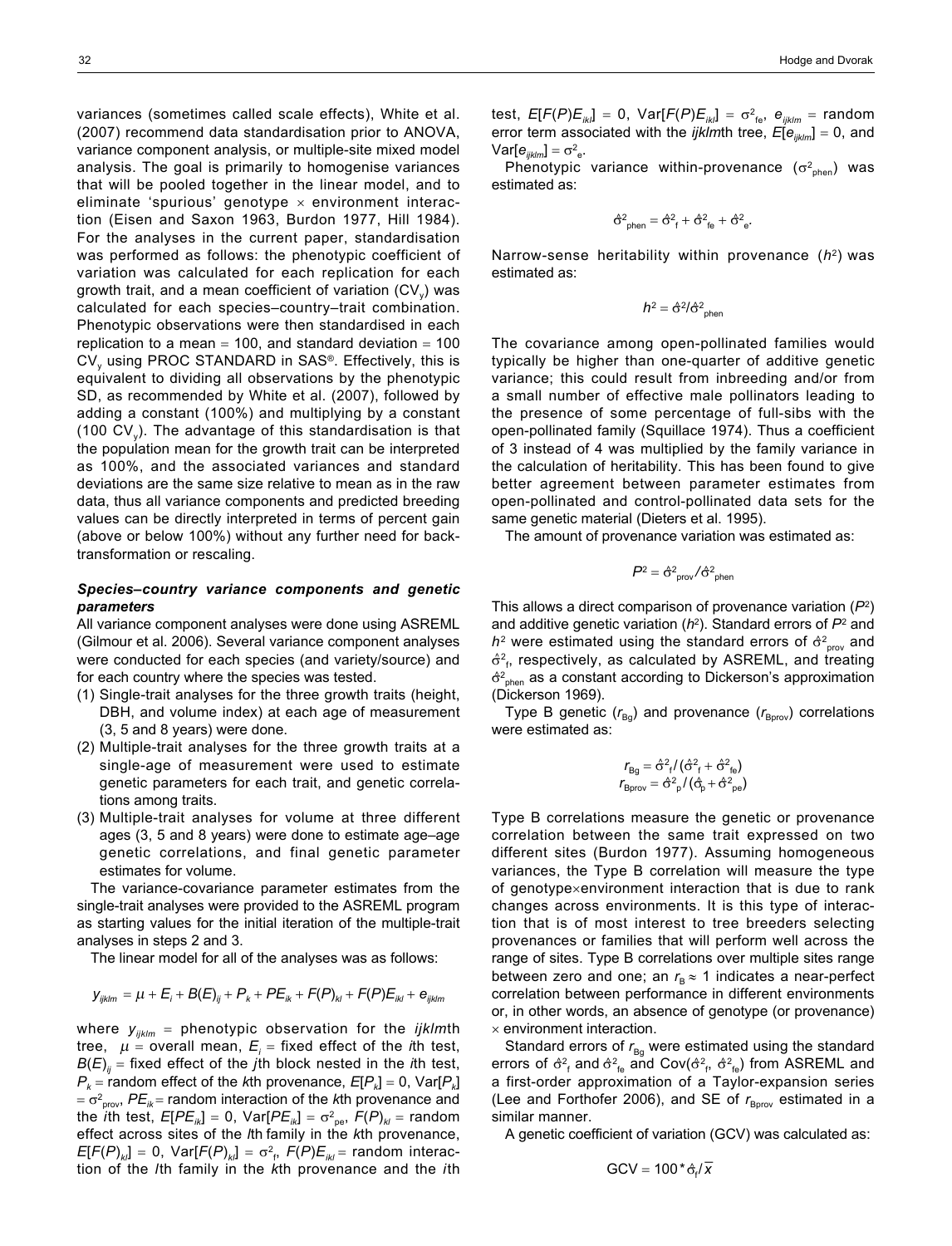where  $\bar{x}$  = the trait mean. The GCV expresses the additive genetic standard deviation in terms of percent, and gives a breeder an estimate of how much genetic improvement could be made in a trait.

Finally, ASREML was used calculate trait correlations (height–DBH, height–volume, and DBH–volume) and age–age correlations for volume (VOL3–VOL5, VOL3–VOL8, and VOL5–VOL8) at the genetic and provenance levels. The ASREML program is well suited for multiple trait analyses, and allows the user to specify each data point as a particular trait, and also to specify the structure or form of the variance-covariance (or correlation) matrix for each random effect in the linear model. Thus for each random effect, ASREML can calculate the variance component for each trait and correlations among the traits, along with associated standard errors (Gilmour et al. 2006).

## *Across-country variance components and provenance BLUPs*

When the species-country analyses were completed, an across-country analysis was done for each species using the variable VOL58, defined as volume at age 8 years when available, and volume at age 5 years as a proxy when not available. Since both VOL5 and VOL8 were standardised, they have the same mean and results showed that they have essentially the same genetic parameters and a genetic correlation  $r_{\rm g}$ (VOL5–VOL8)  $\approx$  1.00.

ASREML was used to conduct the multiple-trait analyses, with VOL58 in each country being treated as a distinct trait. Fixed and random effects in the models were the same as defined above. Country-country correlations at the genetic and provenance level (and standard errors) were estimated directly from the ASREML output. These analyses were also used to produce best linear unbiased predictions (BLUPs) of provenance effects for VOL58 for each country.

## *Climatic distribution modeling*

The plant distribution model MaxEnt (Elith et al. 2011) was run for all four species using a worldwide climatic data base available from BIOCLIM (http://www.worldclim.org/ bioclim). Our goal was to determine if the locations of the Camcore trials actually sampled the highest probability climatic matches between native environments and field trial locations, and also was used to locate new geographic regions that might support additional plantings.

## **Results**

### *Growth results*

Mean survival, height, DBH, and volume per tree for each species in each country are presented in Table 6. Survival rates were generally good, with average survival of 81% across all species–country combinations. For a particular species–country combination, average survival rates ranged from 67.2% (*P. maximinoi* in Brazil) to 87.7% (LE *P. tecunumanii* in Brazil), and this variation should be borne in mind when interpreting growth rates. In general, the two varieties of *P. tecunumanii* and *P. maximinoi* demonstrated relatively similar growth rates across all countries, with the highest growth rates in Colombia, slightly less in Brazil, and slightly less again in South Africa.

Growth rates for *P. patula* and *P. greggii* were substantially less than those of *P. tecunumanii* and *P. maximinoi* in all cases. In Colombia, South Africa, and Brazil, mean height of *P. patula* at 8 years was 12.3, 11.9, and 10.9 m, respectively, and mean DBH was 18.8, 18.0 and 17.5 cm. *Pinus greggii* var. *australis* was tested in both South Africa and Brazil, and had similar growth rates, but did better in Brazil (height = 11.9 m, DBH = 18.9 cm) than in South Africa  $(height = 11.0 m, mean DBH = 17.5 cm).$ 

*Pinus patula*, *P. greggii* var. *australis*, and *P. greggii* var*. greggii* were also tested in Chile. The species were not as well adapted there, which was seen both in somewhat lower survival (typically 65–75%) and substantially lower growth rates (heights of around 6.5–8.5 m at 8 years).

## **C***omparisons with commercial species*

In Brazil, both varieties of the unimproved *P. tecunumanii*  and *P. maximinoi* showed substantial gain over improved *P. taeda* (Table 7). *Pinus maximinoi* showed the highest gain potential, with nearly 130% volume gain over *P. taeda* at age 8 years. Low-elevation *P. tecunumanii* had nearly 80% gain, and HE *P. tecunumanii* had 15.8% gain, over *P. taeda* at 8 years. Height, DBH and volume gains were apparent as early as 3 years.

The more temperate species, *P. patula* and *P. greggii* var. *australis*, grew well in Brazil, but mean species growth was not superior to *P. taeda*, with around 30% less volume at 8 years than improved *P. taeda.*

In Colombia, where the commercial species is *P. patula*, the unimproved *P. tecunumanii* and *P. maximinoi* showed substantial growth superiority. Eight-year volume gains over improved *P. patula* were 32.7% for HE *P. tecunumanii*, 21.3% for LE *P. tecunumanii*, and 38.6% for *P. maximinoi*. For LE *P. tecunumanii* and *P. maximinoi*, gains in height, DBH, and volume were apparent at 3 years. For HE *P. tecunumanii*, the pattern was not the same, as essentially no gains in growth were observed at 3 years, whereas volume gain at 5 years was 8.7%, and 32.7% at 8 years.

As in Colombia, the primary commercial pine species in South Africa is *P. patula*, and the comparison of *P. patula* with unimproved *P. tecunumanii* and *P. maximinoi* showed similar results. High-elevation *P. tecunumanii* had 16.8% advantage in volume compared to improved *P. patula* at 8 years, LE *P. tecunumanii* had 25.9% advantage in volume, and *P. maximinoi* had 42.2% volume advantage.

In South Africa, *P. greggii* var. *greggii* had less than half the volume of *P. patula* at 8 years. Although the unimproved *P. greggii* var*. australis* also grew more slowly than *P. patula*, it demonstrated much more potential as a commercial species. At 8 years, *P. greggii* var. *australis* averaged about 17.5% less volume growth than improved *P. patula*.

In both Colombia and South Africa, improved varieties of *P. patula* were included as checklots in the Camcore *P. patula* provenance/progeny trials. In both countries, the unimproved provenances grew about 8–9% less than the improved commercial variety. This corresponds reasonably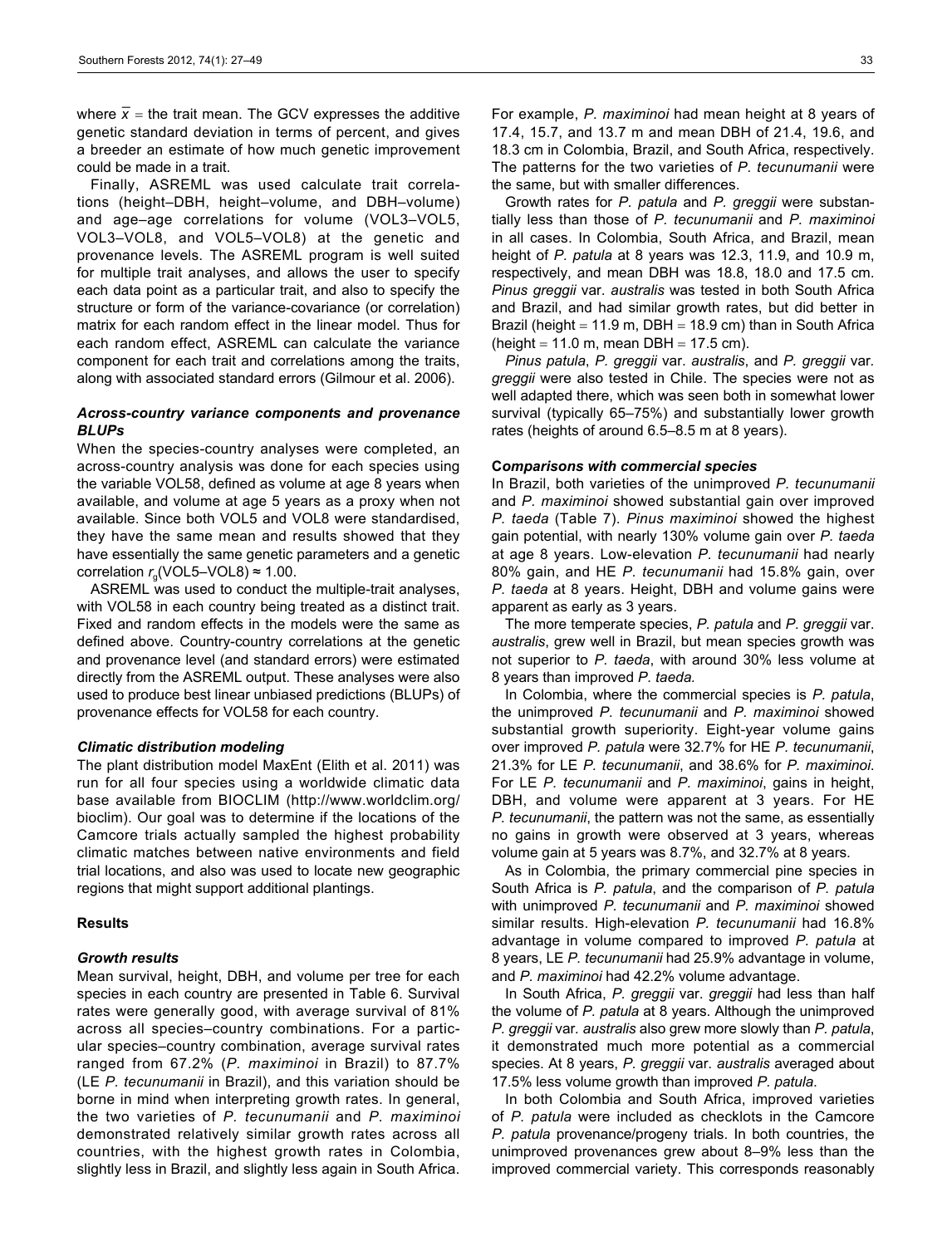| Variety <sup>1</sup> |              |                                        |                             | ω<br>Age                       |                                                                                  |                             |                |                      | Age 5                              |                          |                             |                |                                          | Age 8                          |                                                                                                   |                             |
|----------------------|--------------|----------------------------------------|-----------------------------|--------------------------------|----------------------------------------------------------------------------------|-----------------------------|----------------|----------------------|------------------------------------|--------------------------|-----------------------------|----------------|------------------------------------------|--------------------------------|---------------------------------------------------------------------------------------------------|-----------------------------|
|                      | Country      | Tests                                  | Survival<br>(%)             | Height<br>$\widehat{\epsilon}$ | <b>HBL</b><br>$\overline{cm}$                                                    | Volume<br>(m <sup>3</sup> ) | Tests          | Survival<br>(%)      | Height<br>$\widehat{\epsilon}$     | 핆<br>ί                   | Volume<br>(m <sup>3</sup> ) | Tests          | Survival<br>(%)                          | Height<br>$\widehat{\epsilon}$ | HBC<br><u>(cm</u>                                                                                 | Volume<br>(m <sup>3</sup> ) |
|                      |              |                                        |                             |                                |                                                                                  |                             | ď,             | tecunumanii          |                                    |                          |                             |                |                                          |                                |                                                                                                   |                             |
|                      | Argentina    |                                        |                             |                                | I                                                                                |                             |                | 83.3                 |                                    |                          | 0.0804                      |                |                                          | $\bar{\omega}$                 | Ľ<br><u>18</u>                                                                                    | 0.1707                      |
| 뿦뿦뿦뿦퍌퍌퍌              | Brazil       |                                        |                             |                                | 6.8                                                                              |                             |                | 89.8                 | 2 2 4 5 6 7 8 7<br>V 7 4 6 9 7 8 7 |                          | 0.0473                      |                |                                          | 0<br>0 0 0 0 4<br>0 0 0 0 4    |                                                                                                   | 0.1769                      |
|                      | Colombia     | やけみ                                    |                             | 4. 10<br>4. 10                 | $\overline{9}$                                                                   | 0.0085<br>0.0202            | $\frac{8}{10}$ | 87.8                 |                                    |                          | 0.0791                      |                |                                          |                                | $18.6$<br>21.2                                                                                    | 0.2235                      |
|                      | South Africa |                                        | 2<br>2020 8020<br>2020 8020 | 4 0 0 0 4<br><i>U</i> 4 0 0 4  | 5.6                                                                              | 0.0058                      | 28             | Ņ<br>76.             |                                    |                          | 0.0445                      | $298 - 757$    |                                          |                                | 18.5                                                                                              | 0.1496                      |
|                      | Argentina    |                                        |                             |                                |                                                                                  |                             |                | တ                    |                                    |                          | 0.0795                      |                |                                          | 14570<br>1457                  | 18.9                                                                                              | 0.1791                      |
|                      | Brazil       | $-2.50$                                |                             |                                | 7.3                                                                              | 0.0111                      |                | ယ္<br>$\overline{8}$ |                                    |                          | 0.0530                      |                |                                          |                                | $6990$<br>$97$                                                                                    | 0.1823                      |
|                      | Colombia     |                                        |                             |                                | $rac{2}{6}$ 4                                                                    | 0.0241                      | 78             | 84.6<br>76.0         | $10.2$<br>8.7                      |                          | 0.0865                      |                |                                          |                                |                                                                                                   | 0.2080                      |
|                      | South Africa |                                        |                             |                                |                                                                                  |                             | $\frac{3}{2}$  |                      |                                    |                          | 0.0485                      |                |                                          |                                |                                                                                                   | 0.1354                      |
|                      |              |                                        |                             |                                |                                                                                  |                             | ď,             | maximinoi            |                                    |                          |                             |                |                                          |                                |                                                                                                   |                             |
|                      | Argentina    |                                        |                             |                                | $\overline{1}$                                                                   | $\mathsf I$                 |                | 74.7                 | 0.6                                | 15.1                     | 0.0684                      |                |                                          |                                | 20.0                                                                                              | 0.2043                      |
|                      | Brazil       |                                        | 76.0                        |                                |                                                                                  | 0.0118                      | $\frac{1}{2}$  | 70.4                 |                                    |                          | 0.0776                      | $\overline{ }$ |                                          |                                |                                                                                                   | 0.2246                      |
|                      | Colombia     | ក ដ<br>ស                               | 90.4                        | 60 N<br>60 N                   | $7.\overline{5}$<br>7.9                                                          | 0.0140                      |                | 87.1                 |                                    | $1450$<br>$150$<br>$150$ | 0.0917                      | ុ កំ           | 779888                                   | 1574<br>1574<br>1574           | $\frac{19.4}{21.4}$                                                                               | 0.2668                      |
|                      | South Africa |                                        | 73.7                        |                                | 6.2                                                                              | 0.0079                      | 5              | 71.5                 |                                    |                          | 0.0548                      |                |                                          |                                | 18.3                                                                                              | 0.1543                      |
|                      |              |                                        |                             |                                |                                                                                  |                             |                | patula<br>.<br>م     |                                    |                          |                             |                |                                          |                                |                                                                                                   |                             |
|                      | Brazil       |                                        |                             | 4.4                            |                                                                                  | 0.0056                      | 26             | 90.7                 |                                    |                          | 0.0457                      |                |                                          |                                |                                                                                                   | 0.1175                      |
|                      | Colombia     | 2257                                   | 3<br>3 3 3 3<br>5 3 3 3     |                                | 5<br>6<br>6<br>6<br>6<br>6<br>6<br>7<br>6<br>7<br>6<br>7<br>6<br>2<br>6<br>2<br> | 0.0082                      | $\frac{3}{2}$  | 84.7                 | 7.574<br>7.574                     |                          | 0.0471                      | న చి జి బ      | $\frac{1}{8}$ 0.00<br>$\frac{1}{8}$ 0.00 |                                | $\frac{1}{2}$ $\frac{1}{2}$ $\frac{1}{2}$ $\frac{1}{2}$ $\frac{1}{2}$ $\frac{1}{2}$ $\frac{1}{2}$ | 0.1533                      |
|                      | South Africa |                                        |                             |                                |                                                                                  | 0.0044<br>0.0002            | ని చ           | 81.4                 |                                    |                          | 0.0328<br>0.0085            |                |                                          |                                |                                                                                                   | 0.1269<br>0.0576            |
|                      | Chile        |                                        |                             |                                |                                                                                  |                             |                | 67.5                 |                                    |                          |                             |                |                                          |                                |                                                                                                   |                             |
|                      |              |                                        |                             |                                |                                                                                  |                             |                | greggii<br>ď,        |                                    |                          |                             |                |                                          |                                |                                                                                                   |                             |
| greggii              | South Africa | თ                                      |                             |                                |                                                                                  | 0.0024                      | 20             | 85.1                 |                                    |                          | 0.0138                      |                | 82.3                                     | 8.4                            | 14.4                                                                                              | 0.0582                      |
| greggii              | Chile        |                                        |                             |                                | $\frac{2}{4}$ $\frac{5}{1}$                                                      | 0.0003                      |                | 80.2                 | 5.0<br>5.4                         | ၈<br>စံ ဖ                | 0.0063                      |                | 81.7                                     | <u>0</u><br>ق                  | 10.2                                                                                              | 0.0271                      |
| australis            | Argentina    |                                        |                             |                                | 8.5<br>6.5                                                                       | 0.0175                      |                |                      | $\overline{\phantom{a}}$           |                          |                             | 5 n 0 4<br>2   |                                          |                                | $\mathbf{I}$                                                                                      |                             |
| australis            | Brazil       | $ \alpha$ $\overline{\omega}$ $\infty$ | 779697<br>287887            |                                |                                                                                  | 0.0074                      | 40464          | 90.6                 |                                    | 12.8                     | 0.0423                      |                | 864                                      | 11.9                           | 8 1 1 2<br>8 1 2 3                                                                                | 0.1490                      |
| australis            | South Africa |                                        |                             |                                | 623                                                                              | 0.0073                      |                | 85.7<br>74.5         | 787<br>787                         | $\frac{7.7}{7.7}$        | 0.0307                      | ဖ္ ဖ           | 84.0<br>77.5                             | 7.9                            |                                                                                                   | 0.1118                      |
| australis            | Chile        |                                        |                             |                                |                                                                                  |                             |                |                      |                                    |                          | 0.0121                      |                |                                          |                                |                                                                                                   | 0.0469                      |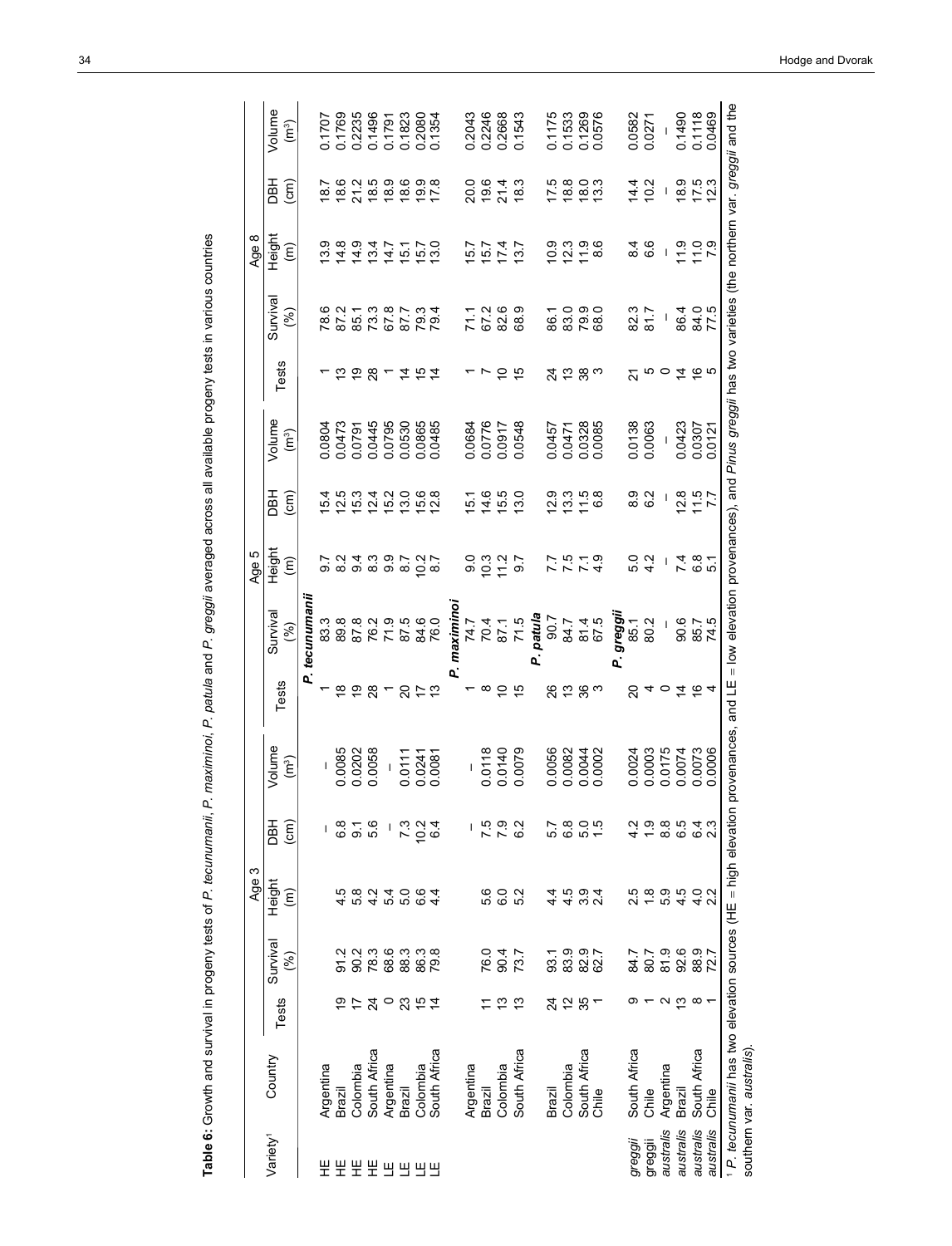**Table 7:** Growth of genetically improved commercial species in Brazil, Colombia, South Africa, and Chile compared to genetically unimproved alternate species *P. tecunumanii*, *P. maximinoi*, *P. patula* and *P. greggii*. Values for growth traits are units of percentage above or below commercial species

| <b>Species</b> | Variety <sup>1</sup> |         | Age 3      |          |                                                        | Age 5      |          |         | Age 8      |          |
|----------------|----------------------|---------|------------|----------|--------------------------------------------------------|------------|----------|---------|------------|----------|
|                |                      | Height  | <b>DBH</b> | Volume   | Height                                                 | <b>DBH</b> | Volume   | Height  | <b>DBH</b> | Volume   |
|                |                      |         |            |          | Brazil (commercial variety = improved P. taeda)        |            |          |         |            |          |
| P. tecunumanii | <b>HE</b>            | $+19.8$ | $+8.2$     | $+55.7$  | $+17.3$                                                | $+7.5$     | $+43.2$  | $+10.3$ | $-0.6$     | $+15.8$  |
| P. tecunumanii | LE                   | $+53.3$ | $+71.8$    | $+110.0$ | $+33.7$                                                | $+29.8$    | $+148.9$ | $+21.0$ | $+18.4$    | $+79.9$  |
| P. maximinoi   |                      | $+46.5$ | $+78.3$    | $+65.8$  | $+31.8$                                                | $+21.0$    | $+126.9$ | $+24.8$ | $+27.0$    | $+129.5$ |
| P. patula      |                      | $+1.3$  | $-21.3$    | $-31.8$  | $-3.3$                                                 | $-14.6$    | $-23.3$  | $-10.3$ | $-19.4$    | $-35.6$  |
| P. greggii     | S                    | $+9.6$  | $-1.6$     | $+14.2$  | $+1.5$                                                 | $-12.0$    | $-14.5$  | $-4.3$  | $-17.7$    | $-29.4$  |
|                |                      |         |            |          | Colombia (commercial variety = improved P. patula)     |            |          |         |            |          |
| P. tecunumanii | <b>HE</b>            | $-1.0$  | $-5.2$     | $+0.8$   | $-0.1$                                                 | $-0.9$     | $+8.7$   | $+4.3$  | $+6.9$     | $+32.7$  |
| P. tecunumanii | <b>LE</b>            | $+3.7$  | 3.2        | $+18.0$  | $+1.7$                                                 | $+1.0$     | $+13.3$  | $+5.8$  | $+3.1$     | $+21.3$  |
| P. maximinoi   |                      | $+11.3$ | 3.4        | $+18.8$  | $+7.1$                                                 | $+6.3$     | $+19.5$  | $+8.0$  | $+12.7$    | $+38.6$  |
| P. patula      |                      | $-8.1$  | $-9.2$     | $-16.1$  | $-8.3$                                                 | $-6.4$     | $-12.6$  | $-7.5$  | $-4.7$     | $-9.7$   |
|                |                      |         |            |          | South Africa (commercial variety = improved P. patula) |            |          |         |            |          |
| P. tecunumanii | <b>HE</b>            | 0.0     | 7.3        | $+9.7$   | $+1.1$                                                 | $+7.1$     | $+15.9$  | $+1.2$  | $+7.1$     | $+16.8$  |
| P. tecunumanii | LE                   | $+2.6$  | 3.3        | $+20.4$  | $+3.1$                                                 | $+5.8$     | $+21.5$  | $+4.4$  | $+6.1$     | $+25.9$  |
| P. maximinoi   |                      | $+9.7$  | 8.1        | $+38.6$  | $+10.1$                                                | $+7.0$     | $+31.8$  | $+7.5$  | $+12.2$    | $+42.2$  |
| P. patula      |                      | $-3.3$  | $-6.2$     | $-13.2$  | $-4.6$                                                 | $-4.6$     | $-12.0$  | $-3.1$  | $-3.1$     | $-8.6$   |
| P. greggii     | greggii              | $-29.3$ | $-35.5$    | $-65.8$  | $-30.3$                                                | $-28.0$    | $-61.8$  | $-31.7$ | $-29.9$    | $-63.8$  |
| P. greggii     | australis            | $-2.6$  | $-3.6$     | $-7.1$   | $-5.2$                                                 | $-6.1$     | $-15.4$  | $-6.4$  | $-6.9$     | $-17.5$  |
|                |                      |         |            |          | Chile (commercial variety = improved P. radiata)       |            |          |         |            |          |
| P. patula      |                      | $-42.7$ |            |          | $-38.5$                                                | $-52.3$    | $-82.4$  | $-35.6$ | $-42.5$    | $-75.4$  |
| P. greggii     | greggii              | $-33.3$ | $-46.7$    |          | $-42.3$                                                | $-50.9$    | $-84.3$  | $-45.1$ | $-48.5$    | $-83.5$  |
| P. greggii     | australis            | $-13.9$ | $-27.3$    |          | $-27.9$                                                | $-38.2$    | $-69.4$  | $-31.9$ | $-37.1$    | $-70.1$  |

<sup>1</sup> *Pinus tecunumanii* has two elevation sources (HE = high-elevation provenances and LE = low-elevation provenances), and *Pinus greggii* has two varieties (the northern var. *greggii* and the southern var. *australis*)

well with published estimates of genetic gain from one cycle of selection and breeding of 10% in *P. elliottii* (Hodge et al. 1989) and 13% in *P. radiata* (Carson et al. 1999). The stem form of the improved material was generally better than the unimproved introductions.

Finally, in Chile, the commercial species *P. radiata* demonstrated substantial growth superiority over both *P. greggii* and *P. patula*, which had 70% to 84% less volume than *P. radiata* at 8 years. The more tropical species, *P. tecunumanii* and *P. maximinoi*, were not tested in progeny trials in Chile, as they were not expected to have sufficient cold and frost tolerance to survive.

### *Growth trait correlations – one country, one age*

Genetic parameter analyses were performed for each species in each country at each age, primarily to examine the provenance and genetic correlations between the three different growth traits – height, DBH, and volume. These correlations are fully detailed in Appendix 2, and Table 8 presents a summary of these correlations at the species level (averaged across ages and countries), at the country level (averaged across ages and species), and for each of the three ages (averaged across species and countries). As one might expect, there were very strong correlations among height, DBH, and volume regardless of what species–country–age combination or level was examined (Table 8). Mean provenance correlations for a given age (across species and countries) ranged from 0.82 to 0.94 for  $r_{\text{prov}}$ (height, DBH) and 0.97 to 0.99 for  $r_{\text{prov}}$ (DBH, volume). Mean genetic correlations for a given age ranged from

0.79 to 0.85 for *r<sub>o</sub>*(height, DBH), and from 0.97 to 0.98 for r<sub>g</sub>(DBH, volume). Provenance correlations were almost always slightly higher than genetic correlations, and height– DBH correlations were typically lower than height–vol and DBH–volume correlations.

In general, for any particular species–country–age analysis, all three growth traits typically gave very similar genetic parameter estimates for provenance variation  $(P^2)$ , type B provenance correlation  $(r_{\text{Bprov}})$ , heritability  $(h^2)$ , and type B genetic correlations  $(r_{\text{Bg}})$  (for full details, see Appendix 2). In most cases, *h*2 for height was slightly higher than for DBH, and *h*2 for volume was intermediate. Across all species–country—age combinations, the mean *h*2 for height, DBH, and volume was 0.15, 0.13 and 0.14, respectively, and the mean  $r_{Bq}$  was 0.63, 0.65 and 0.64, respectively. For the provenance-level parameters, across all species-country-age combinations the mean *P*2 was 0.07, 0.04 and 0.05 for height, DBH and volume, respectively, and mean  $r_{\text{Borov}}$  was 0.69, 0.71 and 0.73, respectively. The only genetic parameters that did vary by growth trait were total phenotypic variance and the GCV. Typically, GCV for height was around 5 to 8%, for DBH was around 7 to 10%, and for volume was around 15 to 25%. These match very well with mean GCV values of 11% for height, 9% for DBH, and 23% for volume reported by Cornelius (1994) in a summary of 67 publications on various *Pinus* species.

It was clear from these results that further analyses based on multiple ages would give similar results regardless of which of the three growth traits was used. All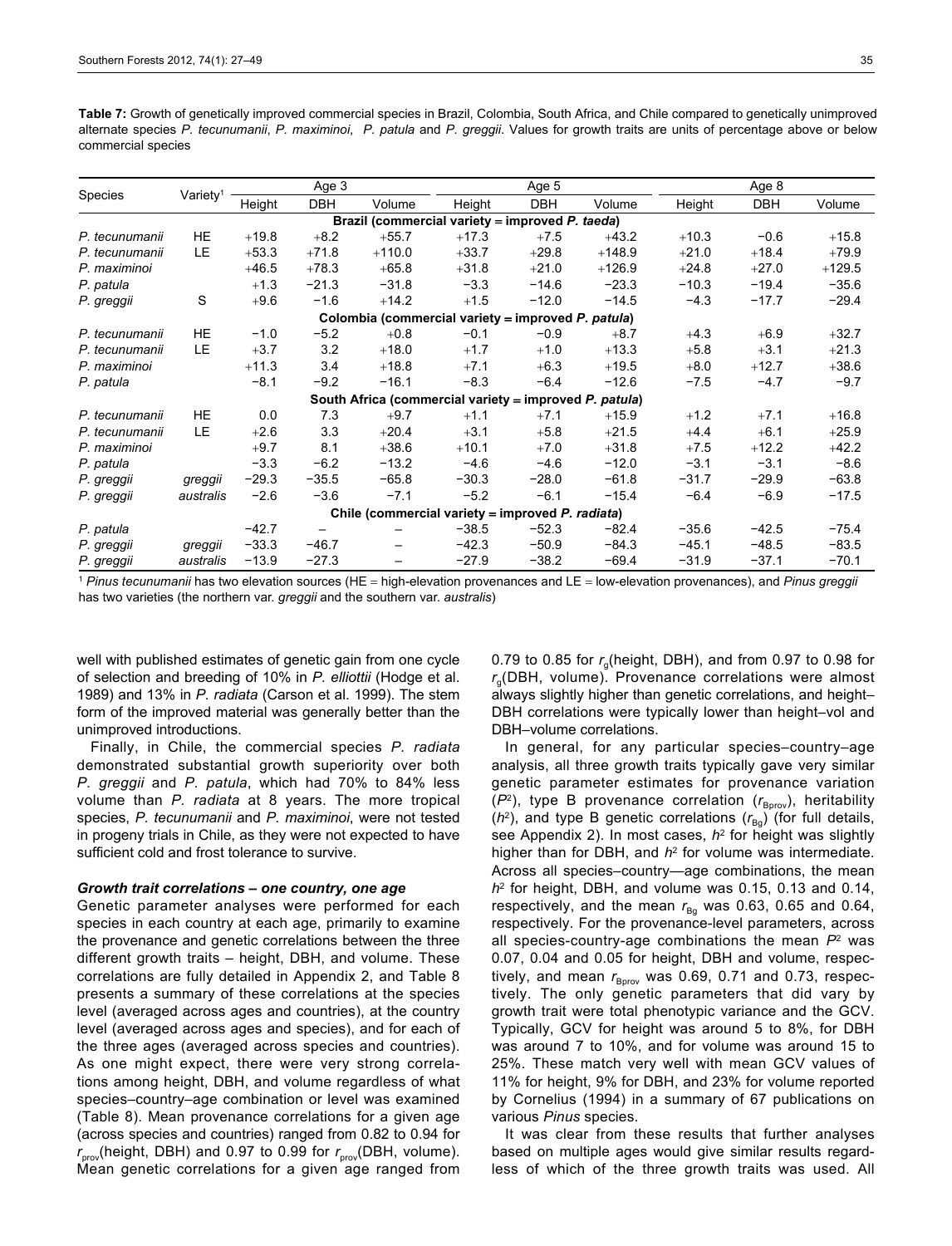Species/country/age1 Provenance correlations extending the Genetic correlations  $r_{\rm prov}$  *r*<sub>prov</sub>  $r_{\rm prov}$   $r_g$   $r_g$   $r_g$   $r_g$  $r_{\text{prov}}$ <br>(ht,DBH)  $r_{\text{prov}}$ (height, volume) (DBH, volume)  $r_{\text{prov}}$ *r*g (height, DBH) *r*g (height, volume) *r*g (DBH, volume) **Species1 (averaged across ages and countries)** *P. tecunumanii* HE 0.93 ± 0.09 0.97 ± 0.04 0.99 ± 0.01 0.85 ± 0.05 0.89 ± 0.04 0.98 ± 0.01 0.11 ± 0.02 *P. tecunumanii* LE 0.95 ± 0.06 0.97 ± 0.03 0.99 ± 0.01 0.83 ± 0.06 0.91 ± 0.04 0.97 ± 0.02 0.14 ± 0.04 *P. maximinoi* 0.80 ± 0.13 0.88 ± 0.08 0.99 ± 0.02 0.75 ± 0.20 0.83 ± 0.13 0.97 ± 0.01 0.16 ± 0.06 *P. patula* 0.90 ± 0.09 0.94 ± 0.05 0.99 ± 0.01 0.81 ± 0.05 0.89 ± 0.03 0.98 ± 0.01 0.13 ± 0.03 *P. greggii* var. *greggii* 0.79 ± 0.25 0.92 ± 0.09 0.97 ± 0.05 0.91 ± 0.09 0.93 ± 0.04 0.97 ± 0.02 0.18 ± 0.08 *P. greggii* var. *australis* 0.97 ± 0.05 0.98 ± 0.04 0.98 ± 0.04 0.83 ± 0.08 0.88 ± 0.04 0.98 ± 0.01 0.13 ± 0.06 **Country (averaged across ages and species)** Brazil 0.96 ± 0.06 0.96 ± 0.05 0.98 ± 0.03 0.83 ± 0.07 0.88 ± 0.04 0.98 ± 0.01 0.13 ± 0.06

 $\text{Chile} \text{ \hspace{1.5mm} 0.88 \pm 0.22} \hspace{1.5mm} \text{0.98 \pm 0.05} \hspace{1.5mm} \text{0.97 \pm 0.05} \hspace{1.5mm} \text{0.93 \pm 0.09}} \hspace{1.5mm} \text{0.93 \pm 0.04}} \hspace{1.5mm} \text{0.97 \pm 0.03}} \hspace{1.5mm} \text{0.11 \pm 0.05}$  ${\tt Colombia} \hspace{1.5cm} 0.92 \pm 0.10 \hspace{1.5cm} 0.96 \pm 0.05 \hspace{1.5cm} 0.99 \pm 0.01 \hspace{1.5cm} 0.76 \pm 0.17 \hspace{1.5cm} 0.85 \pm 0.11 \hspace{1.5cm} 0.98 \pm 0.01 \hspace{1.5cm} 0.15 \pm 0.04$ South Africa  $0.85 \pm 0.15$   $0.93 \pm 0.08$   $0.98 \pm 0.02$   $0.84 \pm 0.06$   $0.90 \pm 0.04$   $0.98 \pm 0.01$   $0.15 \pm 0.06$ **Age (averaged across species and countries)**  $\begin{array}{llll} 3 \qquad \qquad & 0.94 \pm 0.09 \qquad 0.97 \pm 0.05 \qquad & 0.99 \pm 0.01 \qquad & 0.85 \pm 0.08 \qquad & 0.91 \pm 0.04 \qquad & 0.97 \pm 0.02 \qquad & 0.13 \pm 0.05 \end{array}$ 5 0.92 ± 0.09 0.95 ± 0.06 0.99 ± 0.02 0.83 ± 0.09 0.89 ± 0.07 0.98 ± 0.01 0.14 ± 0.05

**Table 8:** Average genetic and provenance correlations among growth traits (height, DBH, and volume) for *P. tecunumanii*, *P. maximinoi*, *P. patula* and *P. greggii* tested at three ages in four different countries. Error values are the SE

 $\begin{array}{llll} 8 \qquad \qquad & 0.82 \pm 0.17 \qquad 0.93 \pm 0.08 \qquad & 0.97 \pm 0.03 \qquad & 0.79 \pm 0.14 \qquad & 0.86 \pm 0.09 \qquad & 0.98 \pm 0.01 \qquad & 0.14 \pm 0.06 \end{array}$ <sup>1</sup> *Pinus tecunumanii* has two elevation sources (HE = high-elevation provenances and LE = low-elevation provenances), and *Pinus greggii* has two varieties (the northern var. *greggii* and the southern var. *australis*)

subsequent analyses were performed using volume at ages 3, 5, and 8 years.

*Volume genetic parameters – one country, multiple ages*

Genetic parameter analyses were done for each species for a single country and age 3-, 5-, and 8-year volume growth. Appendix 3 presents detailed parameter estimates for each species and country, and Table 9 presents a summary of parameter estimates for each species (averaged across all countries), and overall averages (across all species and all countries).

Provenance and genetic correlations among different ages for volume growth were quite high. Mean provenance correlations (across species and countries) were  $r_{\text{prov}}(3,5) = 0.93$ ,  $r_{\text{prov}}(3,8) = 0.83$ , and  $r_{\text{prov}}(5,8) = 0.94$ (Table 9). Mean genetic correlations were  $r<sub>0</sub>(3,5) = 0.92$ ,  $r_{\rm g}(3,8) = 0.80$ , and  $r_{\rm g}(5,8) = 0.96$  (Table 9).

Genetic parameters for the different ages were remarkably similar (Table 9). Heritability tended to increase with age, although the increase was small: mean  $h^2 = 0.13$  at 3 years, 0.14 at 5 years, and 0.15 at 8 years. Conversely, there was a tendency for provenance variation to decrease slightly with age, from  $P^2 = 0.06$  at 3 years,  $P^2 = 0.05$  at 5 years, and  $P^2 = 0.04$  at 8 years. One curious result was with *P. maximinoi:* in South Africa and Colombia, volume at 5 years and 8 years had small, but detectable, levels of provenance variation ( $P^2 = 0.02-0.03$ ), but in Brazil, provenance variation was essentially non-existent  $(P^2 = 0.00)$ .

For all species, there was a moderate level of genotype×environment interaction, both at the provenance and the genetic level. Mean  $r_{\text{Bprov}}$  ranged from 0.71 to 0.74 for ages 3, 5, and 8 years, whereas mean  $r_{\text{Bg}}$  ranged from 0.65 to 0.71. The GCV for age 3-, 5-, and 8-year volumes were also very similar across ages and ranged from 19 to 21%.

Genetic parameters for the different species were also

quite similar (Table 9). There appeared to be no meaningful differences for any of the parameter estimates, with one exception. *Pinus maximinoi* showed less provenance variation than the other three species; *P. maximinoi* had a range of  $P^2 = 0.03$  at 3 years to  $P^2 = 0.01$  at 8 years compared to the mean  $P<sup>2</sup>$  of 0.06 for the other species (Table 9). Possibly this lack of provenance variation is because populations in Mesoamerica are more inbred than species such as *P. tecunumanii* (Matheson et al. 1989, Dvorak et al. 2002).

#### *Volume growth correlations – between countries*

Across-country analyses (or equivalently, multiple-country analyses) for volume growth were performed both to examine between-country provenance and genetic correlations, and to predict provenance effects. Volume at 8 years was used as the primary analysis variable, with volume at 5 years as a proxy when 8-year data was not available. This was because the standardised 5-year and 8-year data had essentially the same genetic parameters and variance structure (Table 9, Appendix 3). Analyses were restricted to tests in Brazil, Colombia and South Africa, with Chile excluded as there were too few tests to generate precise estimates of between-country correlations.

Low-elevation *P. tecunumanii* had quite high provenance and genetic correlations across all three country pairs (Brazil–Colombia, Brazil–South Africa and Colombia–South Africa) (Table 10). The weakest correlations (although still rather high) were observed for Brazil–Colombia, with  $r_{\text{prov}} = 0.82$ , and  $r_{\text{q}} = 0.76$ . For Brazil–South Africa and Colombia–South Africa, the correlations were  $r_{\text{prov}} = 0.97$  and 1.00, and  $r<sub>g</sub> = 0.92$  and 0.85, respectively. High-elevation *P. tecunumanii* had similar correlations for Brazil–South Africa ( $r_{\text{prov}}$  = 1.00,  $r_{\text{g}}$  = 0.83), and Colombia–South Africa  $(r_{\text{prov}} = 0.64, r_{\text{g}} = 0.77)$ , but the correlations for Brazil– Colombia were markedly lower ( $r_{\text{prov}} = 0.49$ ,  $r_{\text{q}} = 0.46$ ).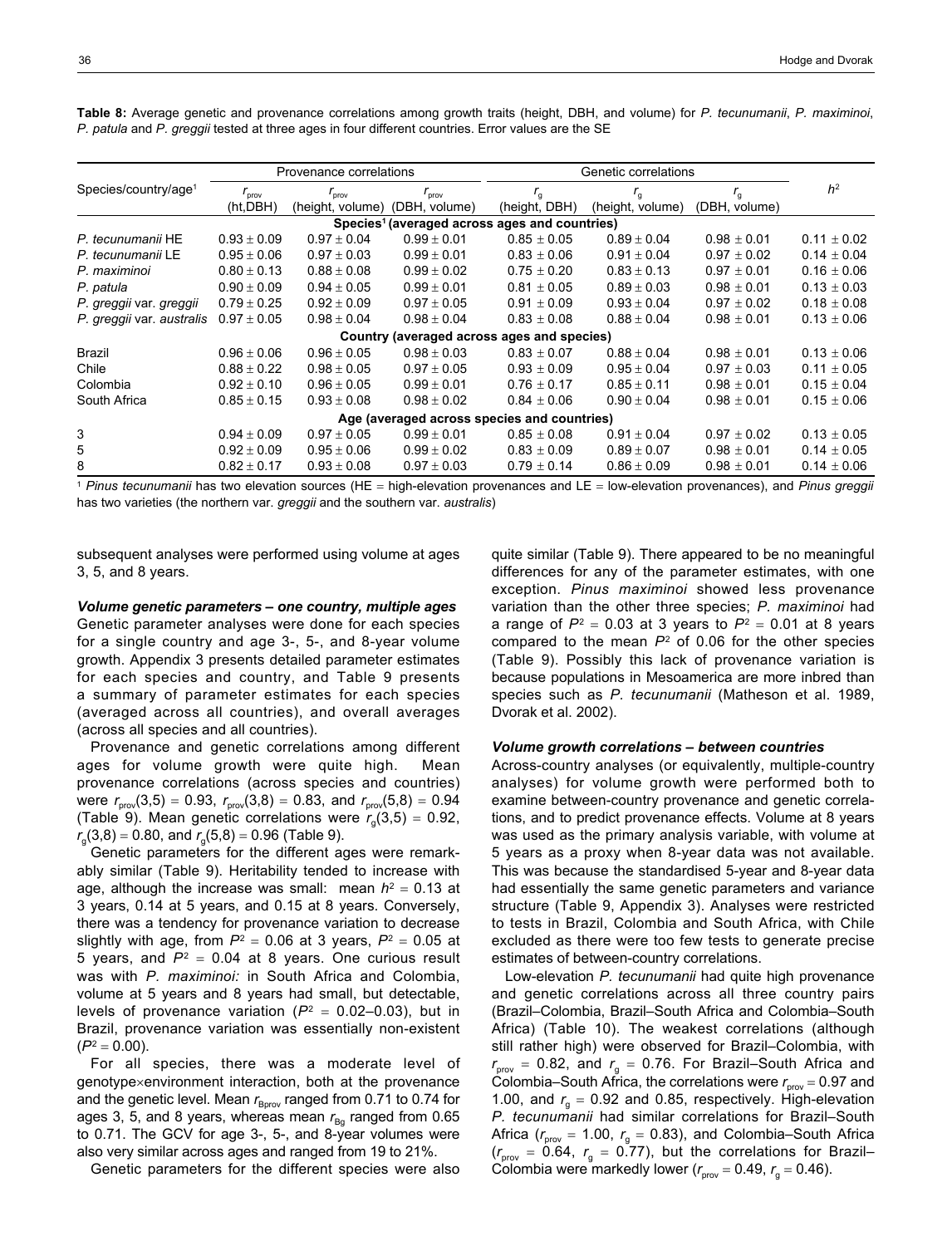| Ź<br>i<br>ļ                               |             |
|-------------------------------------------|-------------|
|                                           |             |
| ว<br>?<br>เ<br>- And of and of a solution |             |
|                                           |             |
|                                           |             |
|                                           |             |
| j                                         |             |
| s<br>S                                    |             |
|                                           |             |
|                                           |             |
|                                           |             |
|                                           |             |
| .<br>.<br>.                               |             |
|                                           |             |
| $\ddot{\cdot}$                            |             |
|                                           |             |
|                                           |             |
|                                           |             |
|                                           |             |
| ומימה מוזמה                               |             |
|                                           | ļ<br>J      |
| l                                         | )<br>)      |
| I                                         |             |
|                                           |             |
| $\overline{\phantom{a}}$<br>ļ             |             |
|                                           |             |
|                                           |             |
| ייה המה הוא היי                           |             |
|                                           | ימים ביים   |
|                                           | l<br>!<br>. |
| l                                         |             |
|                                           |             |
|                                           |             |
| i                                         |             |
|                                           |             |
|                                           |             |
|                                           |             |
| :<br>;<br>;                               |             |
| j                                         |             |
| i<br>Ó<br>١                               | 3           |
|                                           |             |
| i                                         | C           |
| $\vdots$                                  |             |
|                                           |             |
|                                           |             |
|                                           |             |
| $\frac{5}{2}$                             | Í           |
|                                           | ׇ֚֬֡֡֡֡֡֡   |
|                                           |             |
|                                           | vimino      |
| gonals) and pr                            |             |
|                                           |             |
|                                           | ı           |
|                                           |             |
|                                           |             |
|                                           |             |
|                                           | I           |
|                                           |             |
| i                                         |             |
|                                           |             |
|                                           |             |
| $\ddot{\phantom{a}}$<br>¢                 |             |
| i<br>(                                    |             |
| į                                         |             |
| ֘<br>֚֘֝֬                                 |             |
|                                           | í           |
| ہ<br>ا                                    |             |
|                                           |             |
| :<br>:                                    |             |
|                                           |             |
| ة<br>ك                                    |             |

| 0.00<br>0.04<br>0.02<br>0.02<br>0.07<br>0.07<br>$\frac{5}{9}$<br>vol5<br>$0.92 +$<br>$0.94 +$<br>$0.92 +$<br>$0.96 \pm$<br>$0.94 \pm$<br>$1.00 \pm$<br>$0.88 +$<br>With<br>$0.93 \pm 0.06$<br>$0.83 \pm 0.15$<br>$0.88 \pm 0.16$<br>$0.89 \pm 0.03$<br>$0.78 \pm 0.22$<br>$0.97 \pm 0.03$<br>$0.98 \pm 0.02$<br>Trait (averaged across species and countries)<br>Species and trait (averaged across countries)<br>With vol3<br>Jon<br>Slov<br>Slov<br>Slov<br>Slov<br>Slov<br>vol3<br>ciov<br>P. tecunumanii HE<br>P. tecunumanii HE<br>P. tecunumanii HE<br>P. tecunumanii LE<br>P. tecunumanii LE<br>P. tecunumanii l<br>P. maximinoi<br>Species/trait<br>P. maximino<br>yol8<br>vol3<br>vol5 | $0.80 \pm 0.09$<br>0.96 ± 0.02<br>$\pm$ 0.06<br>ē<br>With vol8<br>ö<br>$+$<br>ρö<br>$\overline{\infty}$<br>ö<br>$\circ$ | ã                                             |                                              |                                    |                              |                   |                                      |
|-------------------------------------------------------------------------------------------------------------------------------------------------------------------------------------------------------------------------------------------------------------------------------------------------------------------------------------------------------------------------------------------------------------------------------------------------------------------------------------------------------------------------------------------------------------------------------------------------------------------------------------------------------------------------------------------------|-------------------------------------------------------------------------------------------------------------------------|-----------------------------------------------|----------------------------------------------|------------------------------------|------------------------------|-------------------|--------------------------------------|
|                                                                                                                                                                                                                                                                                                                                                                                                                                                                                                                                                                                                                                                                                                 |                                                                                                                         |                                               | <b>B</b> prov                                | $\tilde{h}^2$                      | ු                            | SCV               | $V_{\text{phen}}$                    |
|                                                                                                                                                                                                                                                                                                                                                                                                                                                                                                                                                                                                                                                                                                 |                                                                                                                         |                                               |                                              |                                    |                              |                   |                                      |
|                                                                                                                                                                                                                                                                                                                                                                                                                                                                                                                                                                                                                                                                                                 |                                                                                                                         | ±0.03<br>0.06                                 | $\pm 0.15$<br>0.71                           | $\Omega$<br>$\overline{+}$<br>0.13 | $0.65 \pm 0.11$              |                   | ю<br>655.<br>ო                       |
|                                                                                                                                                                                                                                                                                                                                                                                                                                                                                                                                                                                                                                                                                                 |                                                                                                                         | ± 0.04<br>0.05                                | $0.74 \pm 0.12$                              | 9.04<br>$\ddot{+}$<br>0.14         | 0.12<br>$0.66 \pm 0$         | 18.7              | $\infty$<br>584.<br>$\sim$ $\sim$    |
|                                                                                                                                                                                                                                                                                                                                                                                                                                                                                                                                                                                                                                                                                                 |                                                                                                                         | 0.03<br>$+$<br>0.04                           | 0.20<br>$\overline{+}$<br>0.72               | రి<br>ö<br>$+1$<br>0.15            | 0.10<br>$+$<br>0.71          | $\circ$<br>တ      | 4<br>438.                            |
|                                                                                                                                                                                                                                                                                                                                                                                                                                                                                                                                                                                                                                                                                                 |                                                                                                                         |                                               |                                              |                                    |                              |                   |                                      |
|                                                                                                                                                                                                                                                                                                                                                                                                                                                                                                                                                                                                                                                                                                 |                                                                                                                         | 0.02<br>$+$<br>0.04                           | $0.73 \pm 0.16$                              | පි<br>$+$<br>r.o                   | 0.04<br>$0.63 \pm 0$         | ო<br>თ            | ဖ<br>526.<br>ო                       |
|                                                                                                                                                                                                                                                                                                                                                                                                                                                                                                                                                                                                                                                                                                 |                                                                                                                         | 0.01<br>$\overline{+}$<br>0.03                | $0.70 \pm$                                   | čο<br>Ο<br>$\pm$                   | $0.67 \pm$                   | 16.2              | ю<br>151<br>$\sim$                   |
|                                                                                                                                                                                                                                                                                                                                                                                                                                                                                                                                                                                                                                                                                                 |                                                                                                                         | 10.01<br>0.02                                 | $0.76 \pm 0.12$                              | $\frac{8}{2}$<br>$+1$<br>0.12      | 0.06<br>$0.69 +$             | $\overline{6}$ .3 | တ<br>244<br>$\sim$                   |
|                                                                                                                                                                                                                                                                                                                                                                                                                                                                                                                                                                                                                                                                                                 | $= 0.01$<br>87                                                                                                          | 0.02<br>$\pm$<br>0.07                         | $0.74 \pm$                                   | ş<br>$+1$                          | 0.22<br>$+$<br>0.64          | $19.0$<br>$7.4$   | 102<br>S                             |
|                                                                                                                                                                                                                                                                                                                                                                                                                                                                                                                                                                                                                                                                                                 | έ<br>Õ<br>$+$<br>56<br>ခဲ ခ                                                                                             | ± 0.02<br>0.06                                | $0.78 \pm 0.19$                              | $\tilde{q}$<br>$+1$<br>0.14        | $\frac{21}{2}$<br>$0.70 \pm$ |                   | ო<br>$\frac{10}{1}$<br>$\sim$ $\sim$ |
|                                                                                                                                                                                                                                                                                                                                                                                                                                                                                                                                                                                                                                                                                                 |                                                                                                                         | 0.07<br>$+$<br>0.04                           | 0.29<br>$0.77 \pm$                           | 9.04<br>$+1$<br>0.14               | 0.22<br>$0.69 +$             | 17.3              | က္<br>233.                           |
|                                                                                                                                                                                                                                                                                                                                                                                                                                                                                                                                                                                                                                                                                                 | ± 0.01<br>$\overline{8}$<br>o o                                                                                         | 5<br>0.01<br>$+1$<br>0.03                     | 0.05<br>$0.66 \pm$                           | 0.05<br>$^{+}$<br>0.13             | $0.63 \pm 0$                 | 20.6              | 700.<br>ო                            |
|                                                                                                                                                                                                                                                                                                                                                                                                                                                                                                                                                                                                                                                                                                 | 0.02<br>$+$<br>88                                                                                                       | ± 0.02<br>$\mathcal{S}^{\mathcal{O}}$<br>0.07 | $.77 \pm 0.18$<br>ö                          | $\tilde{q}$<br>$+1$<br>0.15        | 0.14<br>$0.72 \pm 0$         | 19.7              | Ю<br>575.<br>$\sim$                  |
| $0.82 \pm 0.26$<br>Slov<br>P. maximino                                                                                                                                                                                                                                                                                                                                                                                                                                                                                                                                                                                                                                                          | 0.04<br>$0.97 \pm$                                                                                                      | 0.01<br>$+$                                   | 0.42<br>$0.66 \pm 0.03$                      | 0.03<br>$+1$<br>0.16               | 0.07<br>$+$<br>0.75          | 20.2              | တ<br>662.<br>$\sim$                  |
| 0.04<br>$0.95 +$<br>Slov                                                                                                                                                                                                                                                                                                                                                                                                                                                                                                                                                                                                                                                                        | $\overline{1}$<br>$0.80 \pm$                                                                                            | ±0.05<br>0.06                                 | $.64 \pm 0.23$<br>$\circ$                    | $\frac{5}{2}$<br>$+$<br>0.10       | 0.05<br>$0.56 \pm 0$         | 20.7<br>20.0      | တ္<br>050<br>4                       |
| $0.97 \pm 0.03$<br>glov<br>P. patula<br>P. patula<br>P. patula                                                                                                                                                                                                                                                                                                                                                                                                                                                                                                                                                                                                                                  | 0.04<br>$\frac{1}{\pm 1}$<br>$\overline{95}$<br>$\circ$                                                                 | ± 0.06<br>0.06                                | 0.09<br>$-69 +$<br>ö                         | 0.03<br>$+1$<br>0.13               | 0.05<br>$0.68 \pm 0.03$      |                   | 243.2<br>ო                           |
| 0.01<br>$0.95 +$<br>$0.89 \pm 0.06$<br>yol8                                                                                                                                                                                                                                                                                                                                                                                                                                                                                                                                                                                                                                                     |                                                                                                                         | 0.05<br>$+$<br>0.05                           | $0.76 \pm 0.12$                              | 0.02<br>$+1$<br>0.15               | 0.10<br>$0.76 \pm 0$         | 20.2              | 875.7<br>$\sim$                      |
| 0.00<br>$0.94 \pm$<br>Slov<br>P. greggii var. greggii                                                                                                                                                                                                                                                                                                                                                                                                                                                                                                                                                                                                                                           | $84 \pm 0.03$<br>o o                                                                                                    | ± 0.00<br>0.10                                | <b>0.00</b><br>$-1 + 6$<br>$\circ$           | 0.00<br>$+1$<br>0.22               | 0.00<br>$0.72 \pm$           | 34.7              | 879.<br>4                            |
| $0.93 \pm 0.00$<br>Jon<br>P. greggii var. greggii                                                                                                                                                                                                                                                                                                                                                                                                                                                                                                                                                                                                                                               | 0.00<br>$+$<br>8                                                                                                        | 0.03<br>$+$<br>0.08                           | 0.06<br>$+$<br>$\overleftarrow{\infty}$<br>ö | 0.08<br>$+$<br>0.19                | 0.17<br>$+$<br>0.57          | 20.3              | 4<br>384.<br>$\sim$                  |
| $0.90 +$<br>$0.83 \pm 0.00$<br>8lov                                                                                                                                                                                                                                                                                                                                                                                                                                                                                                                                                                                                                                                             | 0.12                                                                                                                    | ± 0.02<br>0.06                                | $.72 \pm 0.07$<br>$\circ$                    | 0.09<br>$\pm$<br>0.23              | 5<br>0.01<br>$0.68 \pm$      | 20.6              | 948.6                                |
| 0.06<br>$0.86 \pm$<br>Slov<br>P. greggii var. greggii<br>P. greggii var. australis                                                                                                                                                                                                                                                                                                                                                                                                                                                                                                                                                                                                              | $.68 \pm 0.12$                                                                                                          | 0.00<br>$\pm$<br>0.08                         | $64 \pm 0.14$                                | 0.02<br>$\overline{+}$<br>0.14     | 0.02<br>$+$<br>0.74          | 22.0              | 405.7<br>ო                           |
| $0.94 \pm 0.07$<br>vol5<br>P. greggii var. australis                                                                                                                                                                                                                                                                                                                                                                                                                                                                                                                                                                                                                                            | 0.04<br>$+1$<br>99<br>ခဲ ခ                                                                                              | ± 0.02<br>0.07                                | 0.15<br>$0.71 \pm 0$                         | 0.05<br>$+1$<br>0.13               | 71<br>0.11<br>$0.63 \pm 0$   | $18.0$<br>$19.2$  | G<br>764.<br>$\sim$                  |
| $0.89 +$<br>$0.69 \pm 0.01$<br>vol8<br>P. greggii var. australis                                                                                                                                                                                                                                                                                                                                                                                                                                                                                                                                                                                                                                | 0.06                                                                                                                    | 0.04<br>$+1$<br>$\overline{0}$<br>$\circ$     | 0.22<br>$-88^{\frac{1}{4}}$<br>$\circ$       | 0.04<br>$+1$<br>0.15               | 0.10<br>$+$<br>0.69          |                   | $\circ$<br>499.<br>$\mathbf{\Omega}$ |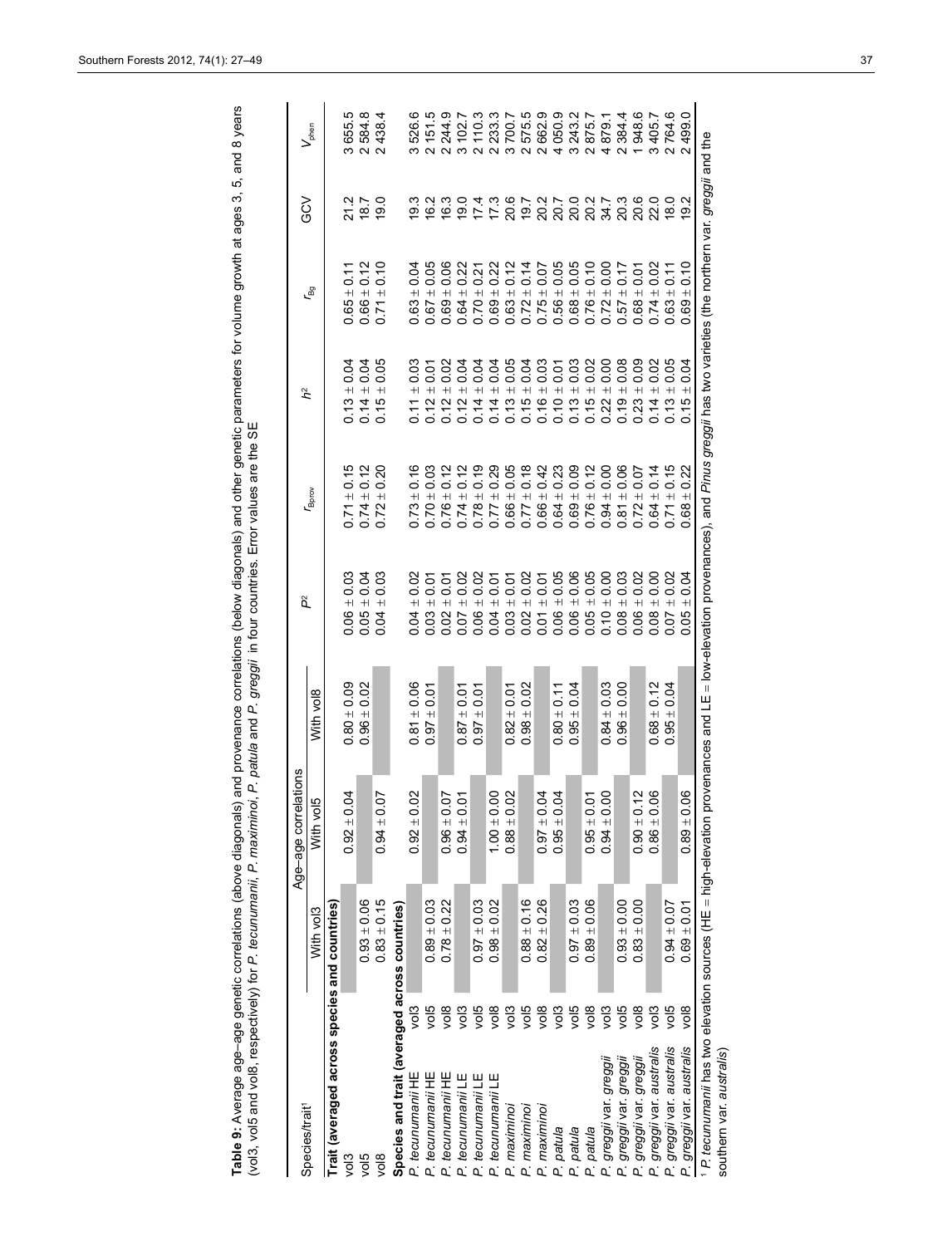In general, the correlations for *P. patula* were lower than those for *P. tecunumanii*, but the pattern was similar. The highest correlations were observed for Brazil–South Africa  $(r_{\text{prov}} = 0.69, r_{\text{g}} = 0.68)$ , lower for Colombia–South Africa  $(r_{\text{prov}} = 0.46, r_{\text{g}} = 0.63)$ , and lowest for Brazil–Colombia  $(r_{\text{prov}} = 0.28, r_{\text{g}} = 0.60)$ .

As observed in the single-country analyses, *P. maximinoi* had substantially lower levels of provenance variation for 8-year volume than the other species. This was also the case in the across-country analysis, with  $P<sup>2</sup>$  just slightly above 0.0 in Brazil, and  $P^2 = 0.02$  in both Colombia and South Africa (see Appendix 3). Thus, in the across-country analysis,  $r_{\text{prov}}$  is not defined for Brazil–Colombia and Brazil– South Africa. The low provenance correlation ( $r_{\text{prov}} = 0.39$ ) for Colombia–South Africa is relatively unimportant because there is little provenance variation for *P. maximinoi* in these countries. In contrast, the genetic correlations were all moderately high and ranged from  $r<sub>g</sub> = 0.67$  to 0.93.

For *P. greggii*, the country pair Brazil–South Africa gave the only set of correlation estimates for this data set, with  $r_{\text{prov}} = 0.62$ , and  $r_a = 0.84$ . Across all other species and country pairs, the mean  $r_{\text{orov}}$  was 0.67, and mean  $r_a$  was 0.74, which were very similar to the *P. greggii* estimates.

## *Provenance BLUPs*

Best linear unbiased predictions were made for G<sub>prov</sub> (provenance effect for volume, expressed in units of percentage gain above the unimproved population mean). Predictions of G<sub>prov</sub> were made for Brazil, Colombia and South Africa for each species, and are listed in Tables 1–4.

#### *Low-elevation P. tecunumanii*

Given the high across-country provenance correlations for LE *P. tecunumanii*, G<sub>prov</sub> values for Brazil, Colombia, and South Africa were very similar. Top-performing provenances in all three countries were southern sources Villa Santa (Honduras), Yucul and Apante (Nicaragua), and bottomranking provenances in all three countries were northern sources Jocón, Locomapa, and Esquipulas del Norte. There was a statistically significant correlation between latitude of origin and G<sub>prov</sub> in all countries (e.g. for Colombia, *r* = −0.61, *p* < 0.0055), with more southerly provenances showing better growth. Provenances from high latitudes in Belize, namely Mountain Pine Ridge (MPR) and San Pastor Ridge, did quite poorly in Brazil, Colombia and South Africa. The MPR source especially has the propensity to produce foxtail trees that eventually leads to main stem breakage. The Apante, Nicaragua source is seldom mentioned in the literature along with the other three well-known Nicaraguan

provenances (Yucul, Las Camilias, and San Rafael del Norte), but performed quite well in these trials (Table 1). Apante is located only 17 km from Yucul and at some time in the past these two might have been part of one contiguous natural pine forest that followed the 1 000 m altitudinal contour in the region.

There was also a statistically significant correlation between longitude of origin and G<sub>prov</sub> for Colombia and South Africa (e.g. for Colombia, *r* = −0.56, *p* < 0.0125), with more westerly provenances showing better growth. The range from the best to the worst provenance was smallest in Brazil (+8.7% for Villa Santa to −13.0% for Esquipulas del Norte) and largest in Colombia (+14.8% for Yucul to −17% for Esquipulas del Norte).

The provenance La Esperanza (Honduras) was tested with the LE populations, but technically should have been tested with the HE populations as it sits at 1 720 to 1 850 m elevation (Table 1). The HE populations ranged from around 1 500 m to 2 700 m elevation (Table 1). La Esperanza had  $G<sub>orov</sub> = 3.3, 1.7$  and 2.8% in Brazil, Colombia, and South Africa, respectively, essentially at the population mean. Although La Esperanza would represent the 'low end' of the HE populations, this does illustrate that there is a substantial overlap of LE and HE *P. tecunumanii* growth potential.

#### *High-elevation Pinus tecunumanii*

For HE *P. tecunumanii*, the top three provenances in all three countries were the same: San Jeronimo (Guatemala), Montebello, and Chempil. The provenance correlation between Brazil–South Africa was  $r_{\text{orov}} = 1.00$ , so this makes sense, but for Colombia–South Africa r<sub>prov</sub> was 0.64, and Brazil–Colombia  $r_{\text{prov}}$  was only 0.49 (Table 10). The range in *G*prov for Brazil was +23.3% (Montebello) to −12.2% (Cabricán). For South Africa, the provenances ranked essentially the same as Brazil, but the variation was lower, from +12.8% for Montebello to −6.9% for Cabricán.

Most of the disagreement in provenance rankings between Colombia and the other countries was in the middle- and lower-ranking provenances. There was a moderate but significant correlation between elevation of origin and G<sub>prov</sub> for all three countries (e.g. for Brazil, *r* = −0.47, *p* < 0.0155), with lower-elevation sources showing better growth. The *P. tecunumanii* provenances sampled at altitudes between 1 600 and 1 800 m generally grew better than sources from locations above 2 000 m elevation. Presumably, this trend is due in part to the fact that sources above 2 000 m altitude have a shorter growing season than those from warmer climates at 1 600 to 1 800 m elevation. The five provenances from the San

**Table 10:** Between-country genetic and provenance correlations for age 8 volume growth for *P. tecunumanii*, *P. maximinoi*, *P. patula* and *P. greggii*. Error values are the SE. na = correlations and/or SEs could not be calculated

|                           | Brazil-Colombia |               | Brazil-South Africa |               | Colombia-South Africa |               |
|---------------------------|-----------------|---------------|---------------------|---------------|-----------------------|---------------|
| Species                   | prov            |               | $^{\prime}$ prov    |               | orov                  |               |
| P. tecunumanii HE         | $0.49 + 0.24$   | $0.46 + 0.14$ | $1.00$ (na)         | $0.83 + 0.07$ | $0.64 + 0.20$         | $0.77 + 0.11$ |
| P. tecunumanii LE         | $0.82 + 0.23$   | $0.76 + 0.09$ | $0.97 + 0.15$       | $0.92 + 0.08$ | $1.00$ (na)           | $0.85 + 0.07$ |
| P. maximinoi              | na              | $0.73 + 0.11$ | na                  | $0.93 + 0.08$ | $0.39 + 0.34$         | $0.67 + 0.08$ |
| P. patula                 | $0.28 + 0.29$   | $0.60 + 0.07$ | $0.69 + 0.16$       | $0.68 + 0.05$ | $0.46 + 0.23$         | $0.63 + 0.06$ |
| P. greggii var. australis |                 |               | $0.62 + 0.32$       | $0.84 + 0.06$ |                       |               |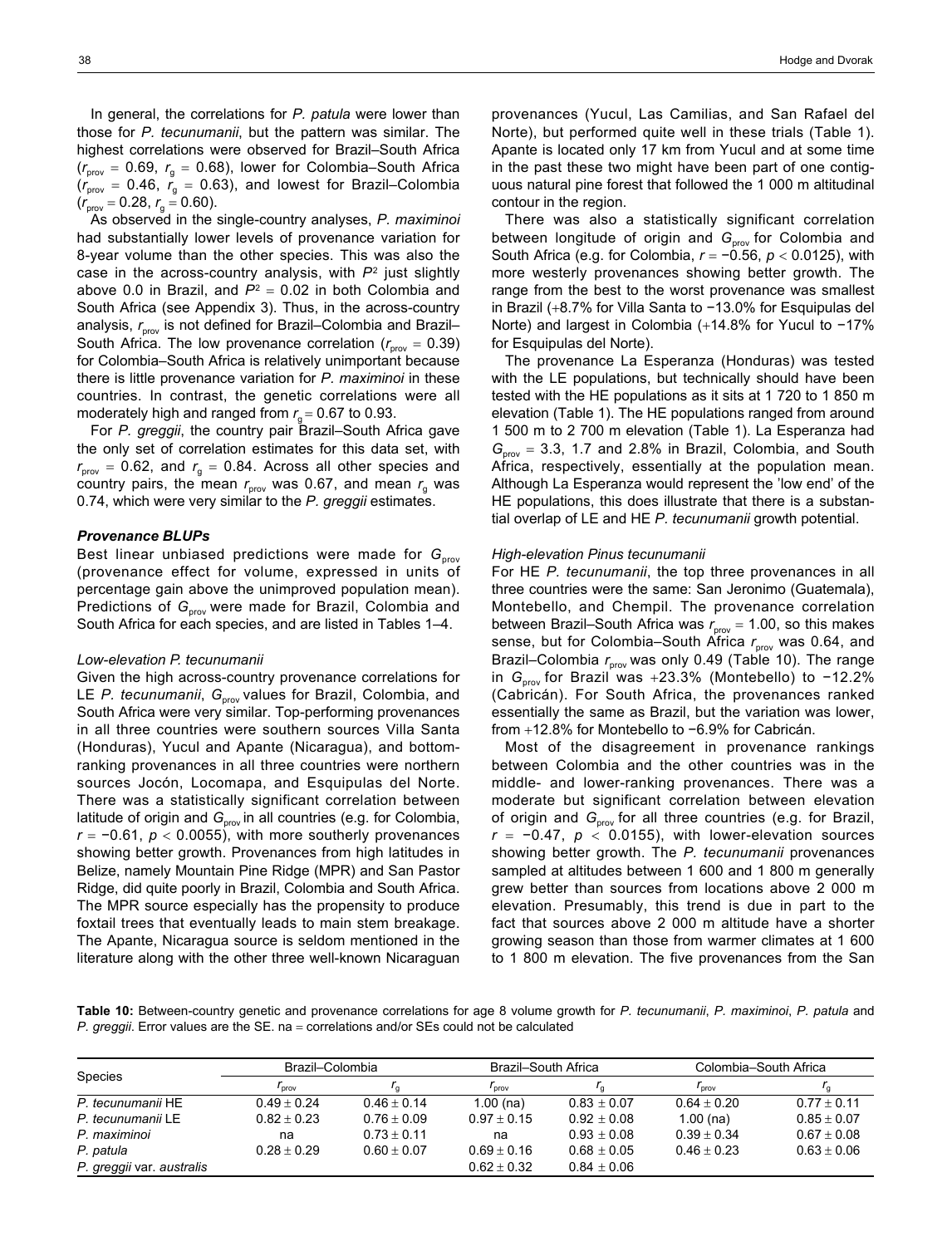Cristobal de las Casa plateau, Chiapas (Chanal, Chempil, Las Piedrecitas, Rancho Nuevo and San José), which is located above 2 000 m altitude, all performed average to below average with the exception of the Chempil provenance. Chempil grew well above the average in all three countries. Phenotypically, there was nothing noteworthy about the Chempil source compared to the other four locations, except that the provenance was under severe pressure from farmers growing annual crops of maize. The Rancho Nuevo source is the most cold-hardy of the *P. tecunumanii* HE populations (Dvorak et al. 2000b, Hodge et al. 2012) but had poor growth performance.

#### *Pinus maximinoi*

For *P. maximinoi*, G<sub>prov</sub> values were low, reflecting little provenance variation. In Brazil, G<sub>prov</sub> ranged from +4% to −2%. In Colombia, the top-performing provenances were San José Bayuncún and Tatumbla, both with  $G_{\text{prev}} = +9.9\%$ , and the worst-performing provenance was Coapilla at −9.9%. In South Africa, the top-performing provenances were San Jerónimo from Chiapas, Mexico (+8.4%), La Cañada (+8.2%), and San Jerónimo, Guatemala (+6.6%), and the worst-performing provenances were Tapiquil and Yuscarán (both −10.0%). There were no correlations with any of the provenance origin data (latitude, longitude, elevation or precipitation) and the G<sub>prov</sub> for *P. maximinoi* in any of the three countries.

### *Pinus patula*

For *P. patula*, there was not a great deal of agreement among the G<sub>prov</sub> values due to relatively low provenance correlations across country, with  $r_{\text{prov}}$  values of 0.28, 0.46, and 0.69 (Table 10). Potrero de Monroy performed quite well in both Brazil (+11%) and South Africa (+9.8%), ranking in the top two, but grew poorly in Colombia (−11.5%). There was a significant relationship between elevation and  $G_{\text{new}}$  in Brazil ( $r = -0.53$ ,  $p < 0.0098$ ), with lowerelevation sources showing better growth. The top three provenances in Colombia (La Cruz, Cumbre de Muridores, and Acaxochitlán) were all average performers in Brazil and South Africa. In Colombia, there was a significant correlation between precipitation and  $G<sub>prov</sub>$  ( $r = 0.55$ ,  $p < 0.0082$ ), with higher-precipitation sources tending to have better growth. Conrado Castillo, the most northern provenance, performed extremely poorly in Colombia (G<sub>prov</sub> = -49.4%). Although it was not outstanding, Conrado Castillo did grow better in Brazil ( $G<sub>prov</sub> = +0.3%$ ) and South Africa ( $G<sub>prov</sub> = -5.9%$ ). Of interest is that Conrado Castillo appears to have extremely high-density wood in South Africa, perhaps making it valuable to breeders for that trait (Stanger 2003).

#### *Pinus greggii*

For *P. greggii* var. *australis*, the two top provenances in Brazil were Valle Verde (+14.2%) and Laguna Atezca (+14.0%). These two were the lowest-elevation provenances in the collection. The highest-elevation provenance (San Joaquín) had the lowest *G*<sub>prov</sub> in Brazil (−27.3%). The correlation between elevation of origin and G<sub>prov</sub> in Brazil was *r* = −0.89 (*p* < 0.0069). In South Africa, the correlation between elevation of origin and G<sub>prov</sub> was also high, but was just below statistical significance (*r* = −0.73, *p* < 0.0625). The top provenance (Valle Verde, +12.5%) and bottom provenance (San Joaquín, −8,5%) were the same in South Africa as in Brazil.

Finally, for *P. greggii* var*. greggii*, the La Tapona provenance was by far the best performer in South Africa with  $G_{\text{new}} = +23.7\%$ . La Tapona is the most southern source of var. *greggii,* and the second-lowest elevation. The Sierra el Tarrillal provenance, the lowest-elevation source, had the second-largest volume gain with  $G_{\text{prov}} = +8.3\%$ . Some of the other northern sources came from very small genetic bases. For example, the Cerro El Potosi source was made up of the only four mature trees that could be found on the mountain. Genetic diversity levels in *P. greggii* var. *greggii*, as measured in isozyme studies, are the lowest of the species/varieties tested in the field trials (Ramírez Herrera et al. 1997).

### **Discussion**

#### *Genetic parameters and provenance variation*

One surprising result of this study was the consistency of the genetic parameter estimates across all species, countries and ages. The measurement ages in this study were 3, 5, and 8 years, and mean heights at those ages ranged from around 5 m to 15 m. For volume growth across this age range, standard parameter estimates of  $h^2 = 0.15$ ,  $r_{Ba} = 0.65$ ,  $P^2 = 0.05$ , and  $r_{\text{Borov}} = 0.70$ , and GCV = 20% would probably serve extremely well. In the absence of good data for other species, it seems reasonable to expect that these parameters could be used for simulations and breeding strategy development, for example.

For two of the species in this study, *P. tecunumanii* and *P. maximinoi,* previous analyses reported in the literature (based on a large subset of data used in the current study) showed an increase in heritability of growth traits with increasing age. For *P. tecunumanii* volume, Hodge and Dvorak (1999) reported an increase in single-site heritability ( $h^2$ <sub>b</sub>) from  $h^2$ <sub>b</sub> = 0.12 at 3 years to around  $h^2$ <sub>b</sub> = 0.16 at 8 years. For *P. maximinoi* DBH, Gapare et al. (2001) reported an increase in single-site heritability from  $h^2$ <sub>b</sub> = 0.13 at 3 years to around  $h^2$ <sub>b</sub> = 0.21 at 8 years). Single-site heritability estimates are slightly larger than across-site heritability estimates  $(h^2)$ , as reported in the current study), because of the presence of genotype×environment interaction variance in the numerator (Comstock and Moll 1963, Burdon 1977, Eisen and Saxton 1983). In the current study, there were slight increases in volume heritability with increasing age, but they were rather small, from  $h^2 = 0.13$  at 3 years to around  $h^2 = 0.15$  at 8 years (averaged across all species, Table 9).

The mean age 5–age 8 genetic correlation was never lower than 0.95 for any species or country (Table 8). The mean age 3–age 8 correlation was 0.80, and was at a minimum of 0.68 only for *P. greggii* var. *australis.* Indirect selection efficiency is a function of heritability and genetic correlation (Falconer and Mackay 1996, White and Hodge 1991). For these species, heritability at 3, 5, and 8 years is very similar, and genetic correlation between 5 years and 8 years is near unity. This strongly suggests that selection at 5 years, or perhaps 4 years, would be optimal in terms of genetic gain per unit time. Pulpwood rotations for most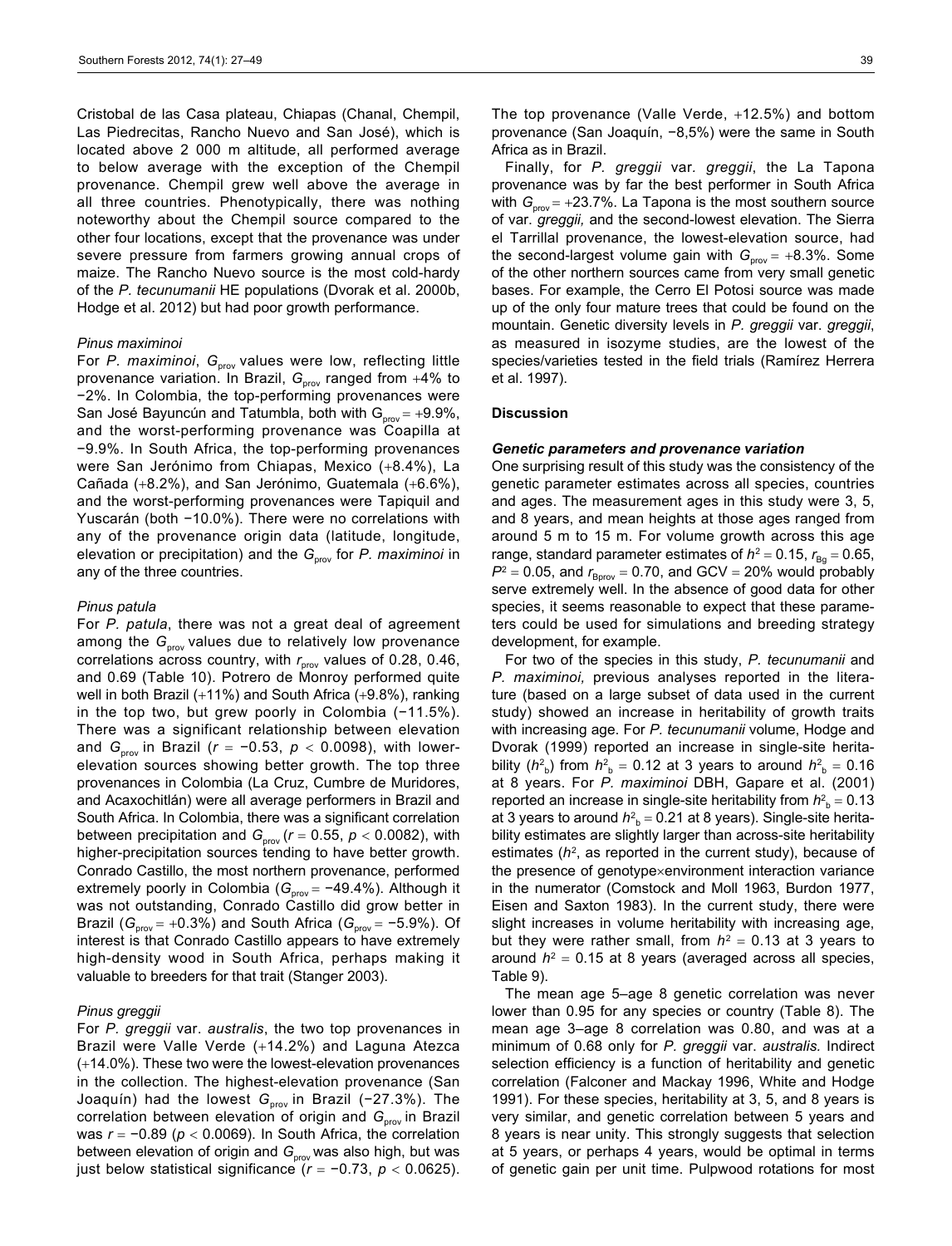of these species would be around 17 years in Colombia and 20 years in South Africa. Selection at 4–5 years would be about one-quarter to one-third of the rotation age. Selection at one-quarter to one-third of the rotation age has been found to be near optimum for species such as *P. taeda* (at age 8 for a 25-year rotation) (McKeand 1988, Gwaze and Bridgwater 2002), and for long-rotation species such as *Pseudotsuga menziesii (*from age 13 to 17 for a 60-year rotation) (Magnusson and Yanchuk 1993, Johnson et al. 1997).

The between-country genetic  $(r_q)$  and provenance correlations ( $r_{\text{prov}}$ ) tended to show a similar pattern for *P. tecunumanii*, *P. maximinoi* and *P. patula*: (Brazil–South Africa) > (Colombia–South Africa) > (Brazil–Colombia). Clearly, there are many environmental factors that could be important, but one that almost certainly has an impact is precipitation. The test sites in Colombia typically experience about 2 200 mm of rainfall with a uniform distribution throughout the year. In contrast, the sites in Brazil and South Africa have much lower rainfalls (around 1 450 mm, and from 1 000 to 1 200 mm, respectively), with distinct wet and dry seasons. In addition, low-latitude sites in Colombia would experience very uniform temperatures throughout the year, whereas most sites in southern Brazil and South Africa would have distinct summers and winters.

### *Potential for genetic gain*

For almost every species–country combination, there was important provenance variation for volume growth. Generally, the best provenance was 10–20% better than the species mean, and there was a 20–35% range from the best to worst provenance (Tables 1–4). In addition to gains from provenance selection, there are substantial opportunities for genetic improvement by selecting good families and individual trees. The GCV expresses the additive genetic standard deviation (within provenance) in terms of percent, and generally was around 16–20% at age 8 years for these four species (Table 9). In other words, the trees in the population that have breeding values one genetic standard deviation above the mean will show 15–20% more volume growth than the provenance mean (Cornelius 1994). If it is possible to identify the very best trees in the population that are two genetic standard deviations above the mean, this would represent 30–40% additional gain above the provenance mean. Clearly, there are tremendous opportunities to make genetic gain, and investments in testing, selection, and breeding will pay off handsomely.

## *Growth and yield*

Provenance/progeny tests are designed to compare and rank genetic entries such as families. They are often planted in single-tree plots or row-plots, as in this case. Furthermore, the data is often available only through around one-third of rotation age, 8 years in this case. As such, the data were not intended to be used to project growth and yield as in a formal mensurational or silvicultural study, but nevertheless the data may have some value at least to obtain an estimate of MAI through 8 years. Assuming a spacing of 3 m  $\times$  3 m (1 111 stems ha<sup>-1</sup>), and multiplying by individual tree volume and species survival (Table 6), unimproved *P.patula* is estimated to be growing at around

17.7 m3 year−1 in Colombia and 14.0 m3 y−1 in South Africa. These figures match up reasonably well with published figures of 20 m3 y−1 in Colombia (Ladrach 1986) and 15–20 m3 y−1 in South Africa (Lamprecht 1990), presumably based on plantations with adapted or genetically improved material. Following the same approach, one can calculate MAI = 30.6 m3 y−1 for unimproved *P. maximinoi* in Colombia, 21.0 m3 y−1 in Brazil, and 14.8 m3 y−1 in South Africa. For unimproved LE *P. tecunumanii*, estimated MAI is 22.9 m3 y−1 in Colombia, 22.2 m3 y−1 in Brazil, and 14.9 m3 y−1 in South Africa.

Both *P. tecunumanii* and *P. maximinoi* showed substantially better growth than the commercial species *P. taeda* in Brazil and *P. patula* in Colombia and South Africa (Table 7). The gain figures in these studies could be biased by the planting of the two species (the control versus the target species) in row-plots next to each other in the provenance/ progeny tests. For example, a 'fast-starting' tropical species that grows very rapidly during the first 2–3 years might capture a site and gain a competitive advantage over a 'slow-starting' control species. These growth differences might not be completely maintained if the species comparison was made using large species block plantings. Nevertheless, the differences are large enough, especially considering that the alternate species are genetically unimproved, to suggest that significant growth gains will be made by switching species on sites where it is possible to grow *P. tecunumanii* or *P. maximinoi*.

*Pinus greggii* var. *australis* grew reasonably well in Brazil, with an estimated MAI of 17.9 m<sup>3</sup> y<sup>-1</sup>. Although this was substantially less than improved *P. taeda,* selection of the best provenances and the best families within a provenance would make *P. greggii* var. *australis* quite comparable to *P. taeda.* In South Africa, var. *australis* had an estimated MAI of 13.0 m3 y−1, which is less than *P. patula* but well within the range where selection would make it a viable alternate species.

## *Commerical outlook*

#### *Pinus tecunumanii*

*Pinus tecunumanii* has good growth potential as a pure species in the highlands of Colombia between 1 750 and 2 000 m elevation where it is now being planted on a commercial scale. It is also being planted commercially in northern Mozambique above 1 000 m altitude. Based on our field tests, *P. tecunumanii* will outperform *P. taeda* in the warmer subtropical regions of Paraná and São Paulo states in southern Brazil and should be tried on a larger scale there to improve not only growth but wood properties (Camcore 2008a). The *P. patula × P. tecunumanii* hybrid is being established on a commercial scale in plantations in subtropical regions of Mpumalanga province, South Africa.

The species also appears well suited to the more tropical plateau regions of Minas Gerais, Goiás and Mato Grosso del Sur of Mato Grosso where the forest plantation area is expected to increase over the next decade. On some of these new locations, fertiliser application will help maximise its growth. It also has potential in the eastern highlands of Zimbabwe (1 200 to 1 500 m elevation) and the highland areas of East Africa (western Kenya at 1 800 to 2 000 m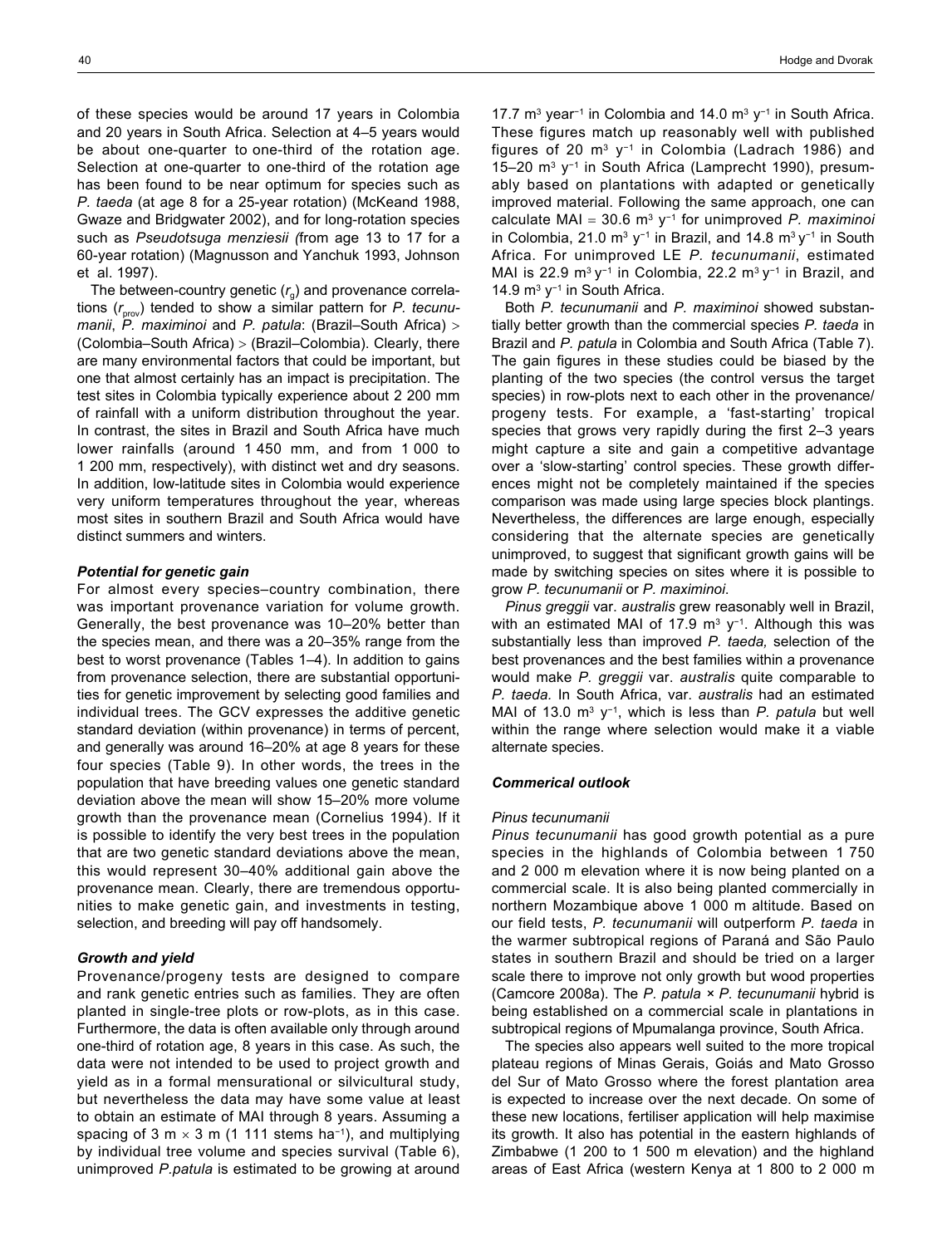elevation, north-eastern Tanzania at 1 600 m elevation and northern Uganda at 1 000 m elevation) based on the results of old genetic trials and pilot plantings. These conclusions are also generally consistent with results of predicted species distribution using the MaxEnt climatic model (Camcore unpublished data). In addition, MaxEnt also predicts that *P. tecunumanii* is well suited for the Andean region from Ecuador to south-western Bolivia (Camcore unpublished data).

Our results indicate that the performance of LE *P. tecunumanii* provenances was very consistent across Brazil, Colombia and South Africa. The top-performing HE provenances were similar in all three countries, which indicates that the interchange of genetic material among breeding programs in the different countries would be beneficial and useful to broaden genetic bases.

In the first generation of breeding, Camcore asked its members to keep HE and LE subpopulations separate. In the second cycle of breeding, many organisations are merging the two groups as growth differences are relatively small, and original adaptability gains from provenance selection within the two groups were presumably captured in the first generation. The one exception that favours continued separation of the two subpopulations is when breeding for specialty traits such as pitch canker resistance. The LE sources are generally much more resistant to the disease in the seedling stage than HE sources (Hodge and Dvorak 2007, 1999), even though there is great withinprovenance variability in HE provenances at the family level (Mitchell et al. 2012).

Several factors could limit commercial gains in productivity of pure *P. tecunumanii*. The species has a propensity for stem breakage that often discourages plantation growers. However, we believe that the stem breakage problem is manageable; first, by selecting against this trait in the provenance/progeny tests, and second, by using good silviculture that includes proper site placement (Dvorak et al. 1993). Another challenge is that the species generally produces only a small amount of seeds when planted as an exotic, and most commercial programs will have to develop the capability to mass-produce seedlings by vegetative propagation. Flower production can be increased with gibberellin applications (Isaza 2008). Athird challenge is that when *P. tecunumanii* does produce flowers, it has the propensity to hybridise naturally with *P.patula* in environments where the latter is the predominant plantation species, a situation that is common in southern Africa and Colombia. The results of this large infusion of random, unselected natural *P. patula* pollen into *P. tecunumanii* orchards are progeny that are highly variable in productivity and morphology. It forces breeders to ask the question on how important is it to maintain pure species lines in traditional breeding and conservation programs. To circumvent contamination problems, controlled crosses using the best *P. tecunumanii* parents may be necessary. Alternatively, crossing *P. tecunumanii* with other species to produce hybrids is becoming more technically feasible and economically important, especially in Colombia and South Africa where breeding expertise is well in place (Kanzler et al. 2012). Most Camcore *P. tecunumanii* programs are in their second cycle of genetic improvement.

#### *Pinus maximinoi*

*Pinus maximinoi* has shown good potential across multiple sites in the tropics and subtropics and should be developed into a major commercial pine species. It is currently being grown commercially in Colombia (2–4° N) between 1 800 and 2 200 m altitude, in Mozambique (14° S) between 1 200 to 1 400 m, and in southern Brazil (24° S) (Paraná and São Paulo states) on a pilot scale at 800 to 850 m elevation. It would be well suited for most of south-eastern and southcentral Brazil (Minas Gerais, Mato Grosso del Sur, and Mato Grosso states). In Africa, it could be planted commercially in the same areas as described for *P. tecunumanii*: the warmer areas of Mpumalanga, South Africa, the eastern highland of Zimbabwe at 1 100 to 1 600 m, the plateau regions of Malawi at 1 400 to 2 000 m, the São Hill district of central Tanzania at 1 600 m and in western Kenya above 1 800 m altitude.

Despite its potential, *P. maximinoi* offers some important challenges to tree breeders. First, like *P. tecunumanii,* it is a shy seed producer. Vegetative propagation programs would need to be developed to produce sufficient plants commercially. Second, it shows a high degree of graft incompatibility caused by the scion outgrowing the rootstock (Dvorak et al. 2000a). Alternative methods of propagation to create seed orchards would need to be developed such as air layering, ring barking and tissue culture. Third, the species often produces large branches and breeding to reduce branch diameter will be important in the future. Fourth, it produces a high number of foxtails when planted at too low an altitude in the tropics. The percentage of foxtails can be lessened by selecting against this trait and by planting *P. maximinoi* at higher elevations and latitudes, but out of any frost zones. Fifth, because of its frost susceptibility, planting the species in areas with periodic cold spells during the dry season or winter months carries some risks

Second-generation trials have been established by Camcore members to improve growth and stem quality. Similar to *P. tecunumanii*, *P. maximinoi* responds to applications of gibberellins to promote flower production (Isaza 2008). As mentioned before, the potential planting ranges of *P. tecunumanii* and *P. maximinoi* will overlap*.* Generally, *P. maximinoi* will do better at higher altitudes (where frosts are not common) and on deeper, more fertile soils than *P. tecunumanii*.

### *Pinus patula*

*Pinus patula* will continue to be an important species at high elevations in the Andean countries of South America and in southern and eastern Africa. Long-term breeding programs for pitch canker resistance will need to be developed and continued since the disease can be found now in pine nurseries in both continents (Mitchell et al. 2011). The *P. patula* × *P. tecunumanii* hybrid will continue to gradually replace pure *P. patula* in some areas because of its improved tolerance to the disease. In southern Brazil, small stands of good-quality *P. patula* can be found in the plateau region of Santa Catarina state at 750 to 1 000 m elevation. The attraction for growing the species is to have an alternative to *P. taeda* and to produce wood of higher quality. However, *P. patula* at this latitude will realise its maximum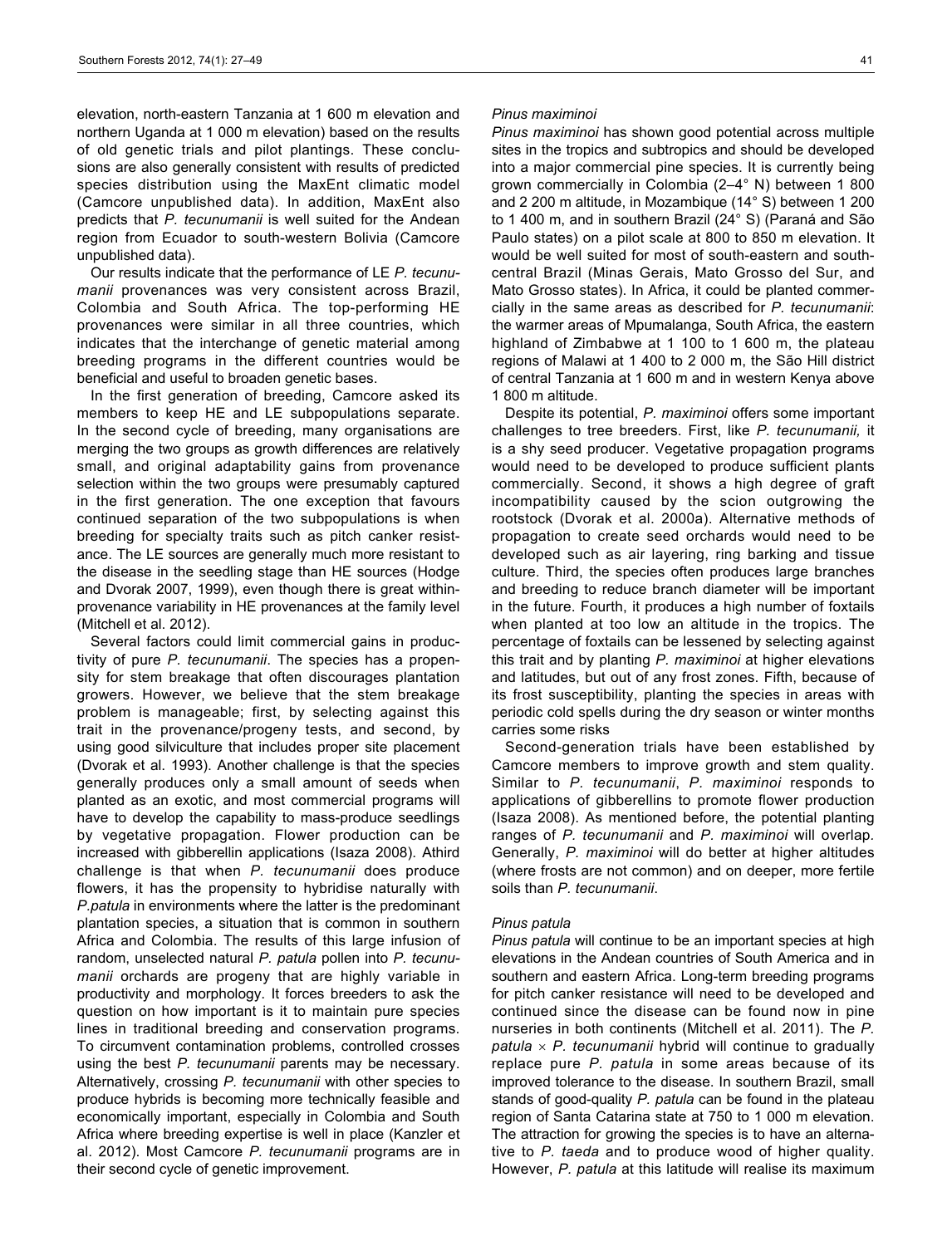growth potential on sites above 1 000 m elevation and only a small area of land reaches this altitude in Santa Catarina state. The MaxEnt climatic model predicts that the best match for *P. patula* actually lies further north in Brazil in the Serra da Montiqueira of Minas Gerais, Rio de Janeiro and São Paulo states that climb well above 2 000 m elevation in some locations. Some *P. patula* has successfully been grown in these areas, but development of large plantation areas is limited by logistics and environmental and social concerns.

Breeding of *P. patula* is in its third cycle in Colombia and South Africa. The challenge is how to incorporate the Camcore unimproved material into advanced-generation breeding programs. Some of the Camcore selections in progeny tests were comparable in growth to local secondgeneration controls but slightly poorer in terms of stem form. Second-generation trials of Camcore *P. patula* are being established in both South America and Africa to close the generational gap and facilitate infusion of genetic material with local programs.

## *Pinus greggii var. greggii*

Based on our international trial series, *Pinus greggii* var. *greggii* has commercial potential only in the high elevations (>1 700 m) of the Drakensberg in the north-eastern Cape region of South Africa, in areas too cold or too dry for *P. patula*. There, the growth of var. *greggii* is poorer than *P. patula* but survival is often better. Currently, the variety is being planted below 1 700 m in some areas of South Africa because of its good stem form and consistent, regular branching pattern but other species or varieties, such as improved *P. greggii* var. *australis*, would be better suited.

Our trial results showed that northern populations of the species survived well in the highlands of Colombia and coastal and inland Chile but died out over several years after planting in Paraná and Santa Catarina, Brazil, presumably because the climate was too humid and the trees could not be established at sufficiently high elevations. In Chile, var. *greggii* grew much more slowly than *P. radiata*, and in Colombia, var. *greggii* could not compete well with the subtropical/tropical pines. The variety *greggii* is found to be highly susceptible to Diplodia shoot blight (*Sphaeropsis sapinea*) wherever it is planted in warm, humid conditions (e.g. Auer and Grigoletti 1997).

Even though the MaxEnt climatic model indicates this variety could be planted along the entire Andean chain from Venezuela to approximately Concepción, Chile, as well as the Cape region of South Africa, we believe that, commercially, the future of var. *greggii* is only on cool, dry sites located at high elevations in subtropical/temperate regions in environments that are very harsh.

From a genetic standpoint, the challenge with this variety is maintaining a large enough base to continue breeding efforts. The La Tapona source is much better than the other provenances, but special care was taken in the Camcore breeding efforts to include selections from poor sources in the second generation of testing to maintain an adequate breeding base.

#### *Pinus greggii var. australis*

Commercially, the optimal use of this variety is in a climatic niche between *P. maximinoi*/*P. tecunumanii* and *P. patula* in regions that experience warm summers and cold winters, and uniform or well-defined seasonal precipitation patterns. The variety gives users the opportunity to plant trees in dry areas that experience subfreezing temperatures in winters. In some ways, it is an alternate species to *P. elliottii*, which is now planted on the harsher sites in South Africa. In many of the trials in southern South Africa, growth was respectable with occasional outstanding trees. Initially, when planted the variety looks poor (multiple stems and foxtails) but the quality improves with age. In Chile, var. *australis* grows reasonably well but cannot capture the site like *P. radiata*. In central Santa Catarina, Brazil, and northern (Corrientes) Argentina, var. *australis* outcompetes *P. taeda* in the first five years but gradually falls behind with age. Possibly these differences could be minimised if var. *greggii* is planted on the poorest soils. Similar to var. *greggii*, var. *australis* is attacked by Diplodia shoot blight but the most productive populations seem to outgrow the disease and survive (Camcore unpublished data).

*Pinus greggii* var. *australis* has more potential as a plantation species than var. *greggii* and will outgrow the northern variety on all but the coldest sites. It appears to have potential as an alternative species to *P. taeda* on some sites in southern South America, and Camcore members in that region have established first-generation seed orchards. MaxEnt analysis suggests that the species could be planted over a wider range of sites than covered by our international trial series. However, for this variety to reach its commercial potential, breeders must move var. *australis* through the second cycle and possibly onto a third cycle of improvement. Traits such as growth and stem form can easily be improved and second-generation progeny tests are well underway in several countries. Breeding efforts will be facilitated by the early flowering of both varieties. However, as with *P. tecunumanii*, breeders in southern Africa and Colombia will need to develop strategies to keep pure lines of *P. greggii* in place, since it will naturally hybridise with *P. patula*.

Both varieties of *P. greggii* are susceptible to the pitch canker fungus, but var. *australis* is more tolerant than *P. patula*, and var. *greggii* is less tolerant than *P. patula* (Camcore 2008b). The future of both varieties of the species might be as parents in hybrid crosses that promote drought and cold resistance. Hybrids between *P. patula* and *P. greggii* show good hybrid vigor in South Africa (Kanzler et al. 2012), and *P. greggii* var. *australis* × *P. tecunumanii* hybrids also appear promising in that country. Crosses between *P. taeda* and *P. greggii* var. *australis* have also been made and might be of value in southern South America.

## **Summary**

The testing and development of these four species represents a mammoth effort by the forestry industry over the last 30 years. Collectively, millions of dollars have been spent to collect, test, breed and conserve populations of *P. patula*, *P. tecunumanii*, *P. maximinoi* and *P. greggii* by the Camcore membership. The payback are new selections that are better adapted, grow faster, have better wood properties and, in some cases, have better disease resistance. The key to continued development is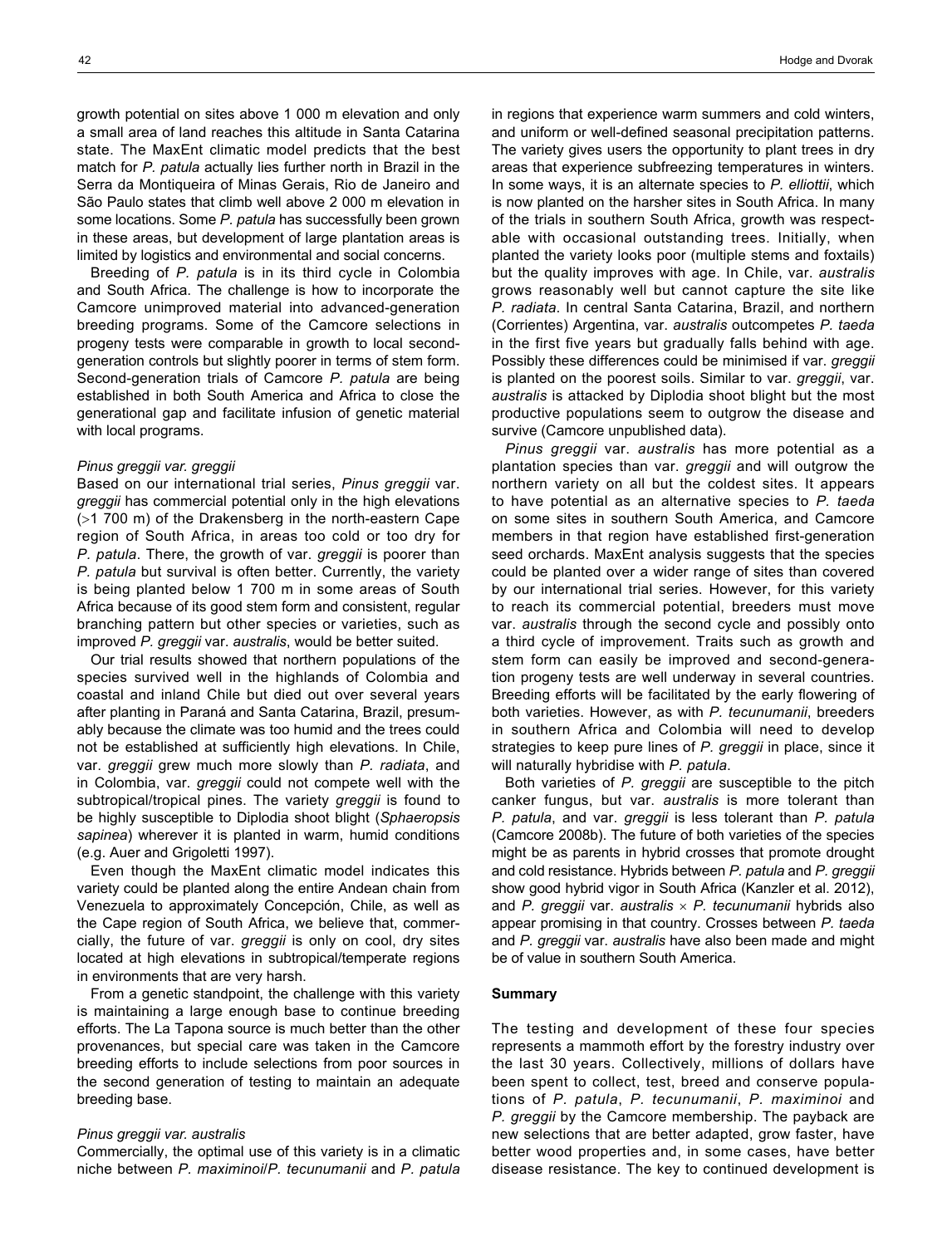finding ways to reduce the length of the breeding cycle to make more genetic gains per unit time, while at the same time having sufficient genetic material in well-designed conservation plantings to use in times of rapid environmental or market change.

*Acknowledgements —* The authors would like to thank the entire Camcore membership for their long-term financial and in-kind support and collaboration (www.camcore.org/members). Their hard work establishing, maintaining and measuring hundreds of field trials made this research possible. Also, many thanks to Willi Woodbridge for his excellent work cleaning and managing these data over the last 14 years.

## **References**

- Aldrete A, Mexal JG, Burr KE. 2008. Seedling cold hardiness, bud set and bud break in nine provenances of *Pinus greggii* Engelm. *Forest Ecology and Management* 255: 3672–3676.
- Auer CC, Grigoletti A. 1997. The occurrence of *Sphaeropsis sapinea* on *Pinus* in the states of Paraná and Santa Catarina. *Boletim de Pesquisa Florestal* 34: 99–101.
- Burdon RD. 1977. Genetic correlation as a concept for studying genotype-environment interaction in forest tree breeding. *Silvae Genetica* 26: 168–175.
- Camcore. 2008a. Wood properties species characterization. In: *2008 Camcore annual report.* Raleigh: Department of Forestry and Environmental Resources, North Carolina State University. pp 24–31.
- Camcore. 2008b. Pitch canker report. In: *2008 Camcore annual report.* Raleigh: Department of Forestry and Environmental Resources, North Carolina State University. pp 41–42.
- Camcore 2010. New frontiers in plantation forestry: north-central Mozambique and eastern Colombia. In: *2010 Camcore annual report*. Raleigh: Department of Forestry and Environmental Resources, North Carolina State University. pp 8–9.
- Carson SD, Garcia O, Hayes JD. 1999. Realized gain and prediction of yield with genetically improved *Pinus radiata* in New Zealand. *Forest Science* 45: 186–200.
- Comstock RE, Moll RH. 1963. Genotype-environment interactions. In: Hanson RE, Robinson HF (eds), *Statistical genetics and plant breeding.* NAS-NRC Publication no. 982. Washington, DC: National Academy of Sciences and National Research Council. pp 169–194.
- Cornelius J. 1994. Heritabilities and additive genetic coefficients of variation in forest trees. *Canadian Journal of Forest Research* 24: 372–379.
- Dickerson GE. 1969. Techniques for research in quantitative animal genetics. In: *Techniques and procedures in animal science research.* Albany, New York: American Society of Animal Science. pp 36–79.
- Dieters MJ, White TL, Hodge GR. 1995. Genetic parameter estimates for volume from full-sib tests of slash pine (*Pinus elliottii*). *Canadian Journal of Forest Research* 25: 1397–1408.
- Dvorak WS. 1986. Provenance/progeny testing of *Pinus tecunumanii*. In: Weir RJ (ed.), *Proceedings of the IUFRO joint meeting of working parties on breeding theory, progeny testing and seed orchards, Williamsburg, Virginia, 12–17 October 1986*. Raleigh: North Carolina State University. pp 299–309.
- Dvorak WS, Gutiérrez EA, Gapare WJ, Hodge GR, Osorio LF, Bester C, Kikuti P. 2000a. *Pinus maximinoi*. In: *Conservation and testing of tropical and subtropical forest tree species by the CAMCORE Cooperative.* Raleigh: College of Natural Resources, North Carolina State University. pp 106–127.
- Dvorak WS, Hamrick JL, Furman BJ, Hodge GR, Jordan AP. 2002. Conservation strategies for *Pinus maximinoi* based on
- Dvorak WS, Hodge GR, Gutiérrez EA, Osorio LF, Malan FS, Stanger TK. 2000b. *Pinus tecunumanii*. In: *Conservation and testing of tropical and subtropical forest tree species by the CAMCORE Cooperative.* Raleigh: College of Natural Resources, North Carolina State University. pp 188–209.
- Dvorak WS, Hodge GR, Kietzka JE, Malan F, Osorio LF, Stanger TK. 2000c. *Pinus patula.* In: *Conservation and testing of tropical and subtropical forest tree species by the CAMCORE Cooperative.* Raleigh: College of Natural Resources, North Carolina State University. pp 148–173.
- Dvorak WS, Kietzka JE, Donahue JK, Hodge GR, Stanger TK. 2000d. *Pinus greggii.* In: *Conservation and testing of tropical and subtropical forest tree species by the CAMCORE Cooperative.* Raleigh: College of Natural Resources, North Carolina State University. pp 52–72.
- Dvorak WS, Lambeth CC, Li B. 1993. Genetic and site effects on stem breakage in *Pinus tecunumanii*. *New Forests* 7: 237–253.
- Dvorak WS, Potter KM, Hipkins VD, Hodge GR. 2009. Genetic diversity and gene exchange in *Pinus oocarpa*, a Mesoamerican pine with resistance to the pitch canker fungus (*Fusarium circinatum*). *International Journal of Plant Sciences* 170: 609–626.
- Eisen E, Saxton A. 1983. Genotype  $\times$  environment interactions and genetic correlations involving two environment factors. *Theoretical and Applied Genetics* 67: 75–86.
- Elith J, Phillips SJ, Hastic T, Dudik M, Chee YE, Yates CJ. 2011. A statistical explanation of MaxEnt for ecologists. *Diversity and Distributions* 17: 43–57.
- Falconer DS, Mackay TFC. 1996. *Introduction to quantitative genetics* (4th edn). Harlow: Longman Group.
- Gapare W, Hodge GR, Dvorak WS. 2001. Genetic parameters and provenance variation of *Pinus maximinoi* in Brazil, Colombia and South Africa. *Forest Genetics* 8: 159–170.
- Gilmour AR, Gogel BJ, Cullis BR, Thompson R. 2006. *ASReml user guide release 2.0*. Hemel Hempstead: VSN International.
- Gwaze DP, Bridgwater FE. 2002. Determining the optimum selection age for diameter and height in loblolly pine. *Forest Genetics* 9: 159–165.
- Hill WG. 1984. On selection among groups with heterogeneous variance. *Animal Production* 39: 473–477.
- Hodge GR, Dvorak WS. 1999. Genetic parameters and provenance variation of *Pinus tecunumanii* in 78 international trials. *Forest Genetics* 6: 157–180.
- Hodge GR, Dvorak WS. 2000. Pitch canker resistance of Central American and Mexican pine species and *Pinus radiata* from Chile and New Zealand. *New Forests* 19: 241–258.
- Hodge GR, Dvorak WS. 2007. Variation in pitch canker (*Fusarium circinatum*) resistance among provenances of *Pinus patula* and *Pinus tecunumanii* from Mexico and Central America. *New Forests* 33: 193–206.
- Hodge GR, White TL, Powell GL, de Souza SM. 1989. Predicted genetic gain from one generation of slash pine tree improvement. *Southern Journal of Applied Forestry* 13: 51–56.
- Hodge GR, Dvorak WS, Tighe ME. 2012. Comparisons between laboratory and field results of frost tolerance of pines from the southern USA and Mesoamerica planted as exotics. *Southern Forests* 74: 7–17.
- Isaza I. 2008. Flower promotion in *Pinus maximinoi* and *Pinus tecunumanii* in a tropical environment and artificial screening of high-elevation *P. tecunumanii* for resistance to *Fusarium circinatum.* MSc thesis, North Carolina State University, Raleigh, USA.
- Johnson GR, Sniezko RA, Mandel NL. 1997. Age trends in Douglas-fir genetic parameters and implications for optimum selection age. *Silvae Genetica* 46: 349–358.
- Kanzler A, Hagedorn SF, Hodge GR, Dvorak WS. 2003. Genotype by environment interaction for volume growth at 6 years of age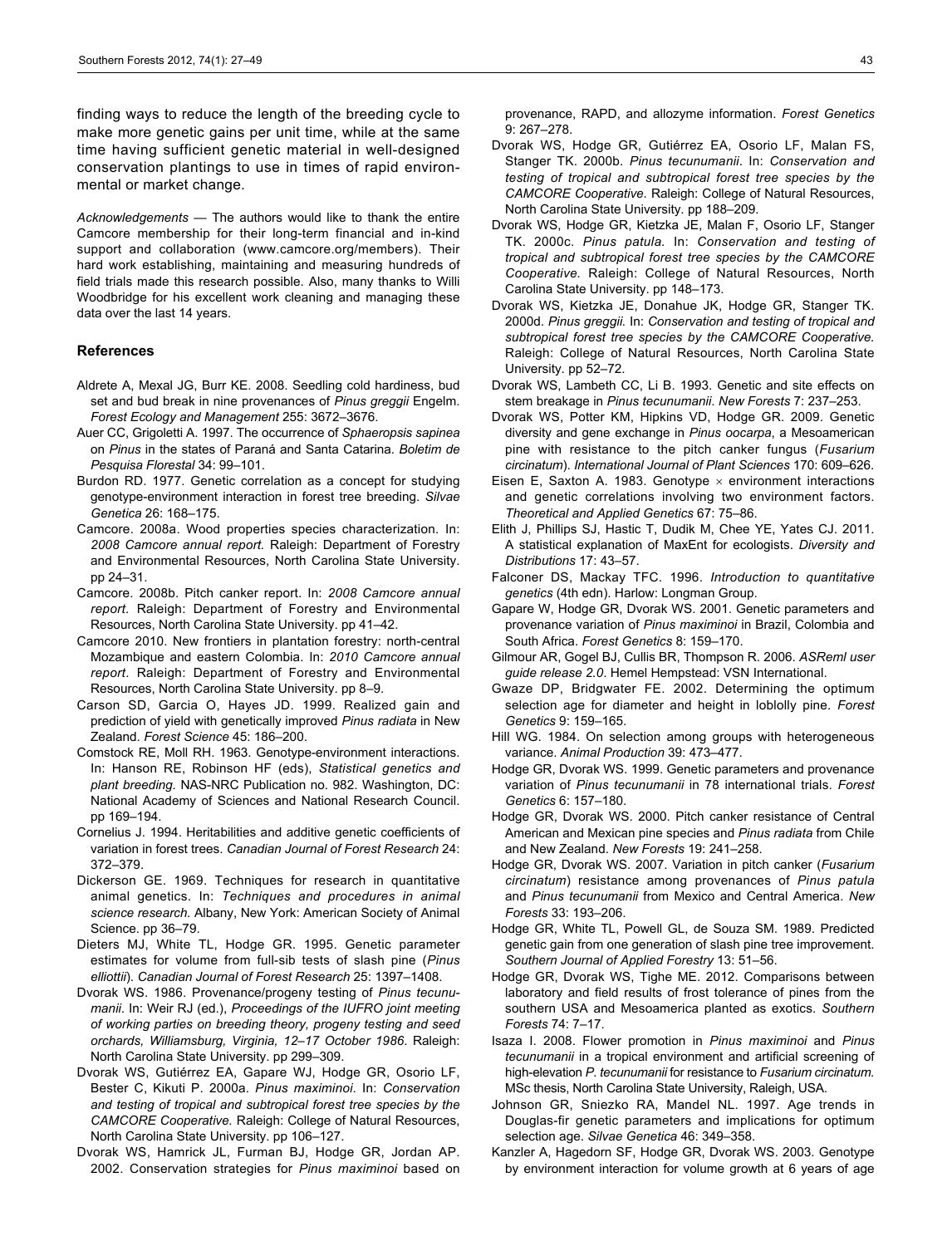in a series of five *Pinus patula* progeny trials in southern Africa. *Southern African Forestry Journal* 198: 3–15.

- Kanzler A, Payn K, Nel A. 2012. Performance of two *Pinus patula* hybrids in southern Africa. *Southern Forests* 74: 19–25.
- Kietzka J. 1988. *Pinus maximinoi*: a promising species in South Africa. *South African Forestry Journal* 145: 33–38.
- Ladrach WE. 1986. Thinning of *Pinus patula* by mechanical and selective method: results at 10 years. In: Whitmore JL, de Barros NF, Salazar R (eds), *Plantation forests for wood production in the neotropics: abstracts of three IUFRO/MAB symposia*. Washington, DC: IUFRO/MAB. p 17.
- Lamprecht H. 1990. *Silviculture in the tropics: tropical forest ecosystems and their tree species – possibilities and methods for their long-term utilization.* Eschborn: GTZ.
- Lee ES, Forthofer RN. 2006. *Analyzing complex survey data* (2nd edn). Thousand Oaks: Sage Publications.
- Magnussen S, Yanchuk AD. 1993. Selection age and risk: finding the compromise. *Silvae Genetica* 42: 25–40.
- Matheson AC, Bell JC, Barnes RD. 1989. Breeding systems and genetic structure in some Central American pine populations. *Silvae Genetica* 38: 107–113.
- Matney TG, Sullivan AD. 1982. Compatible stand and stock tables for thinned and unthinned loblolly pine stands. *Forest Science* 28: 161–171.
- McKeand SE. 1988. Optimum age for family selection for growth in genetic tests of loblolly pine. *Forest Science* 34: 400–411.
- Mitchell RG, Steenkamp ET, Coutinho TA, Wingfield M. 2011. The pitch canker fungus, *Fusarium circinatum*: implications for South African forestry. *Southern Forests* 73: 1–13.
- Mitchell RG, Wingfield M, Hodge G, Steenkamp E, Coutinho T. 2012. Selection of *Pinus* spp. in South Africa for tolerance to infection by the pitch canker fungus. *New Forests* (in press).
- Poynton RJ. 1977. *Tree planting in southern Africa, vol. 1: The pines.* Pretoria: Southern African Forestry Research Institute.
- Ramírez Herrera C, Vargas Hernández J, Mata J, Castañeda C, Andrade HG. 1997. Variación isoenzimática en diez poblaciones naturales de *Pinus greggii* Engelm. *Agrociencia* 31: 223–230.
- SAS Institute. 2002. *SAS 9.1.3 help and documentation*. Cary: SAS Institute.
- Squillace AE. 1974. Average genetic correlations among offspring from open-pollinated forest trees. *Silvae Genetica* 23: 149–156.
- Stanger T. 2003. Variation and genetic control of wood properties in the juvenile core of *Pinus patula* grown in South Africa*.* PhD dissertation, North Carolina State University, Raleigh, USA.
- White TL, Hodge GR. 1991. Indirect prediction of genetic values. *Silvae Genetica* 40: 20–28.
- White TL, Adams WT, Neale DA. 2007. *Forest genetics.* Wallingford: CAB International.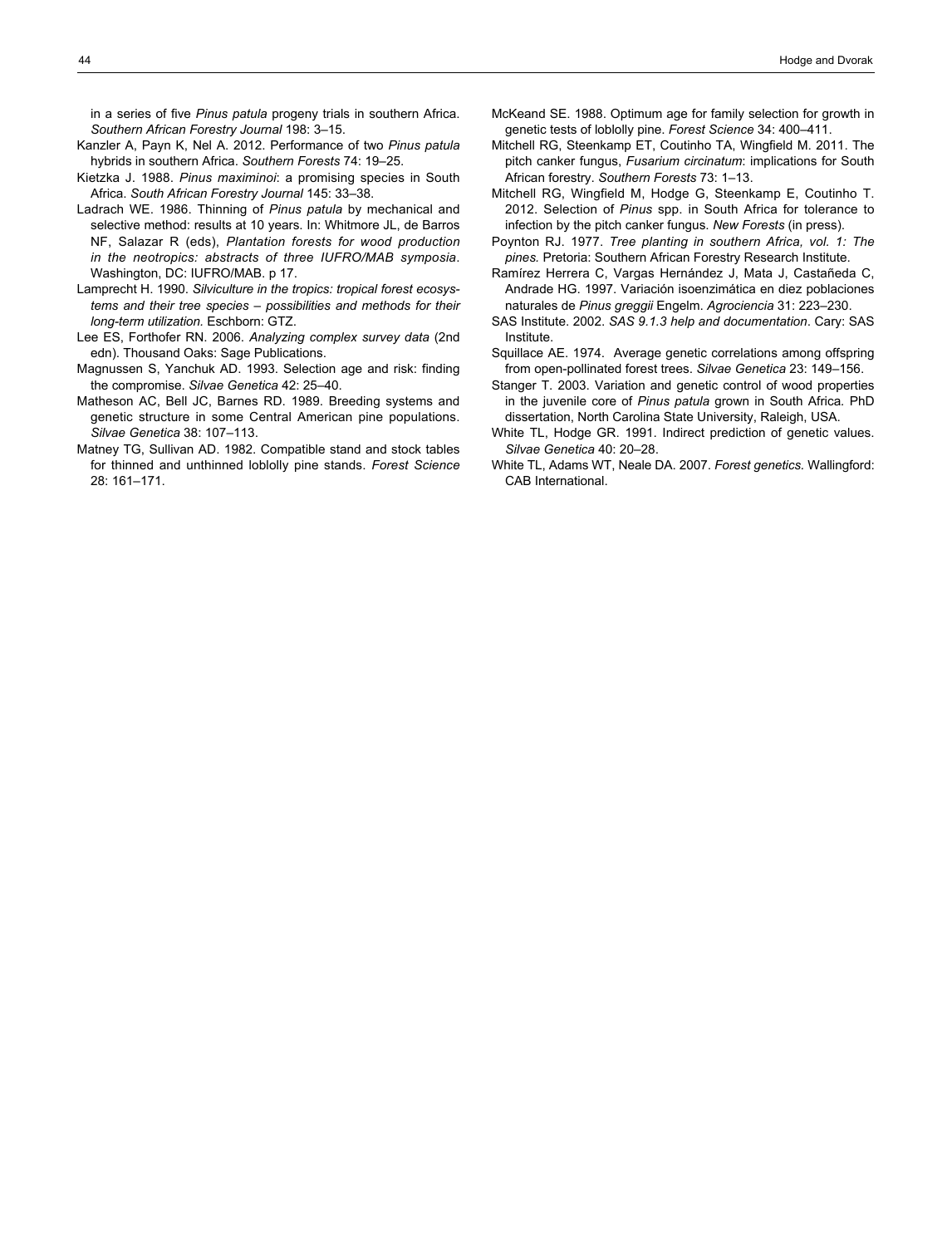**Appendix 1:** Numbers of tests, provenances, and families of *P. tecunumanii*, *P. maximinoi*, *P. patula* and *P. greggii* included in progeny tests in various countries

|                                            |               |       | Age 3          |      |              | Age 5 |                |              | Age 8 |      |              |       | All ages combined |              |
|--------------------------------------------|---------------|-------|----------------|------|--------------|-------|----------------|--------------|-------|------|--------------|-------|-------------------|--------------|
|                                            | Country       | Tests | Provs          | Fams | <b>Tests</b> | Provs | Fams           | <b>Tests</b> | Provs | Fams | <b>Tests</b> | Provs | Fams              | <b>Trees</b> |
|                                            |               |       |                |      |              |       | P. tecunumanii |              |       |      |              |       |                   |              |
| HE                                         | Argentina     | 0     | 0              | 0    | 1            | 2     | 11             | 1            | 2     | 11   | 1            | 2     | 11                | 134          |
| <b>HE</b>                                  | <b>Brazil</b> | 19    | 25             | 261  | 18           | 26    | 301            | 13           | 22    | 193  | 22           | 26    | 311               | 24 3 29      |
| HE                                         | Colombia      | 17    | 28             | 353  | 19           | 28    | 362            | 19           | 28    | 362  | 19           | 28    | 362               | 21 4 9 4     |
| HE                                         | South Africa  | 24    | 28             | 425  | 28           | 28    | 438            | 28           | 28    | 428  | 30           | 28    | 439               | 40 262       |
| LE                                         | Argentina     | 0     | 0              | 0    | 1            | 3     | 17             | 1            | 3     | 17   | 1            | 3     | 17                | 273          |
| LE                                         | <b>Brazil</b> | 23    | 19             | 354  | 20           | 19    | 346            | 14           | 13    | 249  | 26           | 19    | 355               | 38 0 28      |
| LE                                         | Colombia      | 15    | 17             | 357  | 17           | 17    | 363            | 15           | 15    | 295  | 17           | 17    | 364               | 23 830       |
| LE                                         | South Africa  | 14    | 16             | 250  | 13           | 18    | 275            | 14           | 14    | 217  | 17           | 18    | 282               | 22 513       |
|                                            |               |       |                |      |              |       | P. maximinoi   |              |       |      |              |       |                   |              |
|                                            | Argentina     | 0     | 0              | 0    | 1            | 5     | 32             | 1            | 5     | 32   | 1            | 5     | 32                | 675          |
|                                            | <b>Brazil</b> | 11    | 20             | 309  | 8            | 21    | 301            | 7            | 21    | 293  | 13           | 21    | 349               | 21 801       |
|                                            | Colombia      | 13    | 19             | 326  | 10           | 18    | 306            | 10           | 18    | 306  | 13           | 19    | 326               | 24 677       |
|                                            | South Africa  | 13    | 20             | 293  | 15           | 24    | 313            | 15           | 24    | 313  | 16           | 24    | 313               | 27 285       |
|                                            |               |       |                |      |              |       | P. patula      |              |       |      |              |       |                   |              |
| Variety <sup>1</sup><br>greggii<br>greggii | <b>Brazil</b> | 24    | 21             | 422  | 26           | 20    | 440            | 24           | 20    | 440  | 30           | 21    | 461               | 61 241       |
|                                            | Chile         | 1     | 8              | 58   | 3            | 11    | 157            | 3            | 11    | 157  | 3            | 11    | 157               | 7 1 3 8      |
|                                            | Colombia      | 12    | 26             | 487  | 13           | 26    | 502            | 13           | 26    | 502  | 13           | 26    | 502               | 31 4 36      |
|                                            | South Africa  | 35    | 26             | 513  | 36           | 27    | 510            | 38           | 27    | 521  | 37           | 27    | 521               | 78 937       |
|                                            |               |       |                |      |              |       | P. greggii     |              |       |      |              |       |                   |              |
|                                            | Chile         | 1     | 5              | 34   | 4            | 7     | 75             | 5            | 8     | 98   | 4            | 7     | 75                | 4526         |
|                                            | South Africa  | 9     | 8              | 127  | 20           | 8     | 144            | 21           | 8     | 145  | 20           | 8     | 144               | 16 669       |
| australis                                  | <b>Brazil</b> | 13    | 7              | 158  | 14           | 7     | 144            | 14           | 7     | 134  | 16           | 7     | 158               | 18 699       |
| australis                                  | Chile         |       | 3              | 22   | 4            | 7     | 91             | 5            | 7     | 109  | 4            | 7     | 91                | 4 3 9 1      |
| australis                                  | South Africa  | 8     | $\overline{7}$ | 123  | 16           | 7     | 127            | 16           | 7     | 127  | 16           | 7     | 127               | 14 169       |

<sup>1</sup> *Pinus tecunumanii* has two elevation sources (HE = high-elevation provenances and LE = low-elevation provenances), and *Pinus greggii* has two varieties (the northern var. *greggii* and the southern var. *australis*)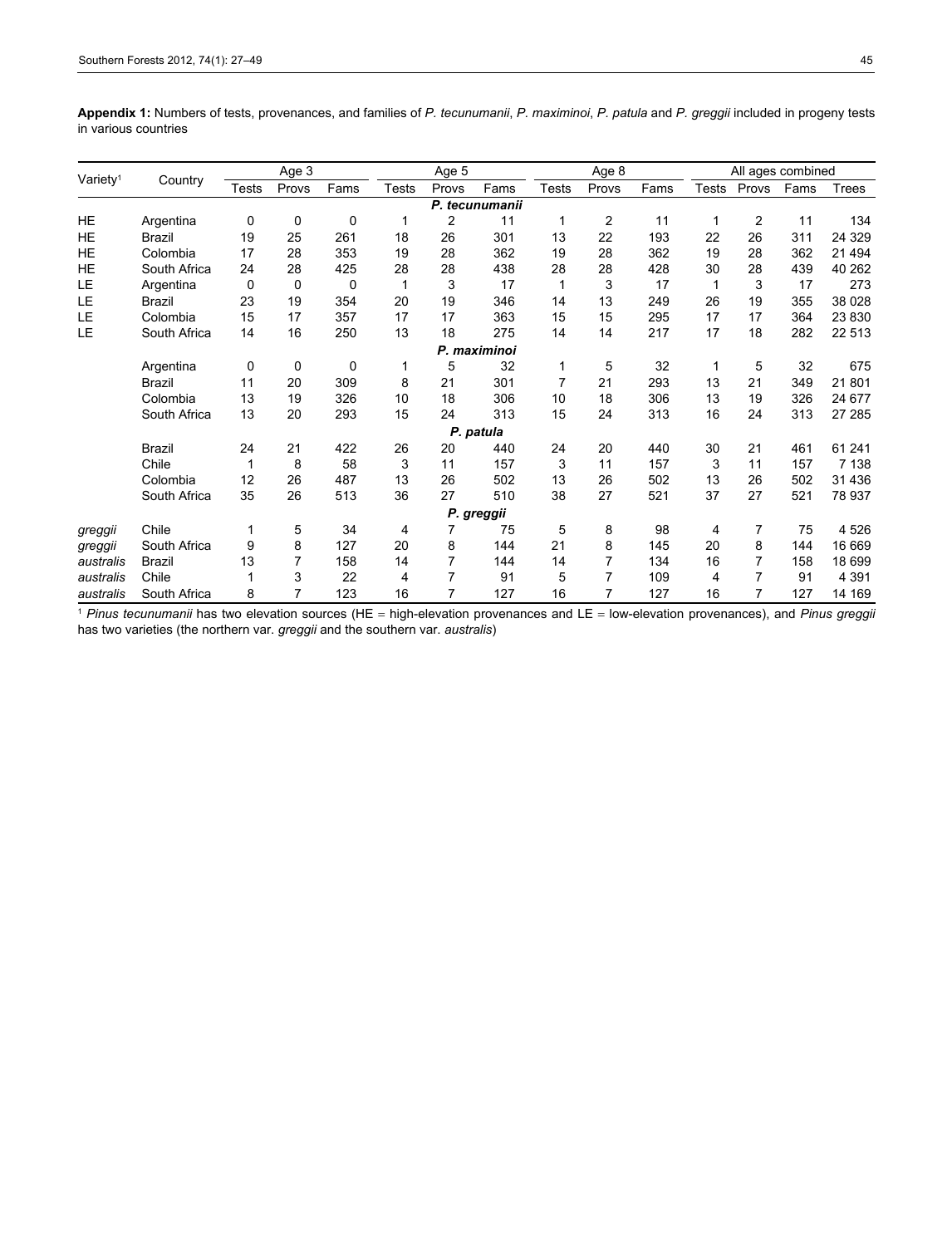**Appendix 2:** Genetic correlations (above diagonal) and provenance correlations (below diagonal) among growth traits (height, DBH, and volume) and other genetic parameters for *P. tecunumanii* HE, *P. tecunumanii* LE, *P. maximinoi*, *P. patula*, *P. greggii* var*. greggii* (N) and *P. greggii* var. *australis* (S) at different ages and in four countries. Error values are the SE. na = SE of a genetic or provenance correlation could not be calculated as the estimate was bounded at the theoretical limit of zero or one

|         |                |               |     |       |                 | Correlation $\pm$ SE |                 | P <sup>2</sup> |                    |                |               |      |                   |
|---------|----------------|---------------|-----|-------|-----------------|----------------------|-----------------|----------------|--------------------|----------------|---------------|------|-------------------|
| Species | Var            | Country       | Age | Trait | With height     | With DBH             | With volume     |                | $r_{\text{Bprov}}$ | h <sup>2</sup> | $r_{\rm{Bg}}$ | GCV  | $V_{\text{phen}}$ |
| tec     | HE             | Brazil        | 3   | ht    |                 | $0.92 \pm 0.03$      | $0.91 \pm 0.02$ | 0.05           | 0.80               | 0.14           | 0.60          | 8.0  | 450.0             |
| tec     | HE             | Brazil        | 3   | dbh   | $1.00$ (na)     |                      | $0.98 \pm 0.01$ | 0.03           | 0.83               | 0.12           | 0.59          | 10.5 | 915.4             |
| tec     | HE             | Brazil        | 3   | vol   | $1.00$ (na)     | $1.00$ (na)          |                 | 0.04           | 0.81               | 0.13           | 0.60          | 23.4 | 4 104.9           |
| tec     | HE             | Brazil        | 5   | ht    |                 | $0.87 \pm 0.03$      | $0.86 \pm 0.03$ | 0.03           | 0.51               | 0.13           | 0.72          | 6.6  | 342.8             |
| tec     | HE             | Brazil        | 5   | dbh   | $1.00$ (na)     |                      | $0.98 \pm 0.01$ | 0.02           | 0.77               | 0.12           | 0.67          | 7.5  | 473.0             |
| tec     | HE             | <b>Brazil</b> | 5   | vol   | $1.00$ (na)     | $1.00$ (na)          |                 | 0.03           | 0.72               | 0.13           | 0.65          | 17.6 | 2410.1            |
| tec     | HE             | Brazil        | 8   | ht    |                 | $0.79 \pm 0.03$      | $0.83 \pm 0.03$ | 0.04           | 0.83               | 0.15           | 0.78          | 6.1  | 247.1             |
| tec     | HE             | Brazil        | 8   | dbh   | $0.88 \pm 0.07$ |                      | $0.99$ (na)     | 0.01           | 0.93               | 0.11           | 0.62          | 7.3  | 481.4             |
| tec     | HE             | Brazil        | 8   | vol   | $0.97 \pm 0.03$ | $0.97 \pm 0.02$      |                 | 0.02           | 1.00               | 0.12           | 0.60          | 17.3 | 2 4 64.4          |
| tec     | HE             | Colombia      | 3   | ht    |                 | $0.75 \pm 0.05$      | $0.84 \pm 0.03$ | 0.03           | 0.50               | 0.13           | 0.77          | 6.4  | 313.3             |
| tec     | HE             | Colombia      | 3   | dbh   | $1.00$ (na)     |                      | $0.97 \pm 0.01$ | 0.04           | 0.75               | 0.12           | 0.80          | 7.4  | 467.6             |
| tec     | <b>HE</b>      | Colombia      | 3   | vol   | $1.00$ (na)     | $1.00$ (na)          |                 | 0.05           | 0.69               | 0.13           | 0.74          | 17.8 | 2 3 8 8.2         |
|         | HE             | Colombia      | 5   | ht    |                 | $0.86 \pm 0.04$      | $0.92\pm0.03$   | 0.02           | 0.46               | 0.13           | 0.65          | 4.3  | 142.3             |
| tec     | <b>HE</b>      | Colombia      | 5   | dbh   | $0.95 \pm 0.10$ |                      | $0.99 \pm 0.01$ | 0.02           | 0.67               | 0.11           | 0.72          | 7.3  | 477.7             |
| tec     | <b>HE</b>      | Colombia      | 5   | vol   | $0.97\pm0.07$   | $1.00 \pm 0.02$      |                 | 0.02           | 0.65               | 0.13           | 0.72          | 16.0 | 2 003.6           |
| tec     | H <sub>E</sub> | Colombia      | 8   | ht    |                 |                      |                 | 0.02           |                    | 0.08           | 0.56          | 3.3  | 139.2             |
| tec     |                |               |     |       |                 | $0.81 \pm 0.03$      | $0.88\pm0.02$   |                | 0.31<br>0.73       |                |               |      | 474.9             |
| tec     | HE             | Colombia      | 8   | dbh   | $0.76 \pm 0.11$ |                      | $0.98 \pm 0.00$ | 0.02<br>0.03   |                    | 0.08           | 0.54          | 6.0  |                   |
| tec     | <b>HE</b>      | Colombia      | 8   | vol   | $0.87 \pm 0.07$ | $0.98 \pm 0.01$      |                 |                | 0.89               | 0.09           | 0.61          | 13.5 | 1979.3            |
| tec     | HE             | South Africa  | 3   | ht    |                 | $0.90 \pm 0.02$      | $0.94 \pm 0.02$ | 0.02           | 0.61               | 0.10           | 0.73          | 6.1  | 386.8             |
| tec     | HE             | South Africa  | 3   | dbh   | $1.00$ (na)     |                      | $0.98 \pm 0.01$ | 0.01           | 0.52               | 0.07           | 0.65          | 7.6  | 825.5             |
| tec     | HE             | South Africa  | 3   | vol   | $1.00$ (na)     | $1.00$ (na)          |                 | 0.02           | 0.62               | 0.08           | 0.64          | 18.0 | 3995.9            |
| tec     | HE             | South Africa  | 5   | ht    |                 | $0.86 \pm 0.03$      | $0.92 \pm 0.02$ | 0.03           | 0.61               | 0.12           | 0.69          | 5.4  | 249.2             |
| tec     | <b>HE</b>      | South Africa  | 5   | dbh   | $0.96 \pm 0.04$ |                      | $0.98 \pm 0.00$ | 0.01           | 0.69               | 0.09           | 0.69          | 5.9  | 397.1             |
| tec     | HE             | South Africa  | 5   | vol   | $0.99 \pm 0.02$ | $0.99 \pm 0.01$      |                 | 0.02           | 0.66               | 0.11           | 0.68          | 14.8 | 2 0 0 2.7         |
| tec     | HE             | South Africa  | 8   | ht    |                 | $0.86 \pm 0.03$      | $0.89 \pm 0.02$ | 0.03           | 0.68               | 0.10           | 0.58          | 4.4  | 190.8             |
| tec     | HE             | South Africa  | 8   | dbh   | $0.82 \pm 0.09$ |                      | $0.99 \pm 0.00$ | 0.00           | 0.75               | 0.11           | 0.67          | 6.5  | 398.8             |
| tec     | HE             | South Africa  | 8   | vol   | $0.96 \pm 0.04$ | $1.00$ (na)          |                 | 0.01           | 0.79               | 0.12           | 0.63          | 15.3 | 2 0 0 8.6         |
| tec     | LE             | Brazil        | 3   | ht    |                 | $0.81\pm0.05$        | $0.91\pm0.02$   | 0.09           | 0.94               | 0.10           | 0.48          | 6.3  | 392.3             |
| tec     | LE             | <b>Brazil</b> | 3   | dbh   | $0.98 \pm 0.02$ |                      | $0.94 \pm 0.02$ | 0.04           | 0.86               | 0.07           | 0.35          | 6.9  | 722.4             |
| tec     | LE             | <b>Brazil</b> | 3   | vol   | $0.95 \pm 0.04$ | $0.96 \pm 0.03$      |                 | 0.05           | 0.86               | 0.08           | 0.39          | 16.3 | 3 2 0 6.4         |
| tec     | LE             | Brazil        | 5   | ht    |                 | $0.83 \pm 0.05$      | $0.92 \pm 0.03$ | 0.10           | 0.88               | 0.11           | 0.47          | 5.2  | 249.0             |
| tec     | LE             | Brazil        | 5   | dbh   | $1.00 \pm 0.01$ |                      | $0.97 \pm 0.01$ | 0.06           | 0.96               | 0.08           | 0.42          | 6.1  | 477.8             |
| tec     | LE             | Brazil        | 5   | vol   | $1.00 \pm 0.01$ | $1.00$ (na)          |                 | 0.08           | 0.95               | 0.10           | 0.45          | 14.6 | 2 170.9           |
| tec     | LE             | Brazil        | 8   | ht    |                 | $0.71 \pm 0.07$      | $0.82\pm0.05$   | 0.03           | 0.57               | 0.09           | 0.43          | 4.8  | 250.5             |
| tec     | LE             | Brazil        | 8   | dbh   | $1.00$ (na)     |                      | $0.97 \pm 0.01$ | 0.01           | 0.74               | 0.08           | 0.44          | 6.2  | 482.6             |
| tec     | LE             | Brazil        | 8   | vol   | $1.00$ (na)     | $1.00$ (na)          |                 | 0.01           | 0.73               | 0.08           | 0.41          | 13.5 | 2 196.3           |
| tec     | LE             | Colombia      | 3   | ht    |                 | $0.92 \pm 0.04$      | $0.94 \pm 0.02$ | 0.11           | 0.95               | 0.16           | 0.65          | 7.5  | 354.2             |
| tec     | LE             | Colombia      | 3   | dbh   | $0.98 \pm 0.02$ |                      | $0.98 \pm 0.01$ | 0.08           | 0.90               | 0.15           | 0.72          | 8.2  | 435.3             |
| tec     | LE             | Colombia      | 3   | vol   | $0.99 \pm 0.01$ | $1.00 \pm 0.00$      |                 | 0.11           | 0.92               | 0.17           | 0.71          | 18.7 | 2 0 8 0.8         |
| tec     | LE             | Colombia      | 5   | ht    |                 | $0.86 \pm 0.03$      | $0.91 \pm 0.02$ | 0.05           | 0.52               | 0.15           | 0.68          | 6.0  | 248.2             |
| tec     | LE             | Colombia      | 5   | dbh   | $0.97 \pm 0.05$ |                      | $0.98 \pm 0.00$ | 0.02           | 0.52               | 0.18           | 0.97          | 8.8  | 433.6             |
| tec     | LE             | Colombia      | 5   | vol   | $0.99\pm0.02$   | $0.99\pm0.01$        |                 | 0.04           | 0.55               | 0.19           | 0.92          |      | 19.8 2 069.8      |
| tec     | LE             | Colombia      | 8   | ht    |                 | $0.87 \pm 0.04$      | $0.92 \pm 0.03$ | 0.19           | 0.86               | 0.16           | 0.73          | 5.4  | 187.3             |
| tec     | LE             | Colombia      | 8   | dbh   | $0.98 \pm 0.04$ |                      | $0.99 \pm 0.00$ | 0.03           | 0.65               | 0.17           | 0.80          | 8.6  | 436.1             |
| tec     | LE             | Colombia      | 8   | vol   | $0.99\pm0.02$   | $1.00 \pm 0.01$      |                 | 0.07           | 0.73               | 0.19           | 0.81          | 19.6 | 2 0 68.3          |
|         | LE             | South Africa  | 3   | ht    |                 | $0.82 \pm 0.02$      | $0.94$ (na)     | 0.07           | 0.85               | 0.14           | 0.78          | 8.8  | 534.7             |
| tec     |                |               |     |       | $0.83 \pm 0.07$ |                      |                 |                |                    |                |               |      |                   |
| tec     | LE             | South Africa  | 3   | dbh   |                 |                      | $0.94$ (na)     | 0.06           | 0.85               | 0.10           | 0.72          | 9.7  | 979.5             |
| tec     | LE             | South Africa  | 3   | vol   | $0.91 \pm 0.05$ | $0.99$ (na)          |                 | 0.06           | 0.85               | 0.11           | 0.75          | 20.7 | 3 9 9 4 . 6       |
| tec     | LE             | South Africa  | 5   | ht    |                 | $0.83 \pm 0.03$      | $0.91 \pm 0.02$ | 0.04           | 0.83               | 0.21           | 0.94          | 7.6  | 274.5             |
| tec     | LE             | South Africa  | 5   | dbh   | $0.86\pm0.06$   |                      | $0.98 \pm 0.01$ | 0.03           | 0.91               | 0.18           | 0.92          | 8.7  | 426.8             |
| tec     | LE             | South Africa  | 5   | vol   | $0.92\pm0.05$   | $0.99$ (na)          |                 | 0.04           | 0.88               | 0.19           | 0.93          | 20.2 | 2 111.9           |
| tec     | LE             | South Africa  | 8   | ht    |                 | $0.86 \pm 0.03$      | $0.91 \pm 0.02$ | 0.06           | 0.88               | 0.15           | 0.62          | 5.3  | 187.3             |
| tec     | LE             | South Africa  | 8   | dbh   | $0.96 \pm 0.03$ |                      | $0.98 \pm 0.00$ | 0.02           | 0.99               | 0.17           | 0.72          | 8.5  | 433.2             |
| tec     | LE             | South Africa  | 8   | vol   | $0.97\pm0.02$   | $1.00$ (na)          |                 | 0.04           | 0.95               | 0.17           | 0.67          |      | 19.4 2 146.9      |
| max     |                | Brazil        | 3   | ht    |                 | $0.69 \pm 0.06$      | $0.82\pm0.04$   | 0.00           | 0.13               | 0.07           | 0.35          | 5.6  | 431.0             |
| max     |                | <b>Brazil</b> | 3   | dbh   | $1.00$ (na)     |                      | $0.96 \pm 0.01$ | 0.02           | 0.65               | 0.07           | 0.39          | 6.9  | 661.6             |
|         |                | Brazil        | 3   | vol   | $1.00$ (na)     | $1.00$ (na)          |                 | 0.02           | 0.64               | 0.08           | 0.39          | 16.7 | 3643.7            |
| max     |                |               |     |       |                 |                      |                 |                |                    |                |               |      |                   |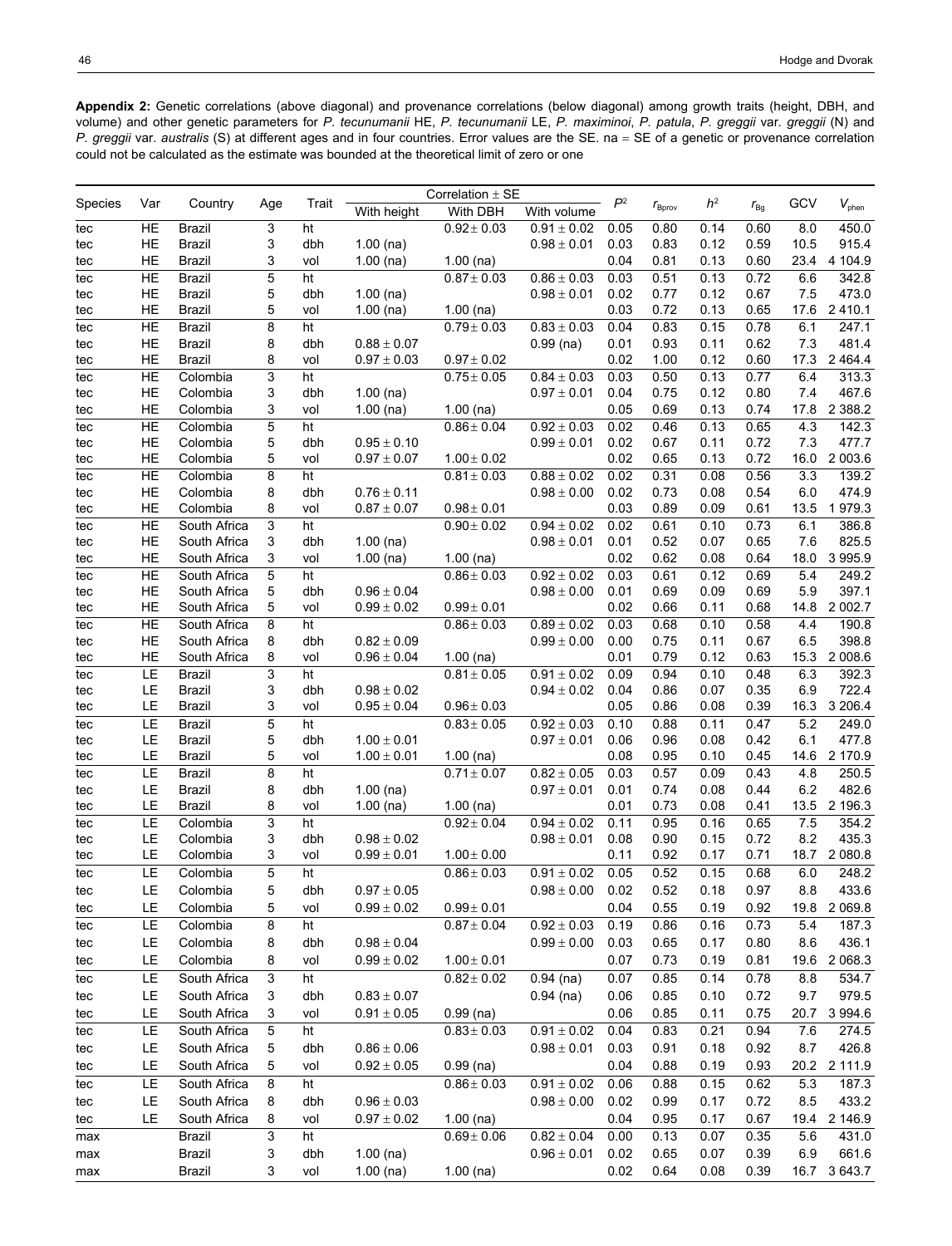## **Appendix 2:** (cont.)

|            |               |                      |              |           |                                    | Correlation $\pm$ SE     |                   |                |                                        |                |              |             |                   |
|------------|---------------|----------------------|--------------|-----------|------------------------------------|--------------------------|-------------------|----------------|----------------------------------------|----------------|--------------|-------------|-------------------|
| Species    | Var           | Country              | Age          | Trait     | With height                        | With DBH                 | With volume       | P <sup>2</sup> | $r_{\scriptscriptstyle\mathrm{Bprov}}$ | h <sup>2</sup> | $r_{\rm Bg}$ | GCV         | $V_{\text{phen}}$ |
| max        |               | <b>Brazil</b>        | 5            | ht        |                                    | $0.83\pm0.02$            | $0.87 \pm 0.02$   | 0.01           | 0.49                                   | 0.27           | 0.92         | 8.2         | 253.3             |
| max        |               | Brazil               | 5            | dbh       |                                    |                          | $0.98 \pm 0.00$   | 0.00           | 0.24                                   | 0.24           | 0.94         | 11.1        | 527.9             |
| max        |               | <b>Brazil</b>        | 5            | vol       |                                    |                          |                   | 0.00           | 0.39                                   | 0.21           | 0.96         | 22.8        | 2498.9            |
| max        |               | Brazil               | 8            | ht        |                                    | $0.92 \pm 0.04$          | $0.93 \pm 0.03$   | 0.03           | 0.82                                   | 0.34           | 0.88         | 8.2         | 201.2             |
| max        |               | Brazil               | 8            | dbh       |                                    |                          | $0.99\,\pm\,0.01$ | 0.00           | 0.11                                   | 0.18           | 0.61         | 9.6         | 503.7             |
| max        |               | <b>Brazil</b>        | 8            | vol       | $\overline{\phantom{0}}$           |                          |                   | 0.00           | 0.08                                   | 0.19           | 0.69         | 21.2        | 2 3 68.8          |
| max        |               | Colombia             | 3            | ht        |                                    | $0.73 \pm 0.03$          | $0.87 \pm 0.02$   | 0.04           | 0.67                                   | 0.23           | 0.77         | 8.4         | 310.3             |
| max        |               | Colombia             | 3            | dbh       | $0.70 \pm 0.14$                    |                          | $0.95 \pm 0.01$   | 0.03           | 0.66                                   | 0.16           | 0.75         | 9.0         | 513.3             |
| max        |               | Colombia             | 3            | vol       | $0.87 \pm 0.07$                    | $0.96 \pm 0.02$          |                   | 0.04           | 0.63                                   | 0.18           | 0.76         | 21.0        | 2417.1            |
| max        |               | Colombia             | 5            | ht        |                                    | $0.57 \pm 0.07$          | $0.68\,\pm\,0.06$ | 0.03           | 0.87                                   | 0.14           | 0.77         | 5.2         | 193.0             |
| max        |               | Colombia             | 5<br>5       | dbh       | $0.85 \pm 0.11$<br>$0.90 \pm 0.07$ | $1.00 \pm 0.01$          | $0.98 \pm 0.00$   | 0.03<br>0.04   | 0.98<br>0.98                           | 0.18<br>0.19   | 0.83<br>0.83 | 9.5<br>21.4 | 520.4<br>2452.9   |
| max        |               | Colombia<br>Colombia | 8            | vol<br>ht |                                    | $0.32 \pm 0.17$          | $0.56 \pm 0.13$   | 0.03           | 0.70                                   | 0.09           | 0.70         | 3.8         | 166.0             |
| max<br>max |               | Colombia             | 8            | dbh       | $0.86 \pm 0.11$                    |                          | $0.96 \pm 0.02$   | 0.01           | 0.93                                   | 0.16           | 0.79         | 9.0         | 525.0             |
| max        |               | Colombia             | 8            | vol       | $0.91 \pm 0.07$                    | $0.99 \pm 0.01$          |                   | 0.02           | 1.00                                   | 0.14           | 0.74         | 18.4        | 2476.7            |
| max        |               | South Africa         | 3            | ht        |                                    | $0.91 \pm 0.02$          | $0.93 \pm 0.01$   | 0.02           | 0.46                                   | 0.13           | 0.71         | 9.1         | 654.5             |
| max        |               | South Africa         | 3            | dbh       | $0.87 \pm 0.06$                    |                          | $0.97 \pm 0.01$   | 0.04           | 0.66                                   | 0.09           | 0.67         | 9.9         | 1 0 5 0.8         |
| max        |               | South Africa         | 3            | vol       | $0.94 \pm 0.05$                    | $1.00$ (na)              |                   | 0.04           | 0.64                                   | 0.09           | 0.62         | 21.5        | 4 9 9 6.4         |
| max        |               | South Africa         | 5            | ht        |                                    | $0.85 \pm 0.02$          | $0.92 \pm 0.01$   | 0.01           | 0.51                                   | 0.19           | 0.77         | 7.8         | 316.4             |
| max        |               | South Africa         | 5            | dbh       | $0.67 \pm 0.16$                    |                          | $0.97 \pm 0.00$   | 0.03           | 0.93                                   | 0.12           | 0.72         | 7.8         | 516.4             |
| max        |               | South Africa         | 5            | vol       | $0.78 \pm 0.12$                    | $0.98 \pm 0.01$          |                   | 0.03           | 0.88                                   | 0.12           | 0.70         | 18.5        | 2 740.3           |
| max        |               | South Africa         | 8            | ht        |                                    | $0.90 \pm 0.02$          | $0.92 \pm 0.01$   | 0.01           | 0.55                                   | 0.17           | 0.87         | 6.1         | 221.1             |
| max        |               | South Africa         | 8            | dbh       | $0.67 \pm 0.16$                    |                          | $0.98 \pm 0.00$   | 0.02           | 0.96                                   | 0.13           | 0.81         | 8.2         | 520.0             |
| max        |               | South Africa         | 8            | vol       | $0.77 \pm 0.12$                    | $0.97 \pm 0.02$          |                   | 0.02           | 0.88                                   | 0.12           | 0.77         | 18.4        | 2762.6            |
| pat        |               | <b>Brazil</b>        | 3            | ht        |                                    | $0.79 \pm 0.03$          | $0.88\pm0.02$     | 0.02           | 0.43                                   | 0.12           | 0.61         | 6.5         | 355.5             |
| pat        |               | <b>Brazil</b>        | 3            | dbh       | $0.86 \pm 0.11$                    |                          | $0.98 \pm 0.00$   | 0.02           | 0.47                                   | 0.10           | 0.55         | 8.9         | 828.4             |
| pat        |               | <b>Brazil</b>        | 3            | vol       | $0.86 \pm 0.11$                    | $0.99 \pm 0.01$          |                   | 0.03           | 0.54                                   | 0.11           | 0.59         | 21.5        | 4 1 5 4 . 8       |
| pat        |               | <b>Brazil</b>        | 5            | ht        |                                    | $0.80 \pm 0.03$          | $0.88\pm0.02$     | 0.05           | 0.68                                   | 0.12           | 0.57         | 6.5         | 347.8             |
| pat        |               | Brazil               | 5            | dbh       | $0.88 \pm 0.08$                    |                          | $0.98\pm0.00$     | 0.03           | 0.63                                   | 0.11           | 0.63         | 8.3         | 614.1             |
| pat        |               | Brazil               | 5            | vol       | $0.90 \pm 0.06$                    | $0.99 \pm 0.01$          |                   | 0.04           | 0.61                                   | 0.13           | 0.63         | 19.4        | 2953.9            |
| pat        |               | <b>Brazil</b>        | 8            | ht        |                                    | $0.89 \pm 0.02$          | $0.92 \pm 0.01$   | 0.06           | 0.76                                   | 0.15           | 0.61         | 7.2         | 344.9             |
| pat        |               | <b>Brazil</b>        | 8            | dbh       | $0.90 \pm 0.07$                    |                          | $0.99 \pm 0.00$   | 0.03           | 0.62                                   | 0.13           | 0.69         | 8.9         | 612.0             |
| pat        |               | <b>Brazil</b>        | 8            | vol       | $0.93 \pm 0.05$                    | $0.99 \pm 0.01$          |                   | 0.03           | 0.65                                   | 0.15           | 0.69         | 20.8        | 2947.3            |
| pat        |               | Colombia             | 3            | ht        |                                    | $\overline{0.85\pm0.04}$ | $0.94 \pm 0.02$   | 0.10           | 0.73                                   | 0.20           | 0.69         | 9.0         | 399.8             |
| pat        |               | Colombia             | 3            | dbh       | $1.00$ (na)                        |                          | $0.96 \pm 0.01$   | 0.12           | 0.85                                   | 0.11           | 0.53         | 10.0        | 881.4             |
| pat        |               | Colombia             | 3            | vol       | $1.00$ (na)                        | $1.00$ (na)              |                   | 0.10           | 0.80                                   | 0.12           | 0.54         | 21.9        | 3 906.3           |
| pat        |               | Colombia             | 5            | ht        |                                    | $0.80 \pm 0.05$          | $0.87\pm0.03$     | 0.23           | 0.82                                   | 0.20           | 0.65         | 8.7         | 381.8             |
| pat        |               | Colombia             | 5            | dbh       | $0.98 \pm 0.02$                    |                          | $0.98 \pm 0.01$   | 0.15           | 0.87                                   | 0.15           | 0.66         | 7.5         | 368.3             |
| pat        |               | Colombia             | 5            | vol       | $0.99 \pm 0.01$                    | $0.99 \pm 0.01$          |                   | 0.14           | 0.80                                   | 0.16           | 0.69         | 25.1        | 3876.0            |
| pat        |               | Colombia             | 8            | ht        |                                    | $0.80 \pm 0.05$          | $0.87 \pm 0.03$   | 0.23           | 0.82                                   | 0.20           | 0.65         | 8.7         | 381.8             |
| pat        |               | Colombia             | 8            | dbh       | $0.98\,\pm0.02$                    |                          | $0.98 \pm 0.01$   | 0.15           | 0.87                                   | 0.15           | 0.66         | 7.5         | 368.3             |
| pat        |               | Colombia             | 8            | vol       | $0.99 \pm 0.01$                    | $0.99 \pm 0.01$          |                   | 0.14           | 0.80                                   | 0.16           | 0.69         | 25.1        | 3875.9            |
| pat        |               | South Africa         | $\mathbf{3}$ | ht        |                                    | $0.86 \pm 0.02$          | $0.92\pm0.01$     | 0.10           | 0.81                                   | 0.14           | 0.65         | 7.2         | 382.8             |
| pat        |               | South Africa         | 3            | dbh       | $0.94 \pm 0.03$                    |                          | $0.98\pm0.00$     | 0.05           | 0.75                                   | 0.09           | 0.57         | 9.6         | 1 0 66.1          |
| pat        |               | South Africa         | 3            | vol       | $0.96\pm0.02$                      | $0.99\pm0.00$            |                   | 0.05           | 0.74                                   | 0.10           | 0.57         | 19.9        | 4 104.0           |
| pat        |               | South Africa         | 5            | ht        |                                    | $0.78 \pm 0.03$          | $0.86 \pm 0.02$   | 0.12           | 0.82                                   | 0.12           | 0.66         | 5.0         | 212.4             |
| pat        |               | South Africa         | 5            | dbh       | $0.89\,\pm0.05$                    |                          | $0.98\pm0.00$     | 0.04           | 0.74                                   | 0.11           | 0.66         | 6.4         | 390.2             |
| pat        |               | South Africa         | 5            | vol       | $0.96 \pm 0.02$                    | $0.99 \pm 0.01$          |                   | 0.07           | 0.78                                   | 0.12           | 0.66         | 15.2        | 1948.8            |
| pat        |               | South Africa         | 8            | ht        |                                    | $0.74 \pm 0.03$          | $0.84\pm0.02$     | 0.09           | 0.80                                   | 0.12           | 0.64         | 5.0         | 212.1             |
| pat        |               | South Africa         | 8            | dbh       | $0.71 \pm 0.13$                    |                          | $0.98\pm0.00$     | 0.02           | 0.66                                   | 0.11           | 0.74         | 6.7         | 392.5             |
| pat        |               | South Africa         | 8            | vol       | $0.90\pm0.05$                      | $0.95\pm0.03$            |                   | 0.03           | 0.74                                   | 0.13           | 0.72         | 15.9        | 1961.7            |
| greg       | S             | Brazil               | 3            | ht        |                                    | $0.86 \pm 0.03$          | $0.89\pm0.02$     | 0.15           | 0.98                                   | 0.23           | 0.57         | 8.1         | 280.7             |
| greg       | S             | <b>Brazil</b>        | 3            | dbh       | $0.99$ (na)                        |                          | $0.97 \pm 0.01$   | 0.10           | 0.90                                   | 0.20           | 0.65         | 10.6        | 561.5             |
| greg       | $\mathbb S$   | Brazil               | 3            | vol       | $0.99\,\pm0.01$                    | $0.99 \pm 0.01$          |                   | 0.10           | 0.92                                   | 0.21           | 0.64         | 23.7        | 2711.2            |
| greg       | ${\mathbb S}$ | Brazil               | 5            | ht        |                                    | $0.91 \pm 0.03$          | $0.92\pm0.02$     | 0.05           | 0.93                                   | 0.19           | 0.47         | 7.6         | 312.0             |
| greg       | S             | <b>Brazil</b>        | 5            | dbh       | $0.98 \pm 0.04$                    |                          | $0.98 \pm 0.01$   | 0.05           | 0.86                                   | 0.16           | 0.53         | 9.9         | 602.2             |
| greg       | S             | Brazil               | 5            | vol       | $0.90$ (na)                        | $0.90$ (na)              |                   | 0.05           | 0.87                                   | 0.18           | 0.62         | 22.7        | 2 905.0           |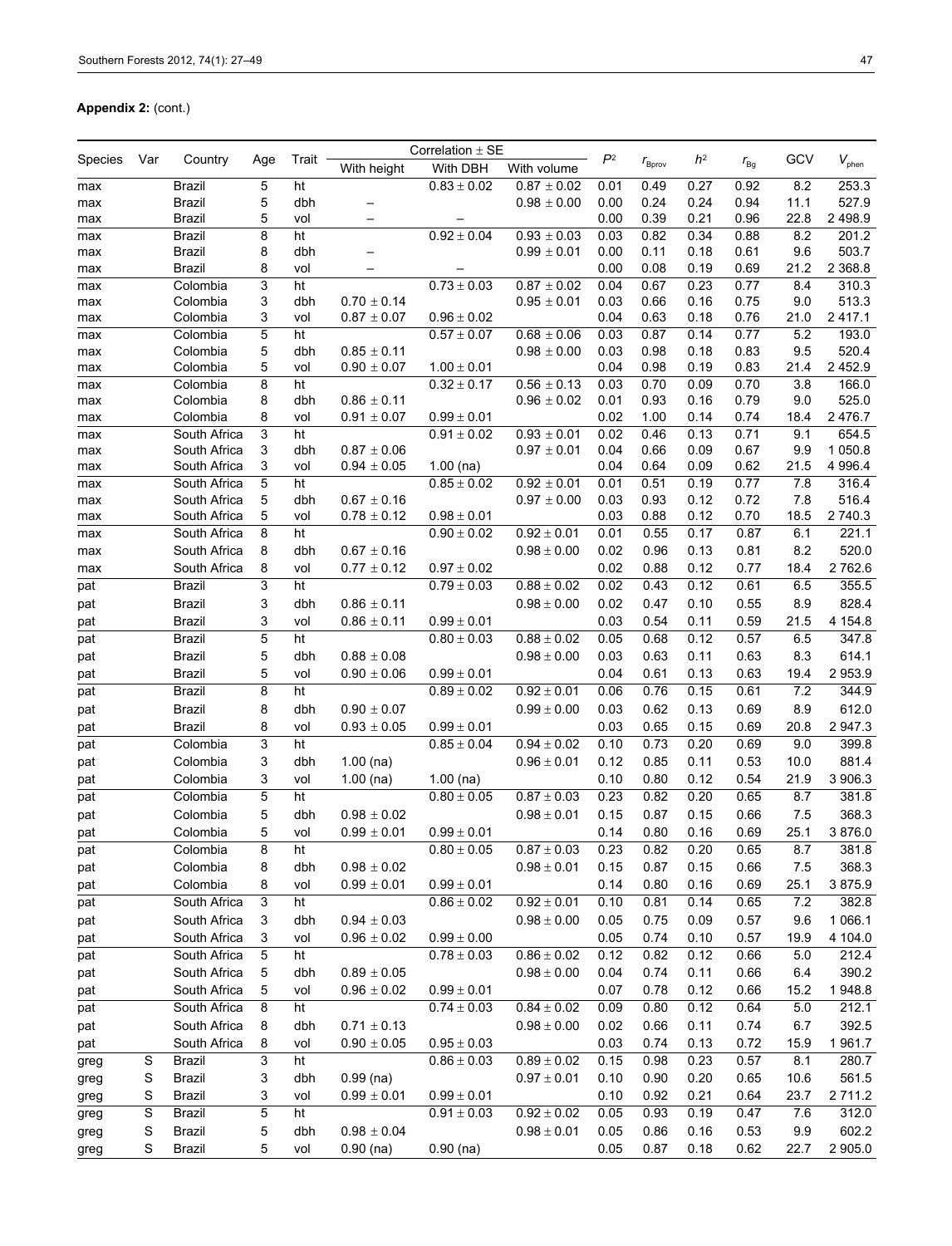## **Appendix 2:** (cont.)

|         |         |               |     |       |                 | Correlation $\pm$ SE       |                 | P <sup>2</sup> |                          |                |                 |                          |                   |
|---------|---------|---------------|-----|-------|-----------------|----------------------------|-----------------|----------------|--------------------------|----------------|-----------------|--------------------------|-------------------|
| Species | Var     | Country       | Age | Trait | With height     | With DBH                   | With volume     |                | $r_{\mbox{\tiny Bprov}}$ | h <sup>2</sup> | $r_{\text{Bg}}$ | GCV                      | $V_{\text{phen}}$ |
| greg    | S       | <b>Brazil</b> | 8   | ht    |                 | $0.86 \pm 0.02$            | $0.89 \pm 0.02$ | 0.15           | 0.66                     | 0.01           | 0.10            | 1.5                      | 280.7             |
| greg    | S       | <b>Brazil</b> | 8   | dbh   | $0.99 \pm 0.01$ |                            | $0.97 \pm 0.01$ | 0.10           | 0.61                     | 0.03           | 0.48            | 4.3                      | 561.5             |
| greg    | S       | <b>Brazil</b> | 8   | vol   | $0.99 \pm 0.01$ | $1.00\pm0.00$              |                 | 0.10           | 0.59                     | 0.03           | 0.42            | 8.5                      | 2711.2            |
| greg    | S       | South Africa  | 3   | ht    |                 | $0.84\pm0.04$              | $0.90 \pm 0.03$ | 0.07           | 0.61                     | 0.20           | 0.42            | 7.7                      | 292.7             |
| greg    | S       | South Africa  | 3   | dbh   | $1.00$ (na)     |                            | $0.99 \pm 0.01$ | 0.07           | 0.64                     | 0.12           | 0.60            | 8.7                      | 629.4             |
| greg    | S       | South Africa  | 3   | vol   | $1.00$ (na)     | $1.00$ (na)                |                 | 0.10           | 0.72                     | 0.13           | 0.52            | 19.3                     | 2 949.6           |
| greg    | S       | South Africa  | 5   | ht    |                 | $\overline{0.70} \pm 0.07$ | $0.83 \pm 0.04$ | 0.07           | 0.66                     | 0.10           | 0.57            | 5.0                      | 236.9             |
| greg    | S       | South Africa  | 5   | dbh   | $1.00$ (na)     |                            | $0.98 \pm 0.01$ | 0.03           | 0.52                     | 0.11           | 0.73            | 6.7                      | 424.8             |
| greg    | S       | South Africa  | 5   | vol   | $1.00$ (na)     | $1.00$ (na)                |                 | 0.05           | 0.61                     | 0.11           | 0.68            | 14.6                     | 1915.3            |
| greg    | $\rm S$ | South Africa  | 8   | ht    |                 | $0.74 \pm 0.07$            | $0.83 \pm 0.04$ | 0.06           | 0.69                     | 0.13           | 0.68            | 4.9                      | 184.3             |
| greg    | S       | South Africa  | 8   | dbh   | $0.86 \pm 0.18$ |                            | $0.98 \pm 0.01$ | 0.02           | 0.54                     | 0.11           | 0.69            | 6.3                      | 352.8             |
| greg    | S       | South Africa  | 8   | vol   | $0.98 \pm 0.06$ | $0.96 \pm 0.06$            |                 | 0.03           | 0.57                     | 0.13           | 0.72            | 16.1                     | 1961.4            |
| greg    | N       | South Africa  | 3   | ht    |                 | $0.95 \pm 0.02$            | $0.94 \pm 0.03$ | 0.08           | 0.89                     | 0.19           | 0.51            | 8.2                      | 364.8             |
| greg    | N       | South Africa  | 3   | dbh   | $0.95 \pm 0.04$ |                            | $0.97\,\pm0.02$ | 0.04           | 0.98                     | 0.20           | 0.68            | 14.7                     | 1070.9            |
| greg    | N       | South Africa  | 3   | vol   | $0.97\pm0.03$   | $0.99$ (na)                |                 | 0.03           | 1.00                     | 0.25           | 0.65            | 34.7                     | 4 8 7 9.1         |
| greg    | N       | South Africa  | 5   | ht    |                 | $\overline{0.86\pm0.03}$   | $0.91 \pm 0.02$ | 0.11           | 0.88                     | 0.27           | 0.74            | 7.7                      | 221.7             |
| greg    | N       | South Africa  | 5   | dbh   | $0.83 \pm 0.14$ |                            | $0.97 \pm 0.01$ | 0.06           | 0.71                     | 0.22           | 0.72            | 9.5                      | 405.0             |
| greg    | N       | South Africa  | 5   | vol   | $0.91 \pm 0.10$ | $1.00$ (na)                |                 | 0.08           | 0.79                     | 0.23           | 0.68            | 22.2                     | 2 133.4           |
| greg    | N       | South Africa  | 8   | ht    |                 | $0.82 \pm 0.03$            | $0.88 \pm 0.02$ | 0.14           | 0.85                     | 0.28           | 0.71            | 7.9                      | 223.3             |
| greg    | N       | South Africa  | 8   | dbh   | $0.42\pm0.35$   |                            | $0.98 \pm 0.00$ | 0.07           | 0.78                     | 0.30           | 0.78            | 10.3                     | 347.9             |
| greg    | N       | South Africa  | 8   | vol   | $0.75 \pm 0.19$ | $0.91 \pm 0.07$            |                 | 0.09           | 0.80                     | 0.28           | 0.71            | 23.1                     | 1885.2            |
| greg    | N       | Chile         | 3   | ht    |                 | $1.00$ (na)                | $0.94 \pm 0.06$ | 0.08           | 0.99                     | 0.05           | 0.25            | 5.1                      | 492.9             |
| greg    | N       | Chile         | 3   | dbh   | $1.00$ (na)     |                            | $0.94 \pm 0.04$ | 0.09           | 0.51                     | 0.19           | 0.43            | 20.7                     | 2 2 0 5 .3        |
| greg    | N       | Chile         | 3   | vol   | $1.00$ (na)     | $1.00$ (na)                |                 | 0.09           | 0.50                     | 0.17           | 0.40            | 40.9                     | 9759.9            |
| greg    | N       | Chile         | 5   | ht    |                 | $\overline{1.00}$ (na)     | $1.00$ (na)     | 0.09           | 0.98                     | 0.10           | 0.54            | 5.4                      | 297.7             |
| greg    | N       | Chile         | 5   | dbh   | $1.00$ (na)     |                            | $1.00\pm0.01$   | 0.06           | 0.73                     | 0.04           | 0.25            | 5.8                      | 780.8             |
| greg    | N       | Chile         | 5   | vol   | $1.00$ (na)     | $1.00$ (na)                |                 | 0.07           | 0.85                     | 0.05           | 0.29            | 14.3                     | 4 2 5 1 . 7       |
| greg    | N       | Chile         | 8   | ht    |                 | $0.82$ (na)                | $0.91 \pm 0.04$ | 0.03           | 0.45                     | 0.15           | 1.00            | 5.8                      | 224.9             |
| greg    | N       | Chile         | 8   | dbh   | $0.56$ (na)     |                            | $0.95$ (na)     | 0.02           | 0.48                     | 0.16           | 1.00            | 9.3                      | 535.4             |
| greg    | N       | Chile         | 8   | vol   | $0.90$ (na)     | $0.90$ (na)                |                 | 0.02           | 0.45                     | 0.15           | 1.00            | 21.0                     | 2861.3            |
| greg    | S       | Chile         | 5   | ht    |                 | $0.91 \pm 0.03$            | $0.93 \pm 0.02$ | 0.00           | 0.03                     | 0.12           | 0.04            | 6.4                      | 338.7             |
| greg    | S       | Chile         | 5   | dbh   | $0.97 \pm 0.03$ |                            | $0.98 \pm 0.01$ | 0.01           | 0.13                     | 0.07           | 0.02            | 7.0                      | 710.0             |
| greg    | S       | Chile         | 5   | vol   | $1.00 \pm 0.01$ | $0.98\pm0.02$              |                 | 0.02           | 0.26                     | 0.10           | 0.03            | 19.8                     | 3815.3            |
| greg    | S       | Chile         | 8   | ht    |                 |                            |                 |                |                          |                |                 | —                        |                   |
| greg    | S       | Chile         | 8   | dbh   |                 |                            |                 |                |                          |                |                 |                          |                   |
| greg    | S       | Chile         | 8   | vol   |                 |                            |                 |                |                          |                |                 | $\overline{\phantom{0}}$ |                   |